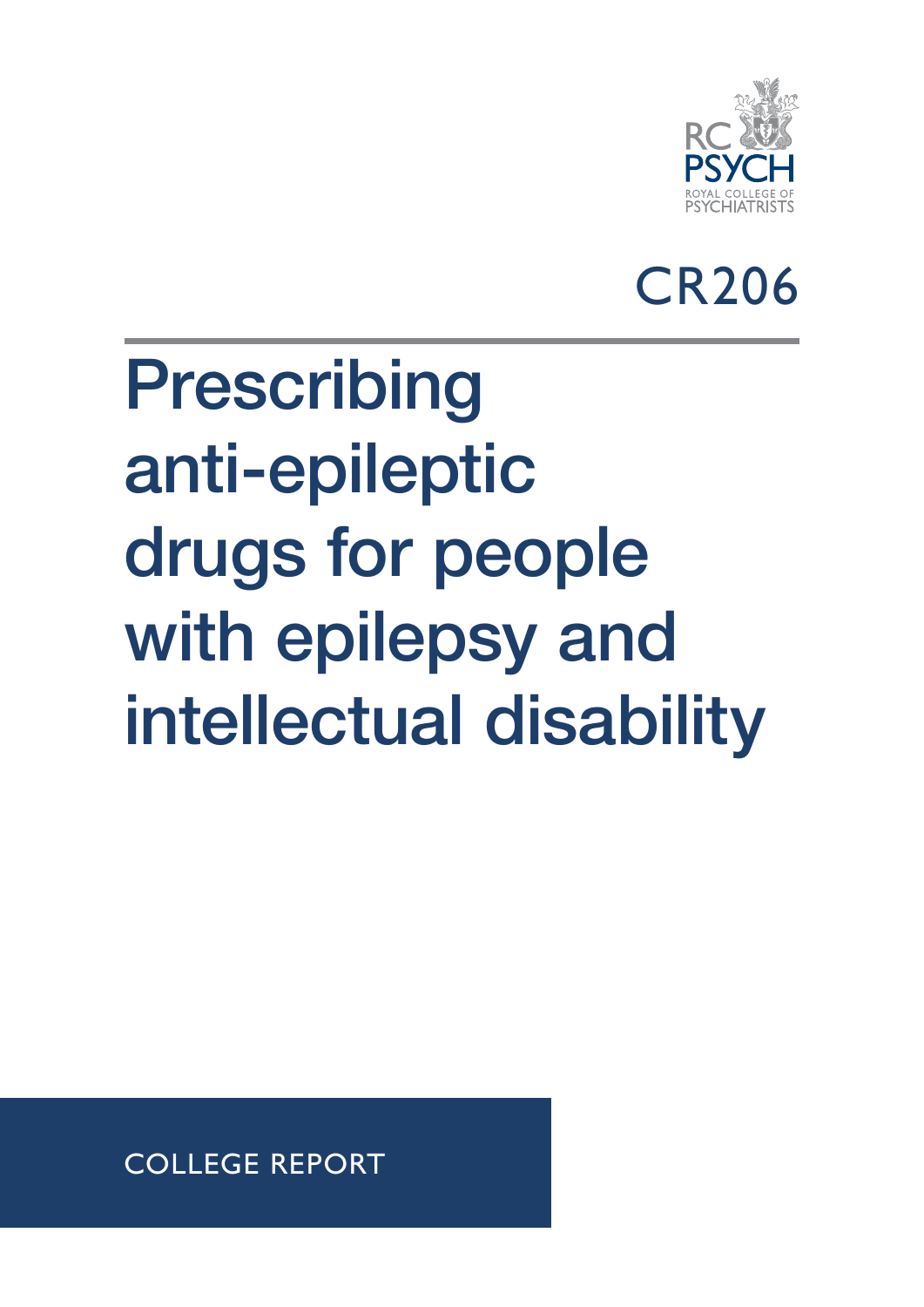### College Report CR206

October 2017

Approved: August 2017

Due for revision: 2022

© 2017 The Royal College of Psychiatrists

College Reports constitute College policy. They have been sanctioned by the College via the Policy and Public Affairs Committee (PPAC).

For full details of reports available and how to obtain them, contact the Book Sales Assistant at the Royal College of Psychiatrists, 21 Prescot Street, London E1 8BB (tel. 020 7235 2351; fax 020 7245 1231) or visit the College website at http://www.rcpsych. ac.uk/publications/collegereports.aspx

The Royal College of Psychiatrists is a charity registered in England and Wales (228636) and in Scotland (SC038369).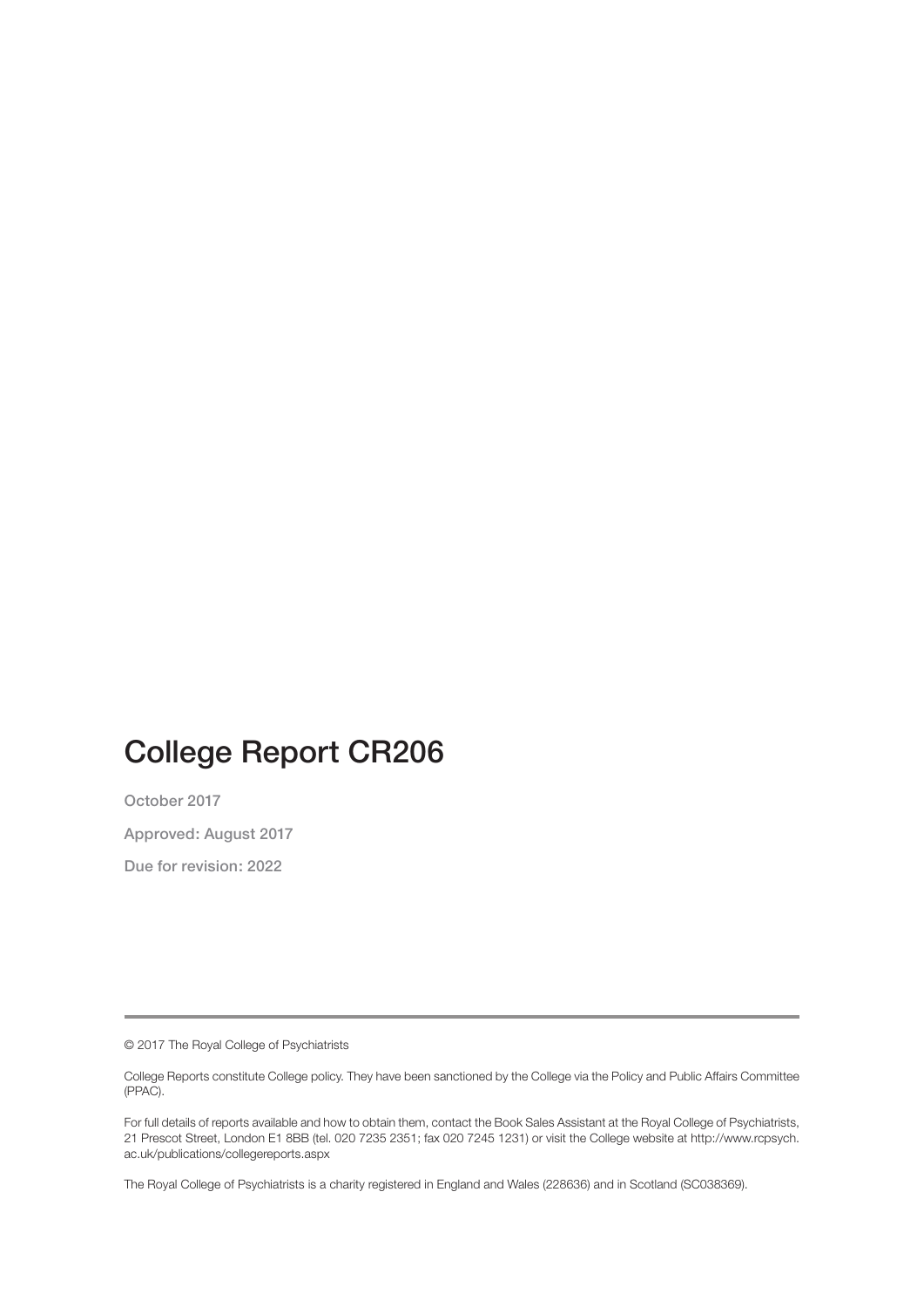# **Contents**

| Working group                                                       | $\overline{2}$ |
|---------------------------------------------------------------------|----------------|
| Foreword                                                            | 4              |
| Scope of this report                                                | 5              |
| Executive summary                                                   | 6              |
| Guiding principles                                                  | 8              |
| Background                                                          | 9              |
| Objectives and methodology                                          | 12             |
| Summary of evidence                                                 | 14             |
| Evidence of the use of specific AEDs in people with ID              | 16             |
| Choosing the most appropriate AED                                   | 22             |
| Prescribing guidance                                                | 26             |
| Considerations when prescribing in ID                               | 28             |
| Complexity                                                          | 31             |
| Side-effects – challenging behaviour, physical and<br>mental health | 36             |
| Drug preparations and their relevance                               | 39             |
| Common drug interactions                                            | 40             |
| Effects of commonly used psychotropics on seizures                  | 43             |
| Commencing, switching, monitoring and<br>withdrawing AEDs           | 46             |
| Conclusion                                                          | 51             |
| Case vignettes                                                      | 52             |
| References                                                          | 55             |
|                                                                     |                |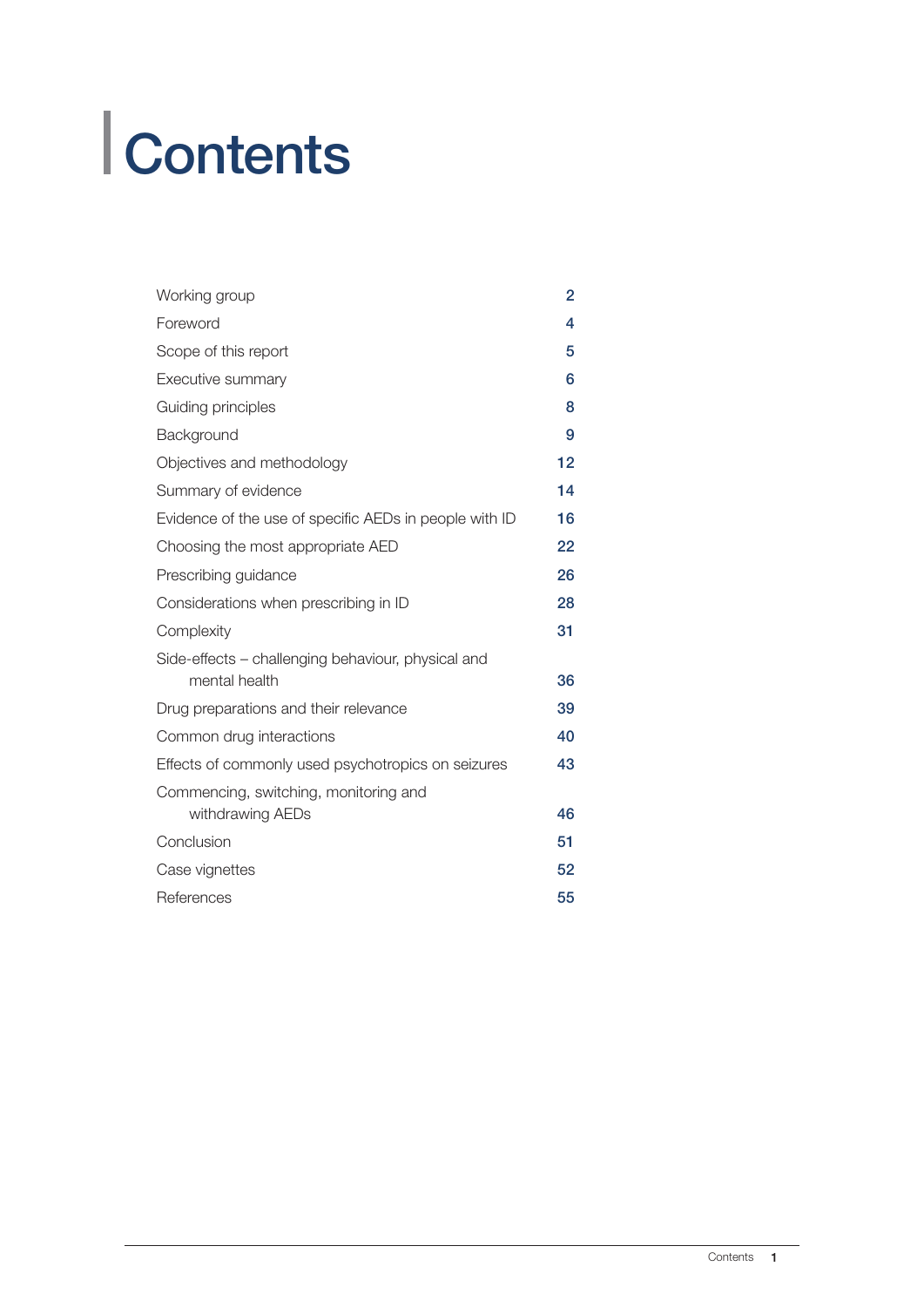## Working group

### Chair and Editor

Rohit Shankar, FRCPsych, Clinical Director (Intellectual Disability) and Consultant Neuropsychiatrist, Cornwall Partnership NHS Foundation Trust; Senior Clinical Lecturer, Exeter Medical School

### Deputy Editor

Lance Watkins, MRCPsych, Specialty Trainee Year 6, Royal College of Psychiatrists

### Advisory Committee

Regi Alexander, FRCPsych, Research Lead Consultant in Adult Developmental Disorders, Leicestershire Partnership NHS Trust; Consultant Psychiatrist, PiC LD Services, Norfolk

John Devapriam, MA FRCPsych, Consultant Psychiatrist and Clinical Director, Adult Mental Health and Learning Disability Directorate, Leicestershire Partnership NHS Trust; National Clinical Advisor (Learning Disability), Care Quality Commission

Jennifer Dolman, MRCPsych, Consultant Psychiatrist and Clinical Director, Southern Health NHS Foundation Trust; Training Programme Director, Health Education Wessex

Anjana Hari, MBBS MRCP MRCGP, General Practitioner, Craven Arms Medical Practice, Shropshire

Richard Laugharne, FRCPsych, Consultant Psychiatrist (General Adult) and Research Lead, Cornwall Partnership NHS Foundation Trust; Honorary Senior Lecturer, University of Exeter Medical School; Chair, Southwest Division, Royal College of Psychiatrists; Research Lead (Mental Health), National Institute of Health Research (NIHR) South West UK

Brendan McLean, MD FRCP, Consultant Neurologist, Royal Cornwall Hospitals NHS Trust; Deputy Chair, National Institute for Health Research (NIHR) Neurology Specialty Group UK

Howard Ring, MD FRCPsych, Consultant Psychiatrist, Cambridgeshire and Peterborough NHS Foundation Trust; Affiliated Lecturer, Department of Psychiatry, University of Cambridge

Ashok Roy, MA FRCPsych, Lead Consultant, Coventry and Warwickshire Partnership NHS Trust; Chair, Faculty of Psychiatry of Intellectual Disability, Royal College of Psychiatrists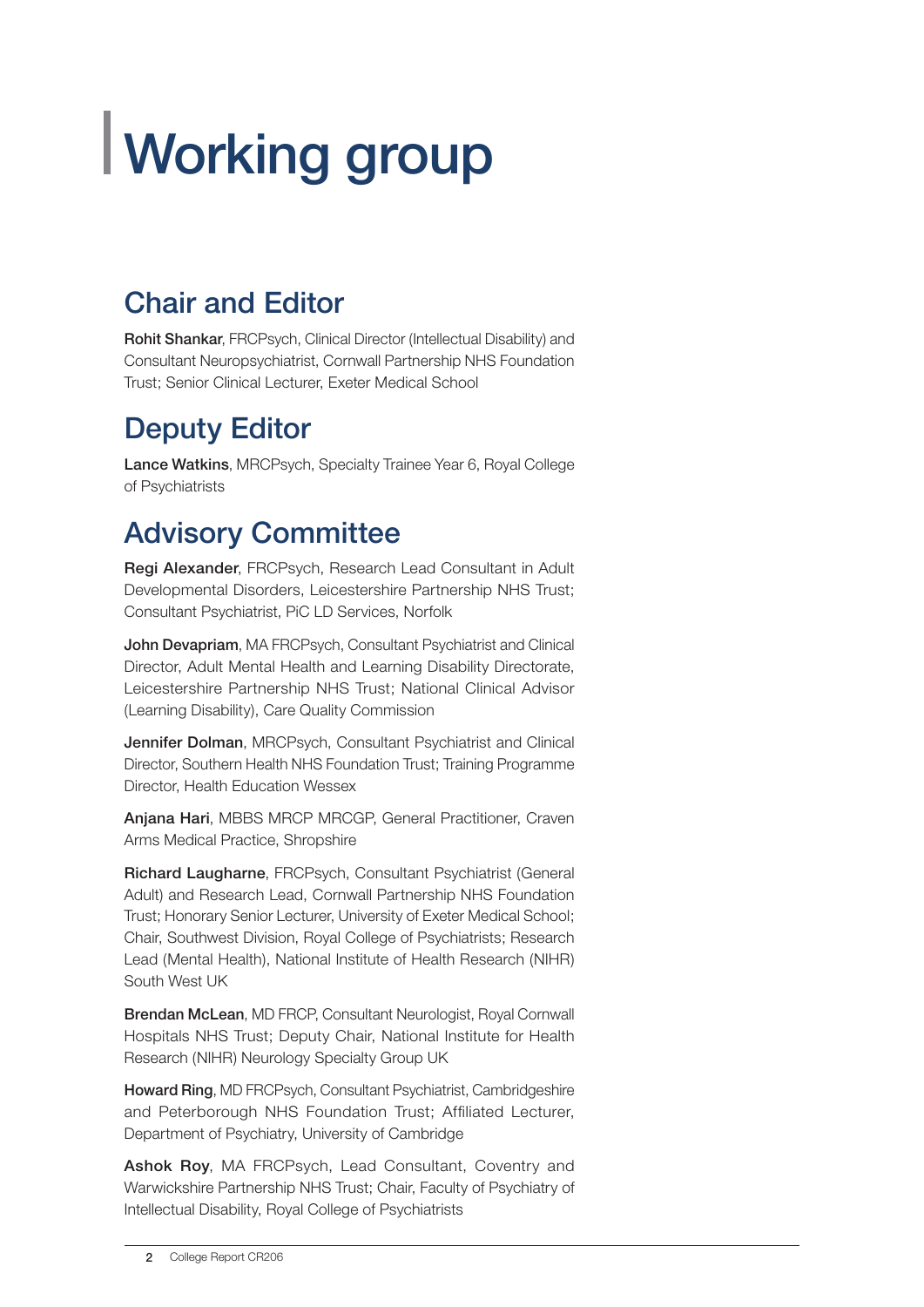Josemir W. Sander, PhD FRCP, Professor of Neurology, UCL Institute of Neurology; Consultant Neurologist, National Hospital for Neurology and Neurosurgery; Chair, World Health Organization Collaborative Centre for Research and Training in Neurosciences; Scientific Director, Epilepsy Institutes of the Netherlands Foundation; Medical Director, Epilepsy Society UK

Mark Scheepers, FRCPsych, Associate Medical Director and Consultant Psychiatrist, 2gether NHS Foundation Trust

Reena Tharian, MRPharmS, Community Pharmacist, Norfolk

Phil Tittensor, MSc RNLD NIP, Lead Epilepsy Nurse, Royal Wolverhampton NHS Trust; Chair, Epilepsy Specialist Nurses Association (ESNA)

Matthew Walker, PhD FRCP, Professor of Neurology, UCL Institute of Neurology; Consultant Neurologist, National Hospital for Neurology and Neurosurgery; President, International League Against Epilepsy (ILAE) (UK Chapter)

Robert Winterhalder, MRCPsych, Consultant Psychiatrist, Oxleas NHS Foundation Trust; Clinical Lead, Bromley Learning Disability Epilepsy Service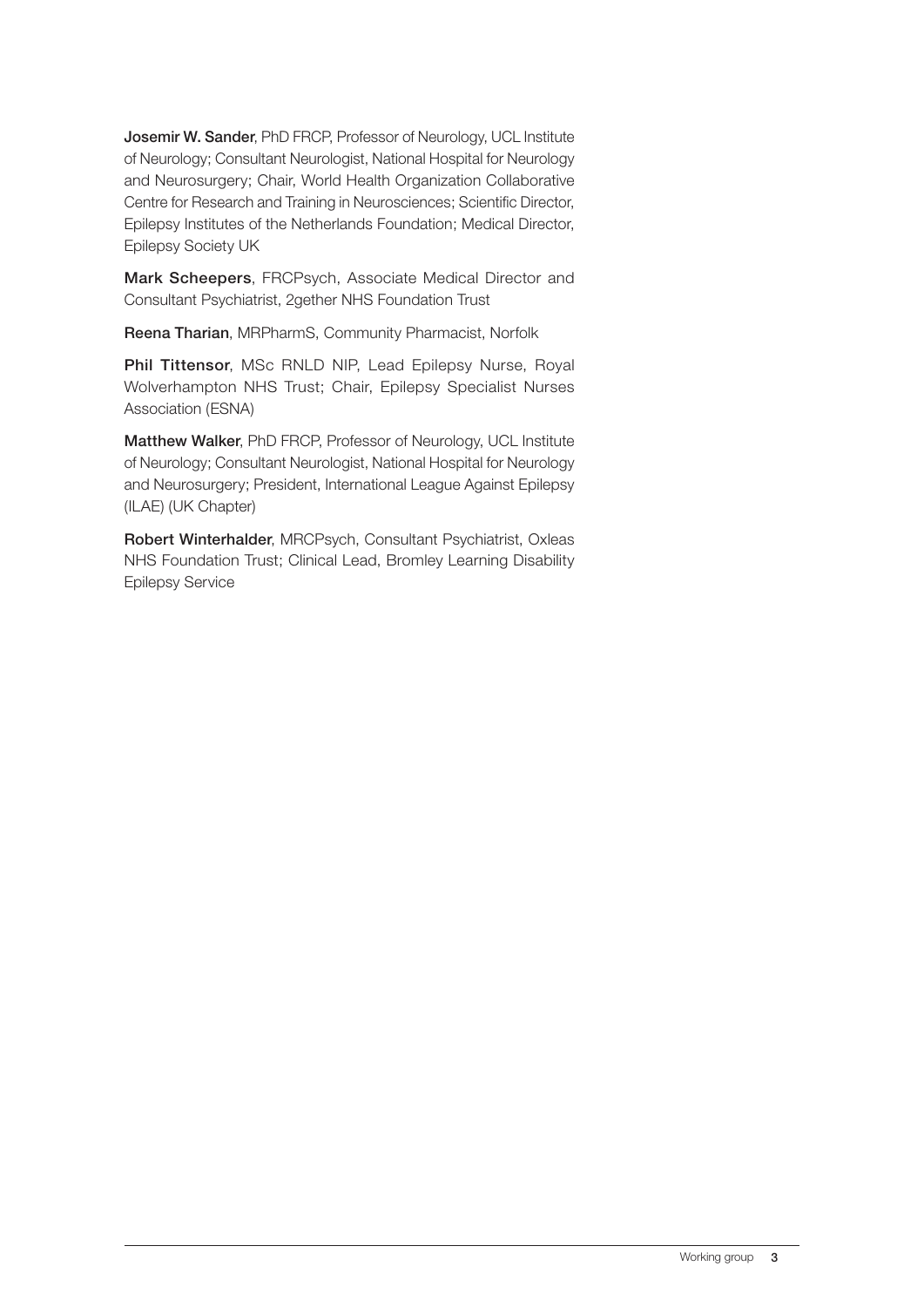## Foreword

This report addresses the extremely important area of epilepsy in the field of intellectual disability (ID), also known as learning disability. Epilepsy and ID are two conditions that carry stigma and can lead to social isolation. An individual who experiences both these problems faces huge challenges.

Anti-epileptic drugs (AEDs) are the main form of treatment for epilepsy. In people with ID, response to treatment can be poor and surgical options are limited. Approximately 20–25% of people with ID have seizures. With increasing severity of ID, the association of seizures and other physical conditions rises. People with ID constitute nearly 25% of the total population with epilepsy and 60% of the population with treatment-resistant epilepsy. Mortality rates due to epilepsy are recognised to be higher among people with ID than in the general population. The economic impact of providing treatment is significantly higher than in the general population. People with ID are five times more likely to present to emergency departments for seizure-related problems.

Epilepsy care in recent years has seen a large range of evidencebased treatments and interventions. As expectations held by people with ID and their families with regard to services rise, there has simultaneously been a transformation in thinking about how people with ID should be treated in the context of vulnerabilities arising from cognitive deficits, social exclusion and the high rate of comorbidity.

Epilepsy management is recognised as a core skill needed by psychiatrists working with people with ID. It is vital that psychiatrists for this population understand the complexities of their physical and mental health needs. This includes interactions between AEDs and other commonly used medication and knowing how to identify and manage side-effects. In addition, they need to make difficult choices for people who struggle to make their own decisions and have problems in communication. All this must be achieved while ensuring a satisfactory quality of life for their patients.

I welcome this report, which has put together a clear, useful and detailed evidenced-based practical prescribing guide that will improve the lives of people unfortunate enough to have both ID and epilepsy.

*Professor Wendy Burn President, Royal College of Psychiatrists*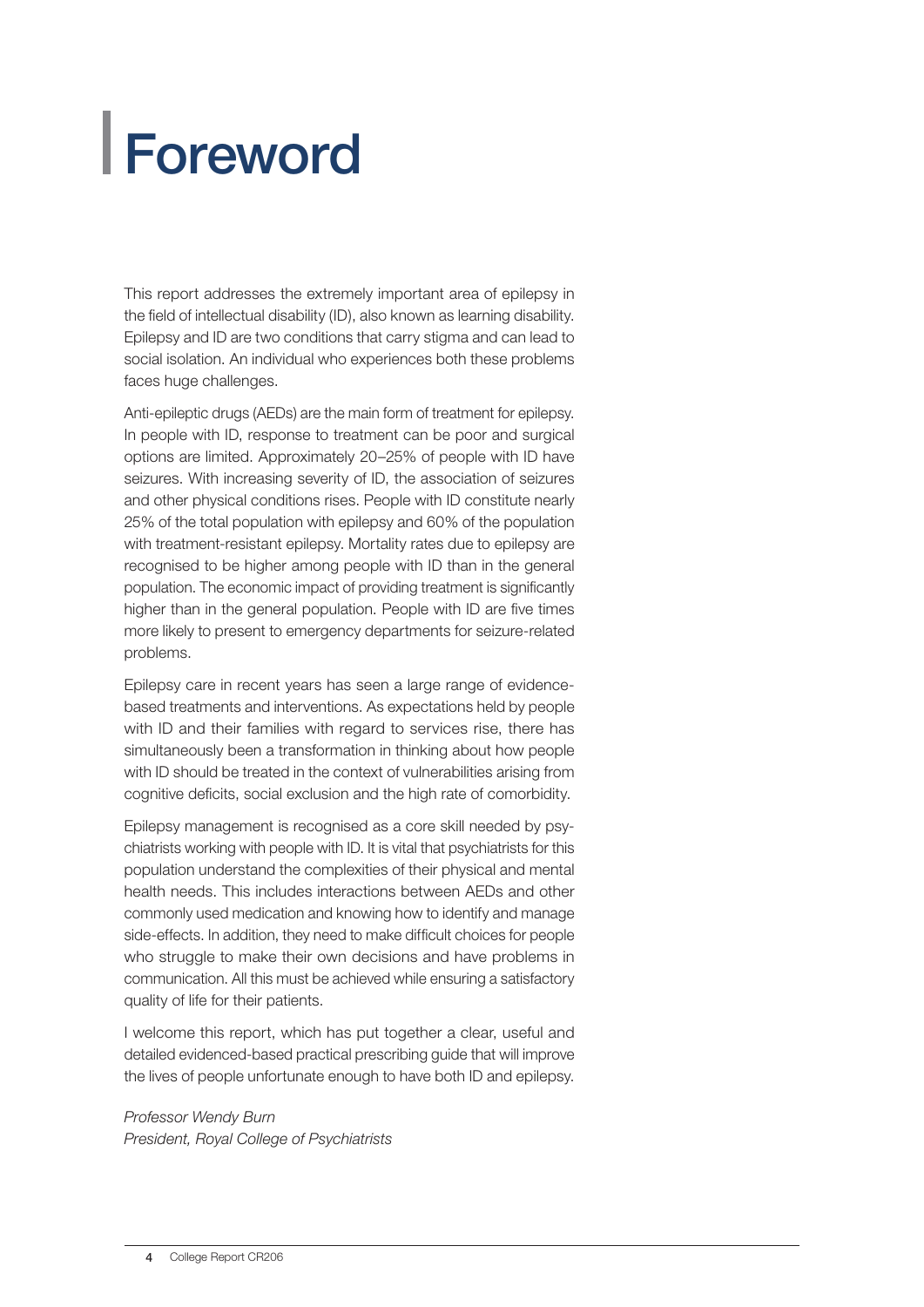### Scope of this report

This report aims to provide epileptologists, psychiatrists, doctors and clinicians working with people with ID and epilepsy an overview of good practice prescribing. Its focus is on using current evidence and applying it to support practical prescribing for people with ID. The document is not a substitute for recognised prescribing guides such as the *British National Formular*y (BNF). It is not a complete or comprehensive overview of epilepsy management or of epilepsy service provision. The contents of this report need to be considered as guidance, especially where most practitioners struggle when the evidence does not inform the complex clinical challenges. The report is a consensus statement on the application of current evidence used in the general population to people with ID and should be used for the purpose of guiding holistic decision-making in prescribing AEDs. It is important that clinicians keep themselves up to date using the latest information on the subject as part of their continuing professional development, as the subject area covered by this report changes rapidly.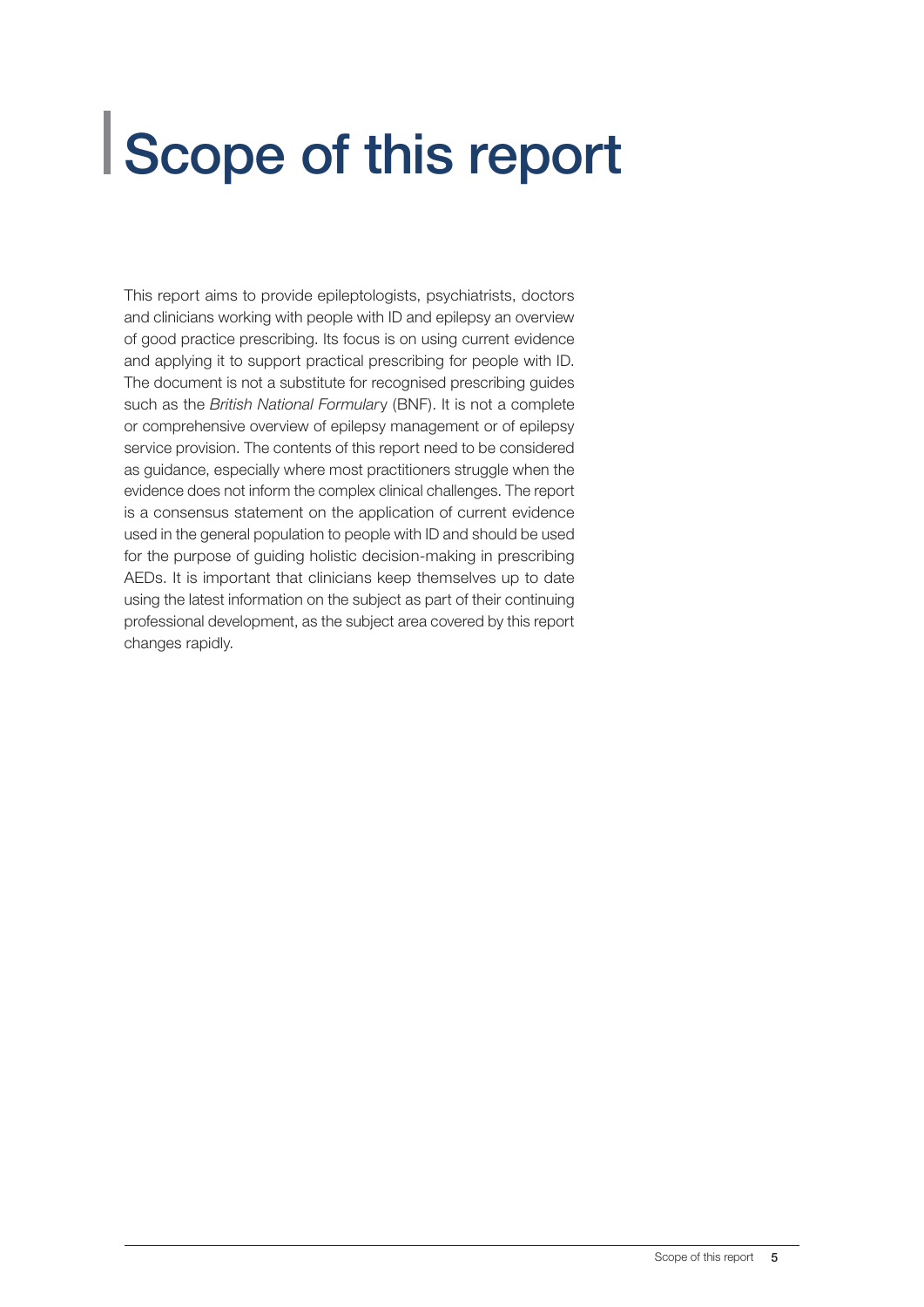### **LExecutive summary**

The most vulnerable people in society deserve the best healthcare. The recent release of the national Stopping Over-Medication of People with a Learning Disability, Autism or Both (STOMP) pledge was a significant contribution in giving direction to the manner in which prescribing should happen for people with ID. Although STOMP concerns itself with psychotropics it has opened the door to the possibilities and potential for other medical specialties to follow suit in the way they take care of people with ID.

People with ID have much higher rates of epilepsy than the general population, their epilepsy is more difficult to diagnose and treat, is more likely to be treatment resistant and require polypharmacy, and patients may find it harder to communicate their needs and wishes. The evidence for the efficacy of treatments in this subpopulation is less strong. Together, these factors culminate in higher premature mortality and morbidity rates among people with ID and epilepsy.

The limited current evidence on AEDs is most supportive of sodium valproate and lamotrigine, moderate for topiramate, gabapentin, perampanel, levetiracetam, rufinamide and lacosamide, and does not support the use of vigabatrin, phenytoin and phenobarbitone. Carbamazepine too has very limited evidence, but has real-world experience and use in its support. Benzodiazepines are very useful as rescue medication and for short-term use, but rarely beneficial in long-term use. Specific exclusions apply for a number of AEDs that have been shown to be of more value in treating certain rare conditions associated with ID and epilepsy. Many of the newer AEDs need further research before an informed judgement can be made. A 'traffic light system' using current evidence and expert views has been put in

place for commonly used AEDs to highlight specific advantages and disadvantages for use in people with ID.

When prescribing AEDs, start with a low dose and titrate upwards slowly. The priority must be to minimise side-effects during initiation of the drug, so that patients and carers gain confidence in it. We propose algorithms based on evidence in focal and generalised seizures. The safety of the patient should be considered before treatment efficacy and outcomes, and we propose 10 guiding principles of prescribing for people with ID.

Difficulties in diagnosing epilepsy in people with ID arise because of physical and psychiatric comorbidity, complex behaviours, difficulties performing investigations and challenges in communication. In addition, patients are more likely to have comorbid mental illnesses and are at greater risk of iatrogenic harm from treatment. We highlight the common issues that should be considered by any prescriber of AEDs for people with ID, including special subpopulations of autism and dementia.

People with ID are more vulnerable to, but less able to communicate, side-effects of AEDs. These include effects on cognition (phenytoin and topiramate), weight gain (valproate, gabapentin and pregabalin), weight loss (topiramate and zonisamide) and osteoporosis (multiple AEDs). These medications can also cause behavioural disturbances, and certain AEDs show differences between different brands of the same drug, and awareness of these needs to inform prescribing. Clinicians should also remember the risk of drug interactions, especially between different AEDs and with psychotropics and contraceptives. We provide a framework for considering this. The relevance of genetic testing is also presented.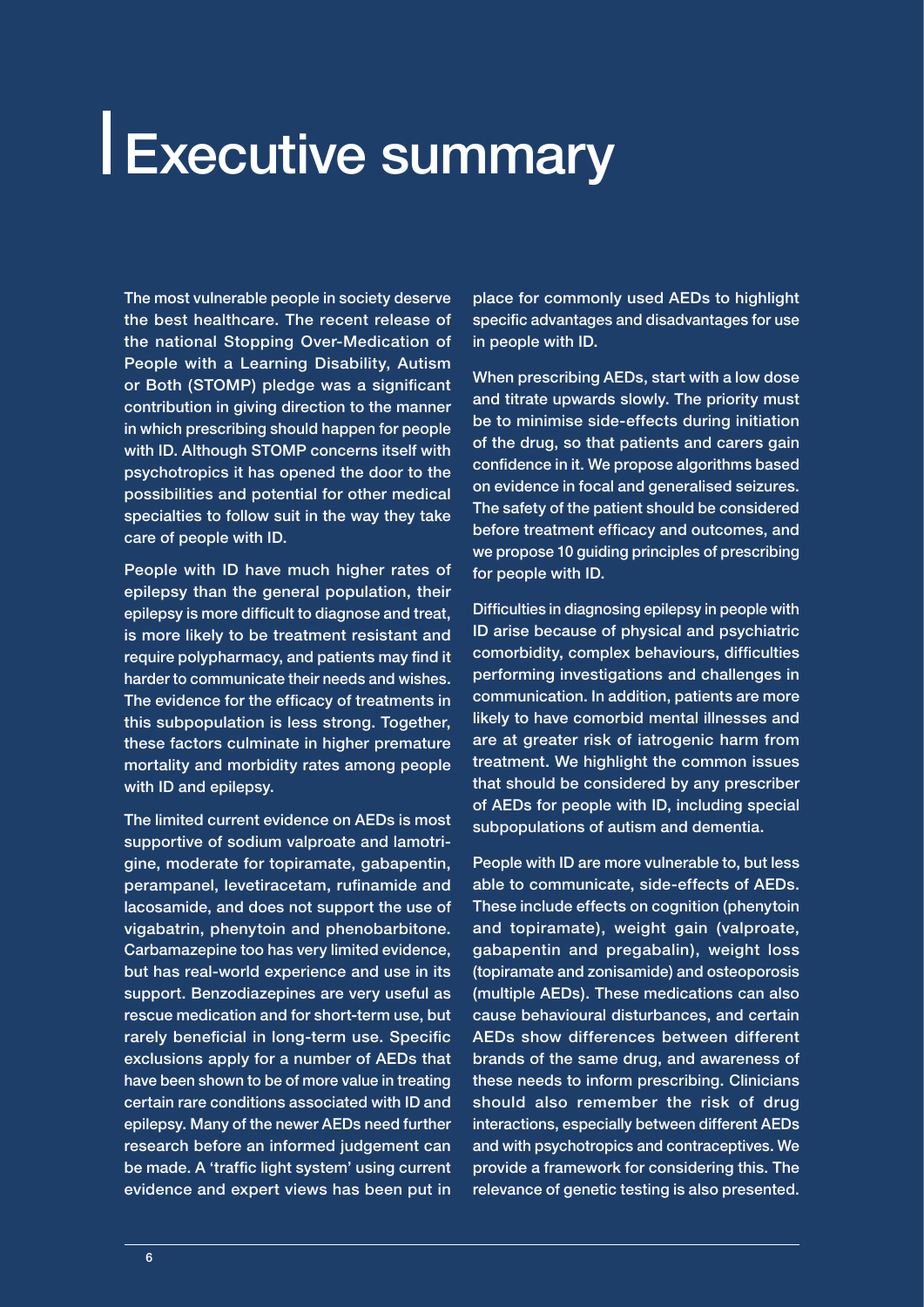Psychotropic medications , especially antipsychotics, can increase the risk of seizures. First-generation antipsychotics confer a marginally greater risk than second-generation, and aripiprazole has the lowest risk of inducing seizures. Antidepressants are less risky, but those that are most sedating are most likely to lower the seizure threshold. Tricyclic antidepressants and monoamine oxidase inhibitors (MAOIs) are best avoided as selective serotonin reuptake inhibitors (SSRIs) have lower risks in epilepsy. Lithium can cause seizures in overdose. Remember the interactions between psychotropic medications and AEDs. We give an overview of these.

Every effort should be made to communicate information in a person-centred manner with patients and carers. Patients should be reviewed at least annually and, if changes are being made to AEDs, preferably every 3 months. If patients are on three or more AEDs, clinicians should be more vigilant. They should also be alert to any changes in the patient's health risk status. If the individual lacks decision-making capacity, their best interests must be considered. This would include the benefits versus the risks of changing AEDs. The clinician should rationalise what a proposed change is expected to achieve, taking into account the potential for success, history of previous AED failures, treatment resistance, side-effect sensitivity, patient and family/carer experience, etc. Any change from one AED to another should involve an overlap of titrated medication to avoid the risk of seizures. The presence of ID does not exclude attempts to withdraw anti-epileptic medication, but this should be done with caution and close medical monitoring. This report provides practical

guidance on initiation, monitoring, reviewing, switching and withdrawing of AEDs in people with ID.

Psychiatrists are in an excellent position to improve the management of epilepsy in people with ID. They are holistic and comprehensive in their approach, have good communication skills and are aware of pharmacological complexity. Importantly, they work within multidisciplinary teams and have a good understanding of psychological and social issues that require addressing in illness management. There is need for further research on the use of AEDs in people with ID, and hopefully psychiatrists will lead this research with their neurological and neuroscience colleagues.

Every attempt has been made to ensure that the best-quality evidence and experts in the field were consulted in the preparation of this report. Their feedback and input has, in our view, made the report consistent, richer, holistic and person-centred. This document is an effort to provide a pragmatic and practical bridge over the yawning gap in evidence in this area. Its principal purpose is to help colleagues working with people with ID and epilepsy to be aware of current issues and concerns and to encourage them to take a more active and informed role in all-inclusive management not just of the ID-related problems or the epilepsy, but of the individual's overall care. This report, however, is not a substitute for a definitive prescribing guide such as the *British National Formulary* (BNF), which should form the bedrock of any prescribing. We recommend that complex case management involving particular medication matters be carried out in consultation with a pharmacist and, where possible, discussed with a peer group.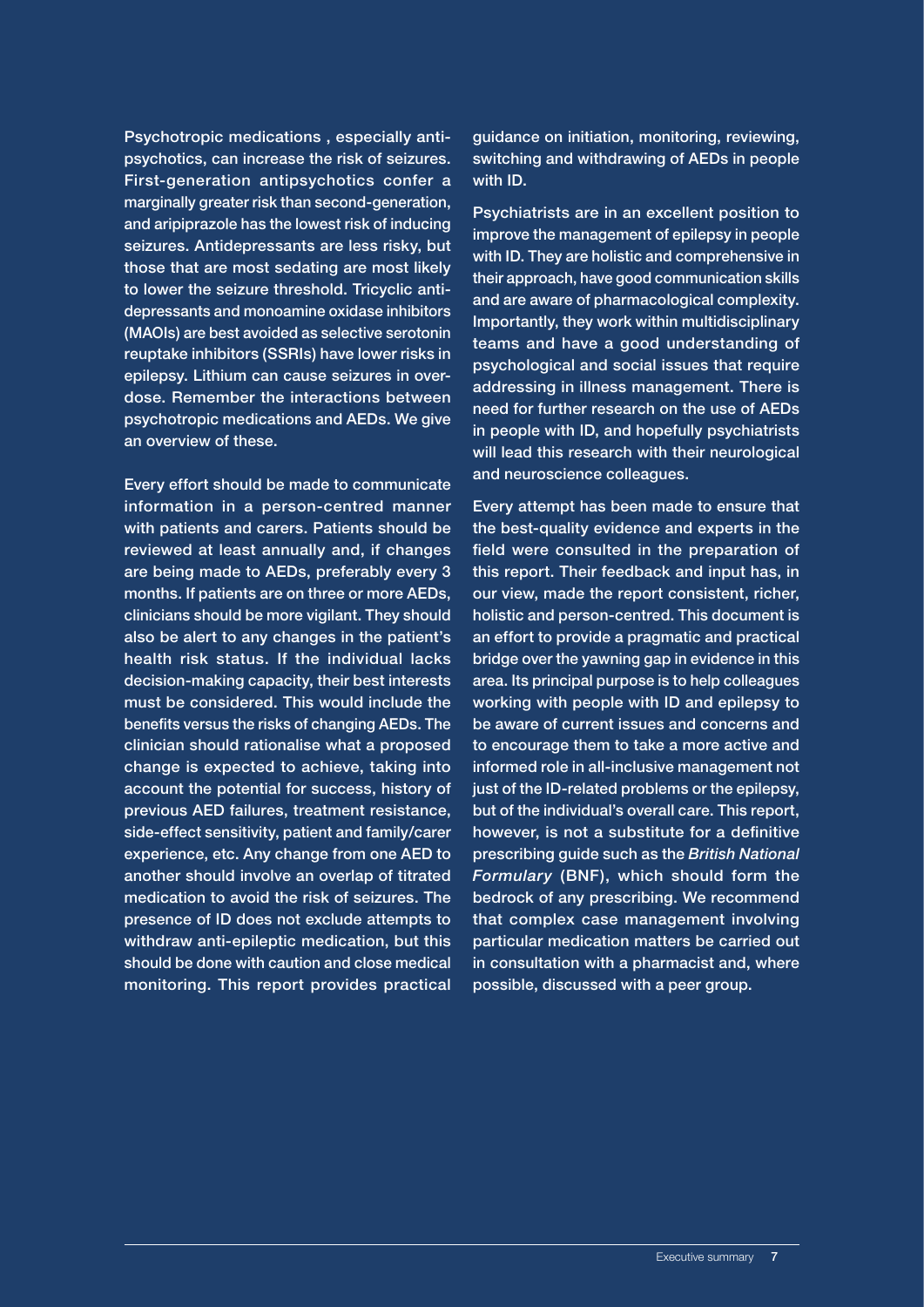## Guiding principles

The following principles should be kept in mind when prescribing AEDs for people with ID.

- 1 Follow best practice guidelines for the diagnosis of epilepsy and make reasonable adjustments to ensure access to the necessary investigations, including genetic testing if it might be informative.
- 2 Deliver person-centred care and consider the needs and wishes of the individual.
- 3 Consider providing longer clinic appointments.
- 4 Try to provide individuals and carers with suitable information at a level they can comprehend, such as easy-read literature.
- 5 If the individual lacks the mental capacity to make informed choices, consult with key stakeholders in the person's best interests and provide relevant information on medication, especially its effects and side-effects.
- 6 Define seizure improvement for the individual and agree on a method of monitoring and reporting it.
- 7 Make medication choices informed by the evidence base described in this report – tailor medication to the individual's particular diagnosis and syndrome, and consider comorbidities and other current medication.
- 8 If medication is ineffective, consider alternative diagnoses, including non-seizure related movements that mimic epilepsy (such as tics), stereotyped behaviours of autism, and nonepileptic attack disorder.
- 9 Set in place ways of gathering feedback, including effect on mood, behaviour and social life, to be considered at regular structured reviews.
- 10 If the individual lacks capacity and is showing treatment resistance or there is ambiguity regarding the role of medication, strongly consider convening a best interests meeting. Key stakeholders should include family/carers/independent mental capacity advocate, general practitioner, other health and social professionals. The person's wishes need to be gathered as best as possible to inform the meeting. Questions to consider include: What is the current situation? Is treatment change warranted now? If so, what? If not, why not? When would change to the individual's AEDs be needed in the future and why? Records must be kept and the decisions re-visited at a set and agreed time.

This is not an exclusive list. Other patient-centred factors that should be considered are outlined in this document, and each guiding principle is discussed in more detail.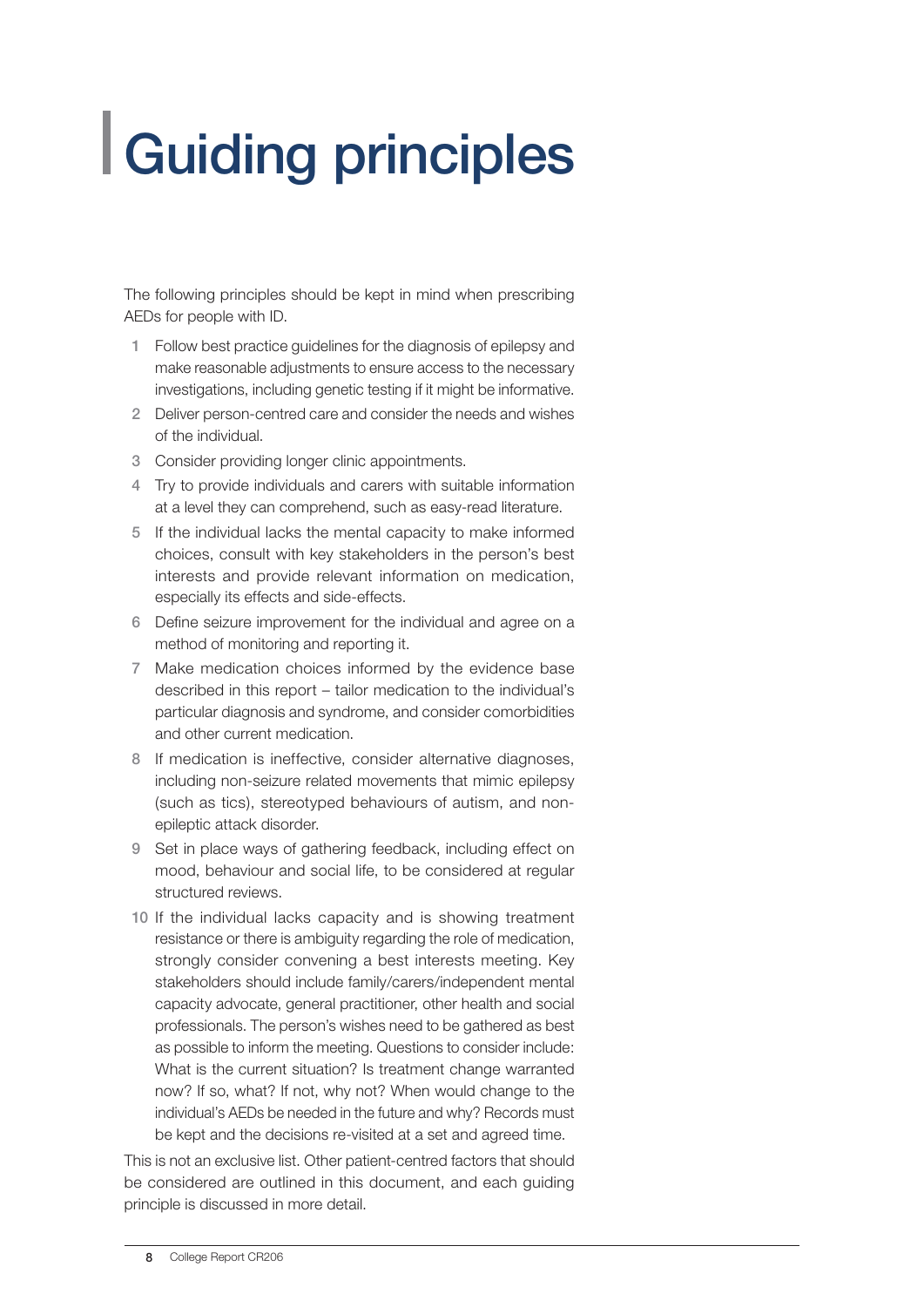## **Background**

There is a strong association between epilepsy and ID and both may be linked to a wide range of pathological processes (Forsgren et al, 1990; Bowley & Kerr, 2000; Lhatoo & Sander, 2001). The prevalence of epilepsy in the general population is between 0.5 and 1% (De Boer et al, 2008). In contrast, 20–25% of individuals with ID have epilepsy (Ring, 2013; Robertson et al, 2015). There is also a direct proportional relationship between severity of ID and prevalence of epilepsy (Richardson et al, 1981; Steffenburg et al, 1995). Up to 50% of people with moderate to profound ID have epilepsy, and half of these are resistant to treatment with current AEDs (Ring, 2013).

Epilepsy results in significant morbidity and mortality and has a wider impact on the individual's everyday life and on family and caregivers (Hannah & Brodie, 1998). Alongside aspiration pneumonia, seizures are the leading cause of preventable death in the population with ID and the main cause of potentially avoidable hospital admissions (Rodway et al, 2014). The two major epilepsy-related causes of death among people with ID are sudden unexplained death in epilepsy (SUDEP) and status epilepticus, which are significantly overrepresented in this population (Kiani, 2014; Devinsky et al, 2016).

Understanding the complexity and individual needs of people with ID highlights some of the barriers they face in accessing appropriate care and treatment (Table 1). Communication problems affect the reliability of assessments and diagnosis. Clinicians often have to consider treatment options in cases where individuals lack the capacity to make informed decisions regarding their treatment. The ID population also has significantly higher levels of comorbid mental and physical disorders, which may influence treatment choices (Cooper et al, 2007; Kwok & Cheung, 2007; Heslop et al, 2013). There are no specific national guidelines for ID, but both the National Institute for Health and Care Excellence (NICE) and the Scottish Intercollegiate Guidelines Network (SIGN) recognise the problem with prescribing for this group. Two previous documents have reviewed prescribing for epilepsy in people with ID and reached a consensus on management (Working Group of the International Association of the Scientific Study of Intellectual Disability, 2001; Kerr et al, 2009). Both conclude that there is a dearth of high-quality evidence from well-constructed studies on which to base definitive guidance. The potential adverse effects of AED treatment on cognition and behaviour are not considered specifically in the population with ID in current national guidelines. Equally, the practical nuances of administering certain drugs in this vulnerable population needs highlighting. It is also worth noting that different drugs have different levels of evidence of efficacy on seizures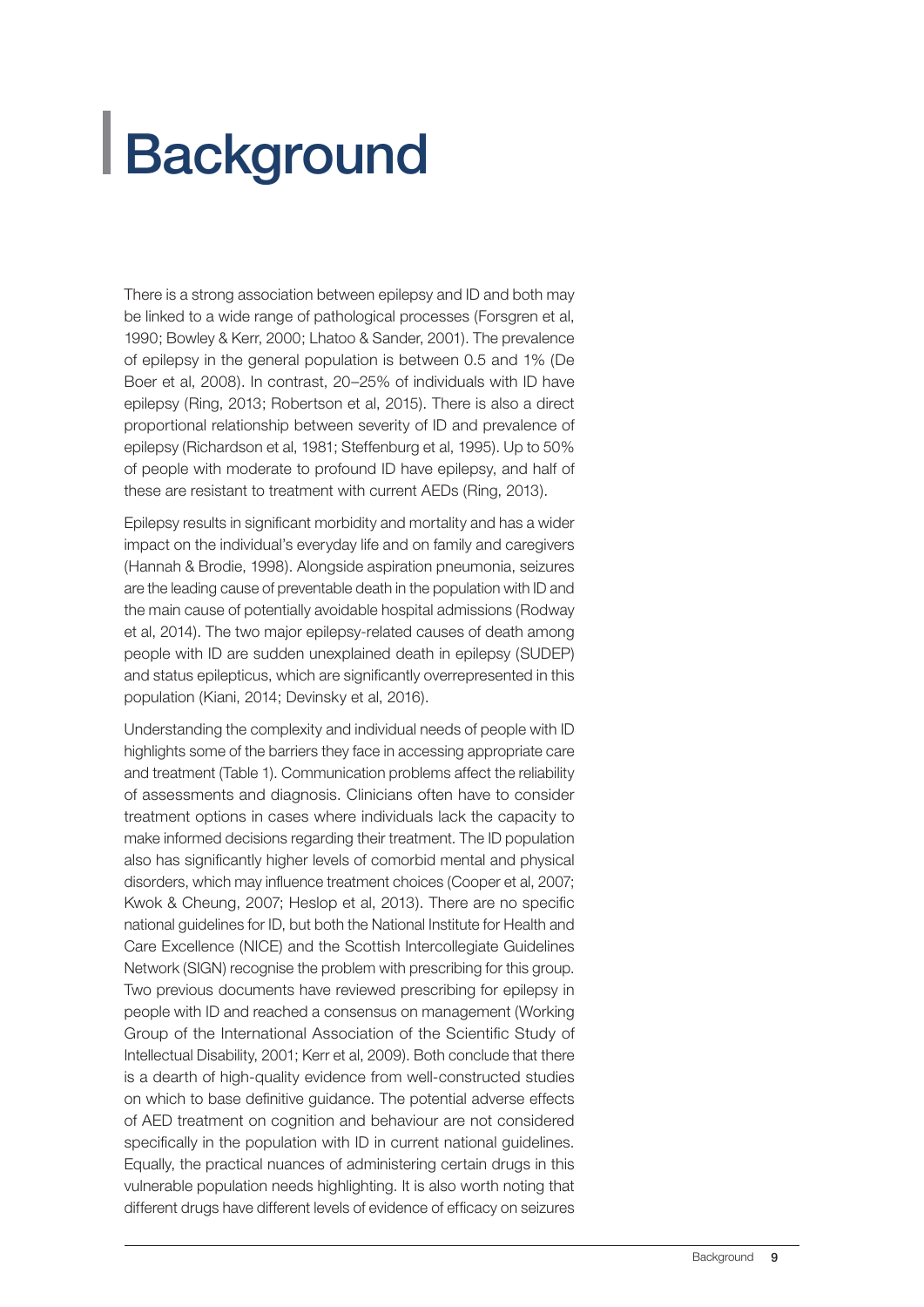Table 1 Common features of epilepsy in people with ID in comparison with the general population

- Seizures are usually present in early life
- Higher rates of genetic/structural brain damage, with generalised rather than complex partial seizures being the most common
- Less likely to be seizure free on first treatment and more likely to have life-long seizures
- More sudden unexpected death in epilepsy (SUDEP) and status epilepticus
- Higher rates of AED prescription and polypharmacy
- Higher risk of status epilepticus and thus more likely to be on an emergency rescue protocol
- Increased rates of attendance at emergency departments
- Multi-morbidity
- Individuals may have limited ability to communicate and make treatment choices
- No clear mechanism of measuring treatment 'success'
- Specific problems with chewing, swallowing, constipation and percutaneous endoscopic gastrostomy (PEG) feeding

in people with ID. Other neurodevelopmental, cognitive, mental and physical comorbidities may also influence seizure presentation and the choice of medication, its side-effects and outcome.

There is a clear need for a consensus document to provide an overview of the current evidence base for the prescription of AEDs for people with epilepsy and ID. There is also a need to identify the gaps in our knowledge of prescribing to ensure that clinicians, people with ID, carers and families are fully informed of the benefits and risks associated with prescribing, or advising against, treatment. This report will largely focus on providing practical and good practice advice on prescribing of anti-epileptic medication.

When considering when and how to treat seizures the current evidence must be taken into account. There is limited robust research involving people with epilepsy and ID. The choice of medication is therefore largely based on data extrapolated from randomised controlled trials (RCTs) in the general epilepsy population. Only a few seizure syndromes (epileptic encephalopathies) associated with the development of ID have had specific research. These include Lennox–Gastaut and Dravet syndromes, which are associated with treatment-resistant epilepsy, drug sensitivity, frequent seizures and multiple seizure types, for which an evidence base for guidelines exists (Guerrini et al, 1998; Besag, 2011).

An authoritative report published in 2014 proposed a framework for enhancing the delivery of support for people with epilepsy and ID and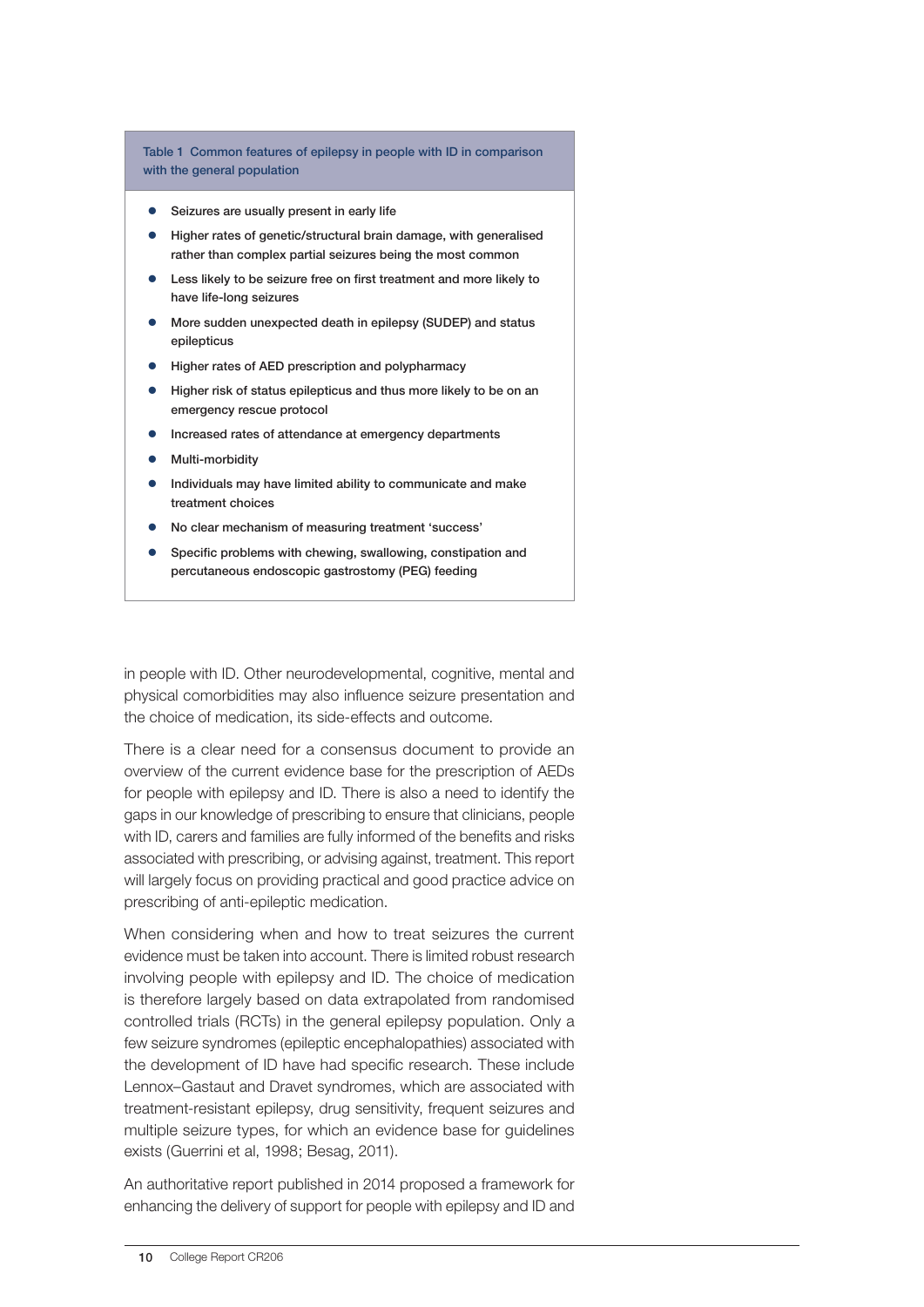identified four major areas of concern (Kerr et al, 2014). One of the areas highlighted was diagnosis and medical treatment. The report emphasised specific concerns about the prescription of AEDs and the identification and monitoring of side-effects. As part of a strategic response, in May 2017 the Royal College of Psychiatrists' Faculty of Intellectual Disability produced a College Report (CR203) highlighting good practice in the management of epilepsy in adults with ID (Royal College of Psychiatrists, 2017). The report called for further specific advice on the prescription of AEDs for people with epilepsy and ID. The current report on prescribing AEDs for people with ID is the 'next step' in this strategy to improve the standard of epilepsy-related healthcare for this vulnerable group. The scope of this report is to establish best practice for the management of epilepsy with AEDs and the identification of their side-effects. Specific attention will be paid to addressing drug interactions because of the high level of comorbid conditions in this population. This summary of the evidence will help inform prescribing clinicians in relation to the attaining the Bronze/ Silver/Gold competencies laid out in CR203.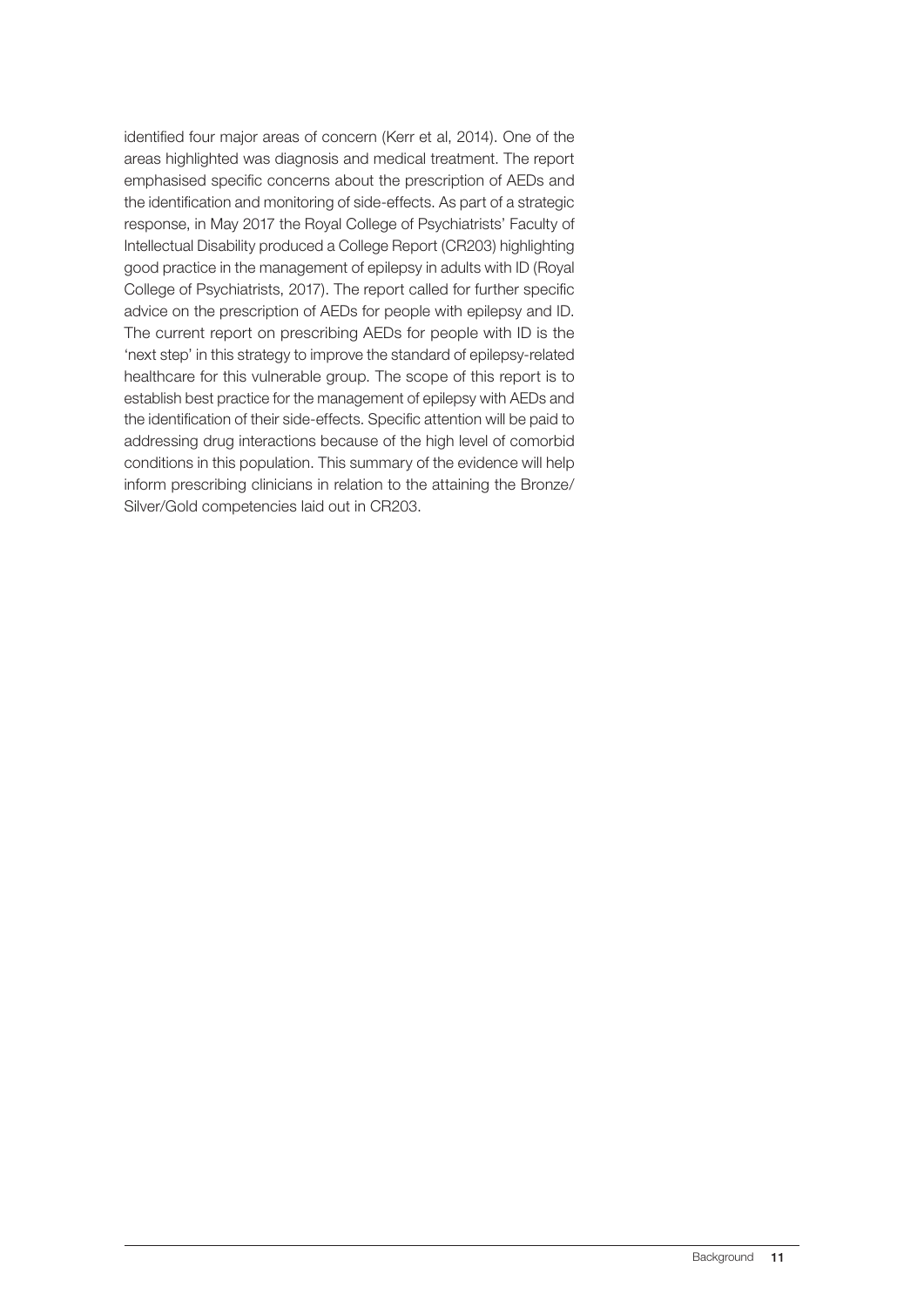### Objectives and methodology

The Royal College of Psychiatrists' Faculty of Intellectual Disability notes that an understanding of prescribing for people with epilepsy is essential to the role of a psychiatrist working with such individuals (Royal College of Psychiatrists, 2017).

#### **Objectives**

- $\bullet$  To identify the current evidence base on prescribing AEDs to people with ID
- $\bullet$  To identify the general and specific needs and requirements of people with ID who have epilepsy, with particular focus on the impact of AEDs
- $\bullet$  To identify and deliver a framework for evaluating current AEDs, bringing together evidence and expert clinician perspective
- To identify a prescribing framework for psychiatrists treating or being consulted about a person with ID and epilepsy
- To give an overview of the complex side-effects of AEDs and possible ways to mitigate them
- $\bullet$  To highlight the practical pitfalls in co-prescribing, including drug interactions with other commonly prescribed psychiatric medication
- $\bullet$  To provide a document that psychiatrists might use to measure their current ability to manage epilepsy in people with ID and to develop epilepsy competencies as proposed in CR203 (Royal College of Psychiatrists, 2017)
- $\bullet$  To provide a template for a national dialogue with other key health professionals, including specialist epilepsy nurses, neurologists and GPs, with the aim of developing a unified strategy for treatment and management of epilepsy in people with ID to help improve outcomes

### **Methodology**

A recent study (Ford & Norrie, 2016) highlighted concerns that clinical trials are inadequate to inform routine clinical practice, as trial settings are usually unrepresentative of real-life scenarios. There are concerns that clinical trials underestimate the harms while overestimating the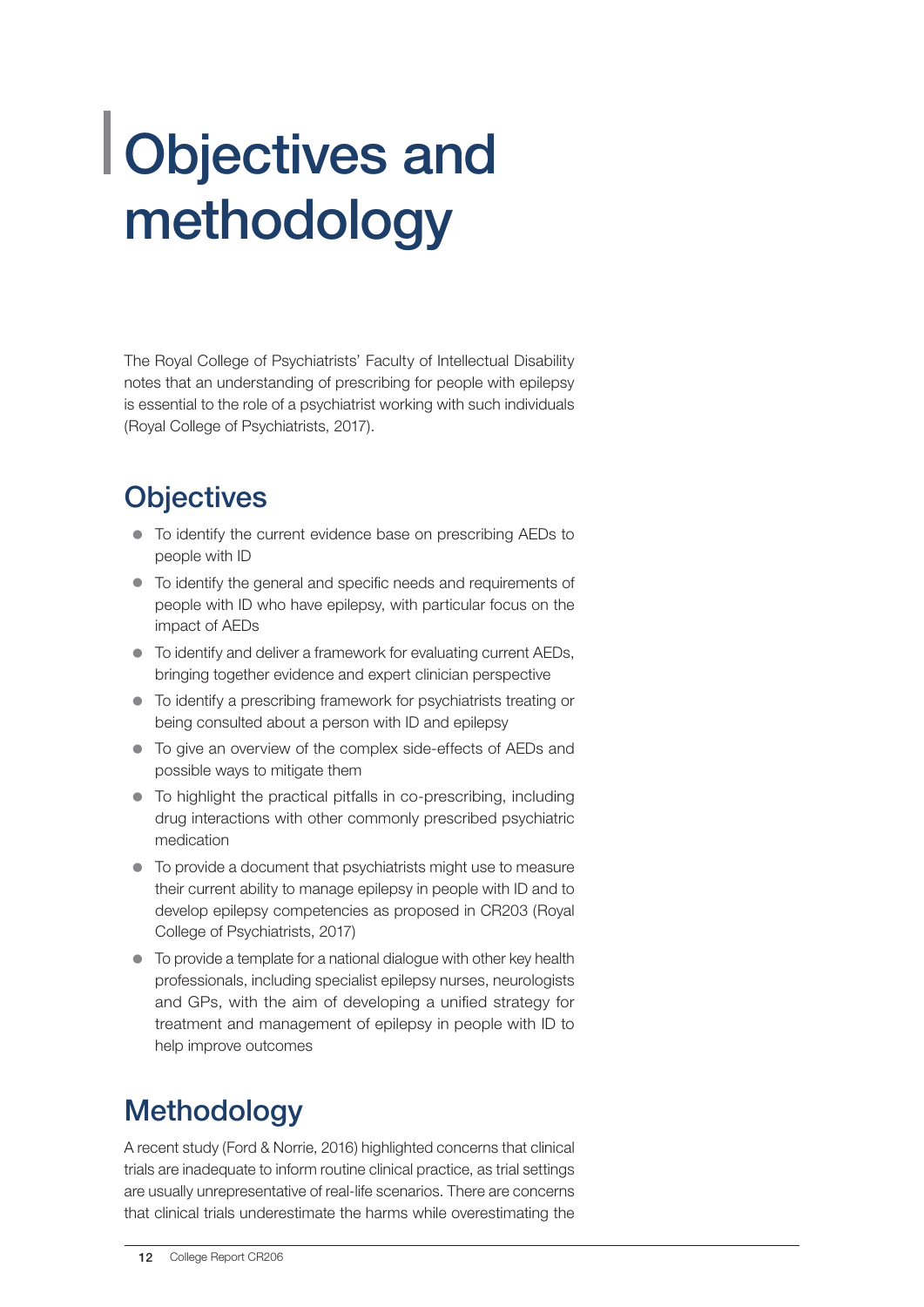benefits of interventions. There is a call to deliver evidence using pragmatic real-world information with gold-standard proof. Evaluation of effectiveness needs a broad view to ensure that interventions are safe, beneficial and cost-effective in subgroups of the population.

The Advisory Committee of this report recognised that there is a paucity of good evidence for prescribing AEDs for people with ID. However, as there is a growing need to provide practical direction, an attempt has been made here to combine published evidence with the everyday practice of experts in the field to provide a practical guide to prescribing for this population. Development of this report was carried out as follows.

Step 1 – A focused literature review by the Deputy Editor and Editor using recent publications (e.g. Kerr et al, 2014, 2016; Jackson et al, 2015; Doran et al, 2016; Shankar et al, 2017a,b). They also reviewed and analysed best practice documents from organisations such as NICE and SIGN, and recent government White Papers about epilepsy and ID.

Step 2 – The Deputy Editor and Editor wrote a draft report that included a proposal for systems of rating AEDs using a traffic light system.

Step 3 – Circulation of the draft report and extensive feedback from the Advisory Committee (comprising three expert neurologists specialising in epilepsy, including two academics; one specialist epilepsy nurse; four specialists in ID and epilepsy; one GP; one pharmacist; one consultant in general adult psychiatry; and three consultants in ID). Feedback was collected and assimilated into the developing document and plan. The Advisory Committee represented a diverse group of experts in research methodology, research in ID and AEDs, research in epilepsy and clinical experts.

Step 4 – An update on the planned structure of the document was presented at a meeting of the Royal College of Psychiatrists' Intellectual Disability Faculty Executive. Approval was gained to continue in the direction identified and specific issues were highlighted.

Step 5 – The report was circulated to all Advisory Committee members for comments and feedback.

Step 6 – The Faculty of Intellectual Disability submitted the report to the College for stakeholder feedback. It was disseminated to all divisions and faculties; the Psychopharmacology Committee, Northern Ireland Faculty and Faculty of Old Age Psychiatry returned comments.

Step 7 – Feedback received from these stakeholders was incorporated to produce the final report.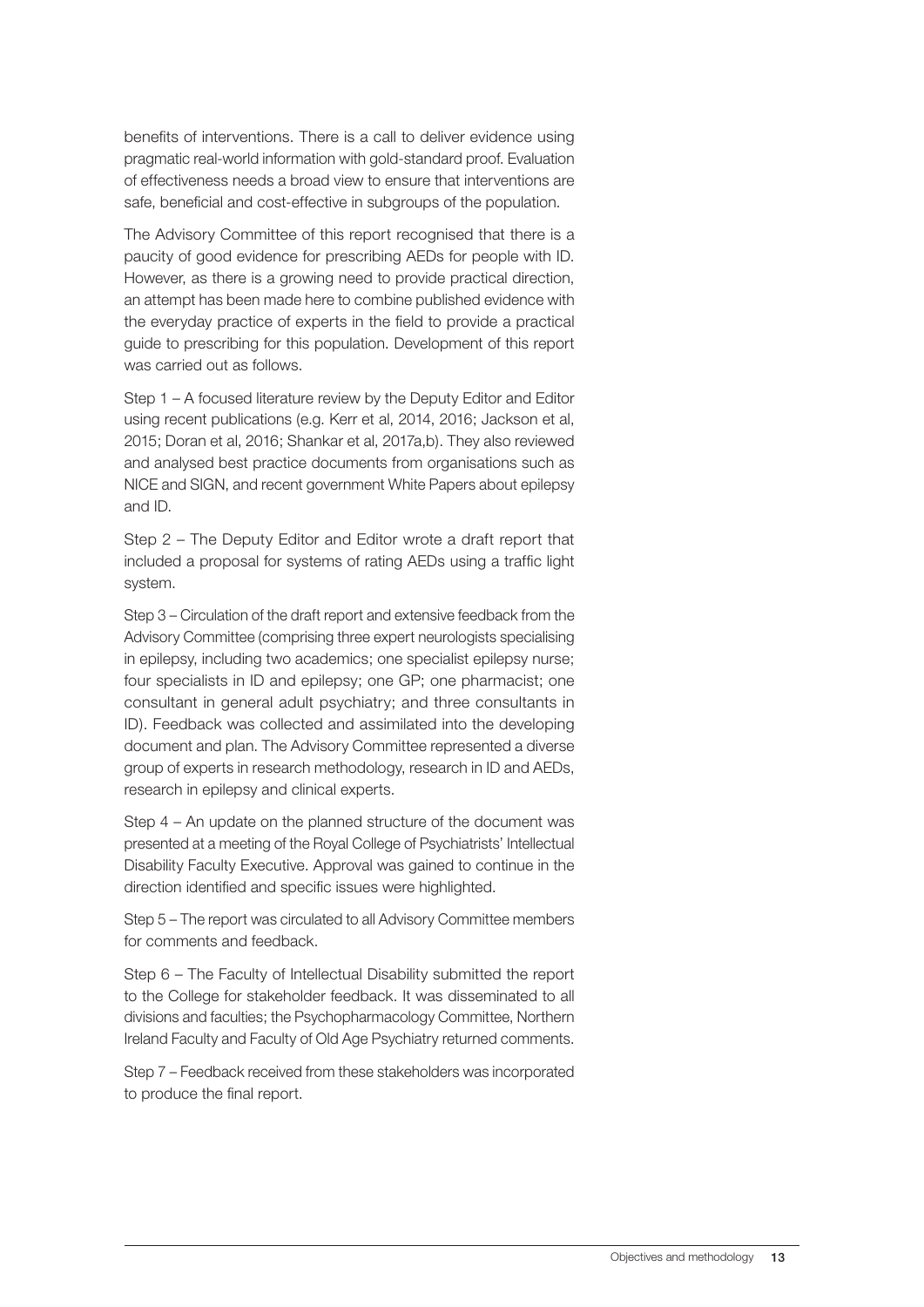### Summary of evidence

The decision of when and how to treat epilepsy should take into consideration the impact of seizures on the patient versus the potential positive and negative effects of medication. Treatment with AEDs may not be straightforward; there is the potential for side-effects, toxicity and pharmacological interaction with other drugs. A clear diagnosis of a seizure disorder must be established before initiating pharmacological treatment. Prescribing clinicians should refer to standardised national guidelines for the management of epilepsy from NICE (CG137: NICE, 2012) and SIGN (SIGN 143: SIGN, 2015). These guidelines are based on the same evidence and there are significant overlaps in recommendations. The NICE CG137 guidelines are referred to throughout this report and we attempt to extend advice beyond the scope of those recommendations. We put forward further recommendations that argue that the treatment of people with epilepsy and ID requires specific consideration and guidance owing to the complexity of need.

The assessment of suspected seizures in an individual with ID may be complicated by their level of cognition and communication. As a result, the clinician may be reliant on witness reports from family members or caregivers. The degree of dependence on this information will be influenced by the level of adjustments that both clinicians and services put in place to help communication with the individual. Although the diagnosis of epilepsy is based on the history and eye-witness reports, people with epilepsy and ID should have access to the full range of electrophysiological investigations and neuroimaging to aid assessment and improve accuracy of diagnosis, if this is appropriate. The use of video electroencephalogram (EEG) and telemetry can be particularly useful for this population (Kerr et al, 2001).

When considering treatment options it is essential to adopt a personcentred approach. Seizure type, seizure syndrome and, importantly, patient and carer choice must all be evaluated. Clinicians should aim to profile treatment to take into account specific aetiological risk factors. There is a relatively high incidence of treatment-resistant epilepsy in the ID population. Making an evidence-based informed decision about the most appropriate first-line pharmacological therapy is essential. The most recent Cochrane Review highlights that to date the evidence of the efficacy of specific AEDs in people with ID is generally poor and there are limited robust reproducible outcomes (Jackson et al, 2015).

Most data on the pharmacological treatment of epilepsy in the ID population are derived from open or observational non-randomised trial designs. The results from such trials are open to methodological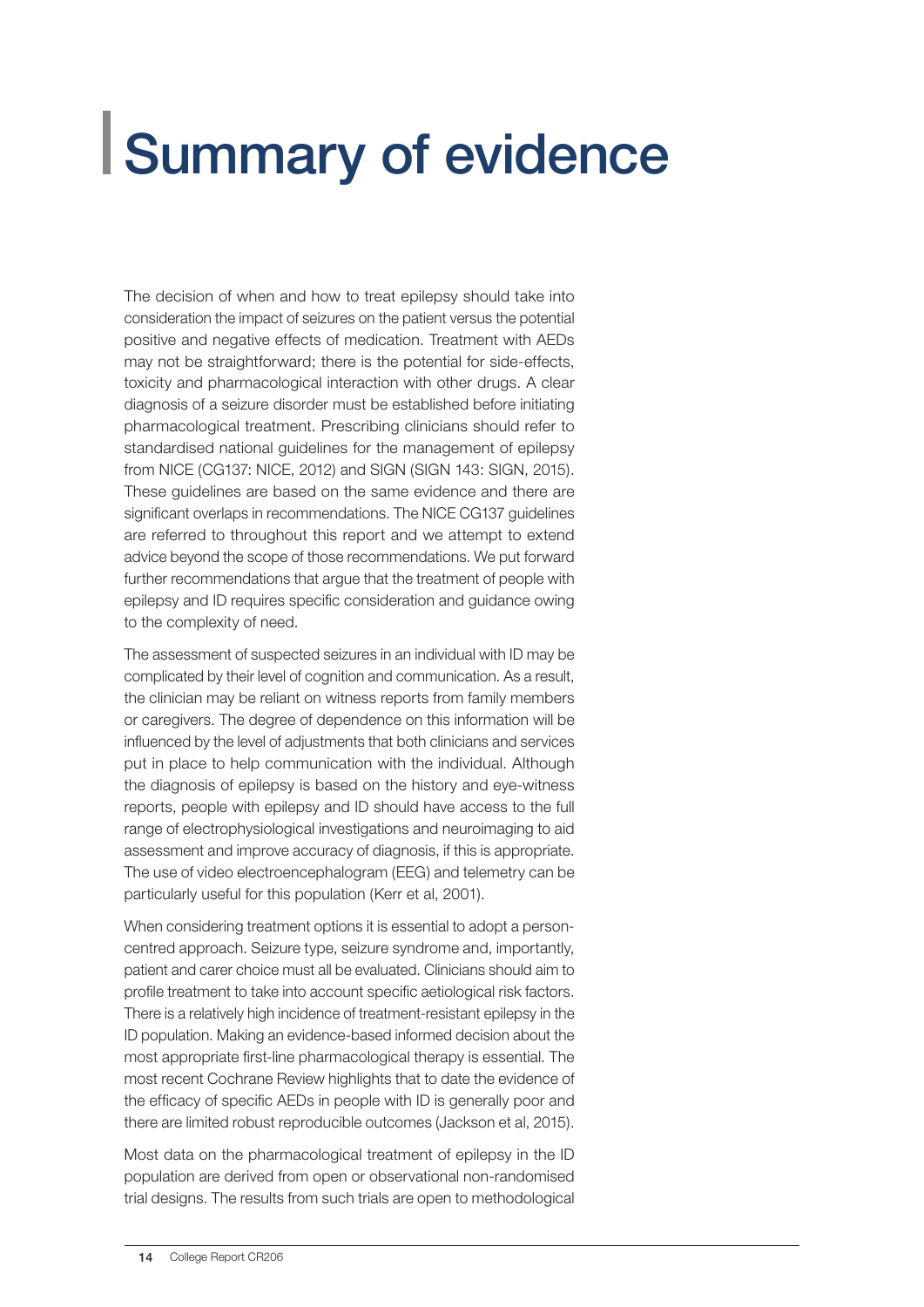criticism and hence interpretation is difficult. There are some exceptions to this. Infantile spasms, Dravet syndrome and Lennox–Gastaut syndrome are common epilepsy syndromes strongly associated with ID, and there has been more extensive pharmacological research into the efficacy of treatment in these syndromes (Table 2).

|                                                | Table 2 Examples of common epilepsy syndromes associated with ID                                                                                      |  |  |  |
|------------------------------------------------|-------------------------------------------------------------------------------------------------------------------------------------------------------|--|--|--|
| Epilepsy syndrome                              | Evidence for AED role                                                                                                                                 |  |  |  |
| Dravet syndrome<br>(severe myoclonic epilepsy) | Lamotrigine, phenytoin and<br>carbamazepine can aggravate seizures<br>(Guerrini et al, 1998)                                                          |  |  |  |
| Lennox-Gastaut syndrome                        | Rufinamide was suggested as offering<br>most benefit (Besag, 2011)                                                                                    |  |  |  |
|                                                | Lamotrigine was linked to significant<br>seizure reduction and improvement in<br>mood, sociability (Motte et al, 1997)                                |  |  |  |
|                                                | Clobazam has had two randomised<br>controlled trials and is suggested to be<br>a good adjunct for drop attacks (Conry<br>et al, 2009; Ng et al, 2011) |  |  |  |
|                                                | Topiramate has been recognised<br>to have an effect on drop attacks<br>(Sachdeo et al, 1999)                                                          |  |  |  |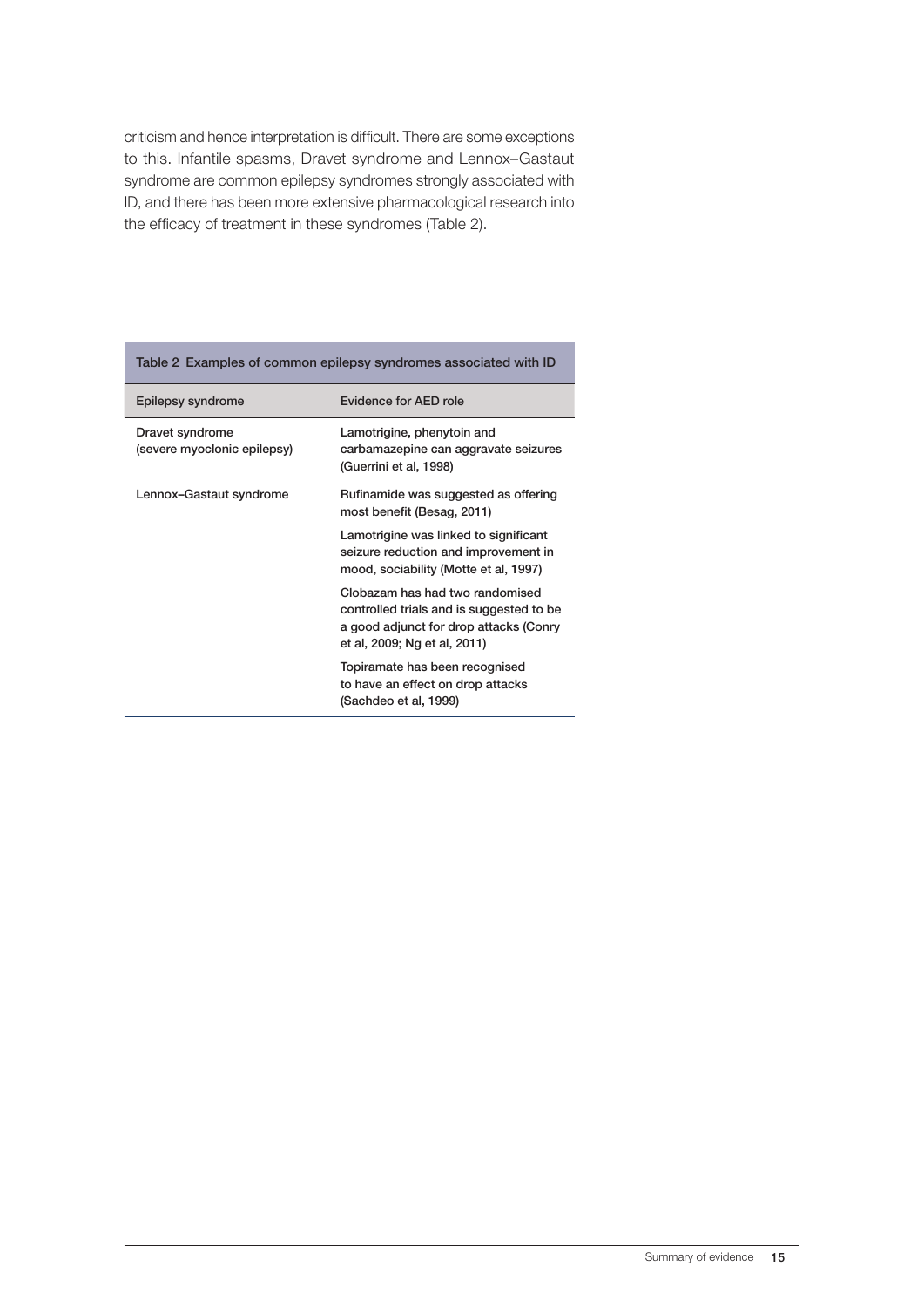### Evidence of the use of specific AEDs in people with ID

### Benzodiazepines

There is good evidence to support the use of benzodiazepines (e.g. clonazepam, clobazam, diazepam and midazolam) as emergency rescue and add-on medication in treatment-resistant epilepsy. Midazolam is used extensively to curtail seizures outside of the hospital setting (Walker & Shrovon, 2015), and clobazam is regularly used for people with ID.

Benzodiazepine treatments have been criticised for potential adverse side-effects, including cognitive impairment in long-term use in both general and ID populations, and as a result are favoured more for use as rescue treatments (Isojärvi & Tokola, 1998). The use of benzodiazepines is limited in the presence of cognitive deficit or behavioural disorder. Tolerance is a major concern in people with ID: they might not have active medication reviews and would not be aware of a need for one; a benzodiazepine might have been prescribed for behaviour management and not withdrawn; and if multiple AEDs are prescribed, benzodiazepine tolerance might not manifest as increased seizures. It has been suggested that around 30% of people with epilepsy on clobazam could continue without developing tolerance (Remy, 1994; Purcarin & Ng, 2014). The potential downsides of tolerance include the distress of changing medication and the need to reduce slowly if tolerance occurs.

Another risk is that significant numbers of people with ID find themselves on various benzodiazepines to treat behaviour, mood or anxiety. Clinicians must be aware of the overall 'benzodiazepine load' when prescribing clobazam and other benzodiazepines and monitoring for seizures.

To date, there are no definitive studies or recommendations to guide treatment using this group of drugs in people with ID.

#### Clobazam

Clobazam has an evidence base especially in Lennox–Gastaut syndrome, and is useful in managing atonic seizures (drop attacks).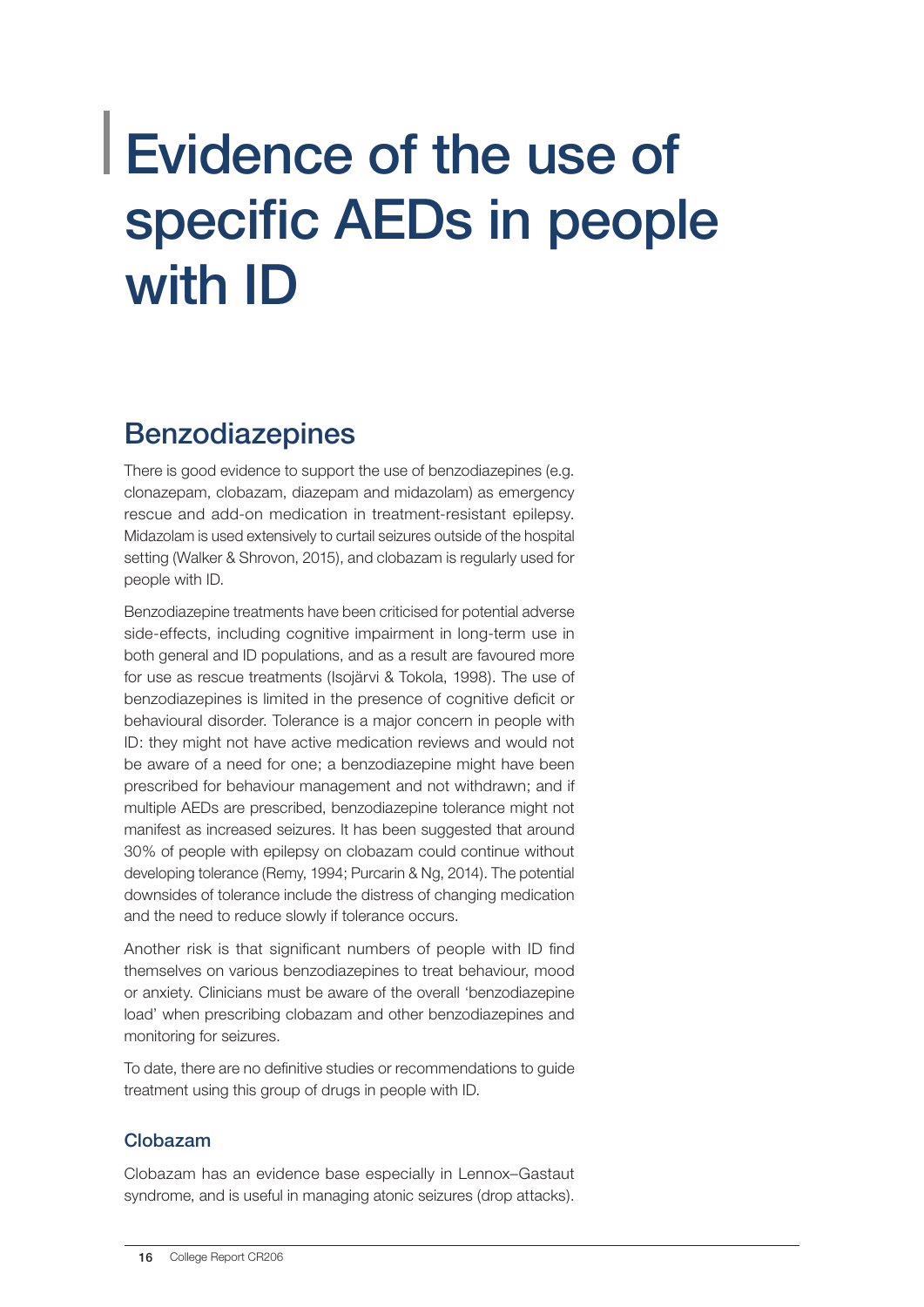It is a unique benzodiazepine as it has a 1,5 benzodiazepine structure (the others all have a 1,4 structure) and it is consequently not as sedative as the other benzodiazepines. It also has a long half-life of 50 hours (active metabolite). It is *not* a drug to be considered for long-term use, but there is evidence to support its use as a rescue treatment for cluster seizures, and as an adjunct for all seizure types in intermittent short-term treatment (up to 5 days in 15-day cycles) (Gauthier & Mattson, 2015). It is therefore the ideal drug to use as a rescue medication where there is a known seizure trigger or where medication changes are occurring and there is a need for some additional 'cover'. Any long-term regular use has to be weighed against the potential of habituation or tolerance, difficulty in withdrawal and long-term side-effects. Due consideration needs to be given to explaining the benefits versus risks of long-term use and, in those lacking mental capacity to make informed choices, a best interests process is advocated.

#### **Carbamazepine**

The evidence for prescribing carbamazepine in ID populations is poor. There are no direct studies on the effect of the drug in people with ID. A double-blind RCT reported possible better efficacy in people with ID for slow-release preparations as opposed to regular preparations (Kaski et al, 1991). Carbamazepine is known to have a number of adverse effects; the most common of these is hyponatraemia in up to 40% of people taking the drug. Other side-effects include drowsiness, nausea and vomiting, dizziness and bone marrow suppression. Carbamazepine can also interact with many other drugs prescribed for chronic conditions. As a result of these potentially 'silent' sideeffects and interactions it needs to be used with caution in people with moderate to profound ID. This vulnerable group with epilepsy are likely to be treatment resistant and to have multiple chronic conditions treated with numerous medications, all of whose interactions might need to be kept in mind.

### Clobazam: see Benzodiazepines

#### Gabapentin and vigabatrin

The efficacy and safety of gabapentin (in comparison with lamotrigine) were assessed in a randomised open-label study involving 109 adults with ID and treatment-resistant epilepsy (Crawford et al, 2001). Safety and tolerability were assessed using adverse event reports. The overall incidence of adverse events was similar across the treatment groups, with adverse events reported for 62% of participants on gabapentin and 50% on lamotrigine; serious adverse events were reported for 10% on gabapentin and 11% on lamotrigine. This was the first-reported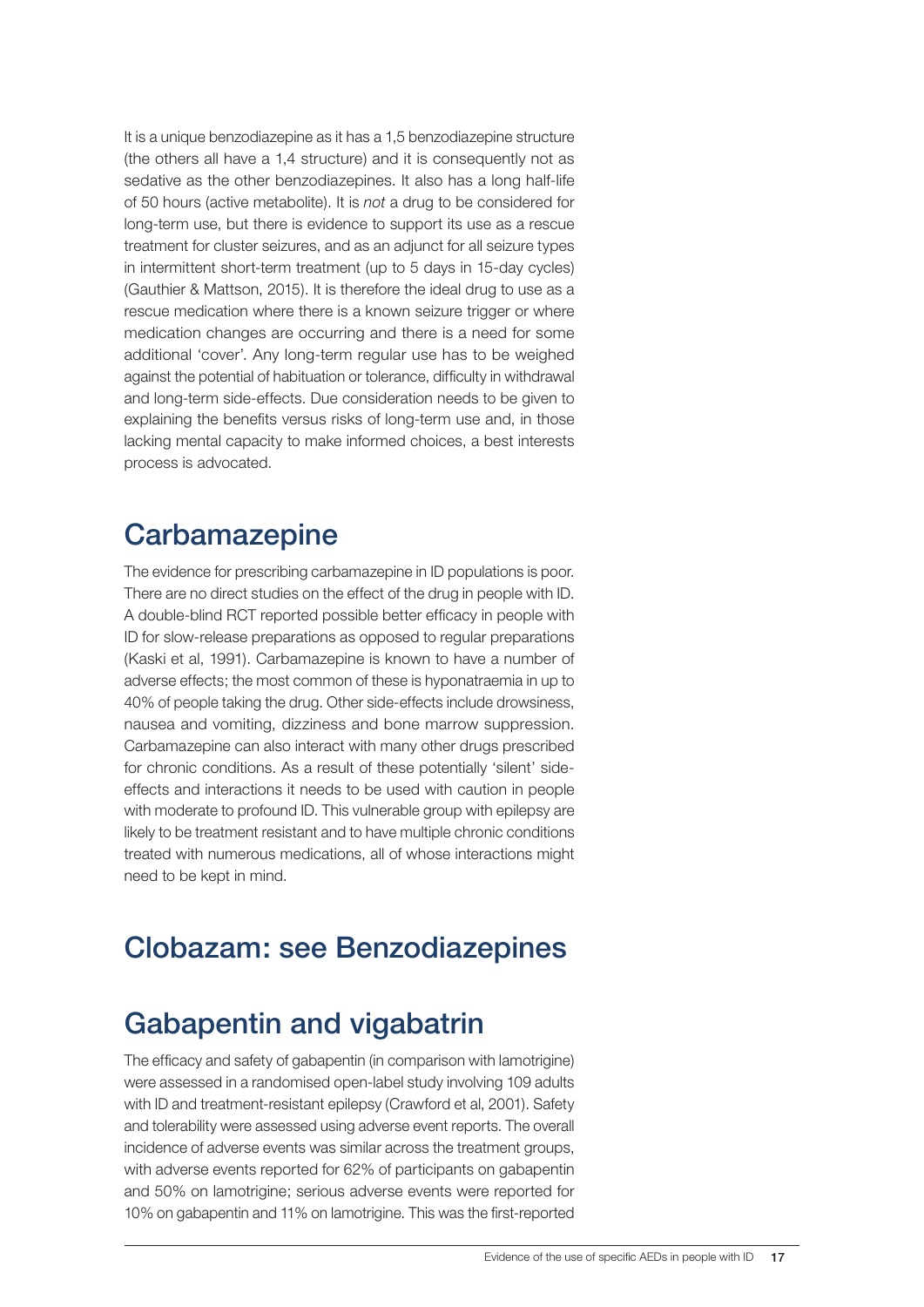randomised trial for add-on anti-epileptic medication in people with epilepsy and ID. It concluded that both drugs were effective for seizure control and that neither caused significant worsening of behaviour as evidenced using the Whelan & Speake Challenging Behaviour Rating Scale.

A case review of the first 51 people with Lennox–Gastaut syndrome prescribed vigabatrin, lamotrigine or gabapentin suggested that all three had some positive effect on seizure control. Vigabatrin was associated with higher risk of adverse effects on behaviour, and lamotrigine was associated with increased seizures in a quarter of participants (Bhaumik et al, 1997). Vigabatrin had previously been associated with the development of visual field defects, but the review does not comment on this. The prescribing of vigabatrin for people with ID raises serious ethical concerns, as the BNF states that all patients prescribed vigabatrin must be made fully aware of the risk of visual field defects and how to report these to their physician.

#### Levetiracetam

To date, levetiracetam has not undergone an RCT within the ID population. A number of open-label studies have demonstrated that it is effective and equally well tolerated in individuals with ID. In one open study, 64 people were given add-on levetiracetam after a 3-month baseline (Kelly et al, 2004). Of these, 24 people (38%) became seizure free and there were a further 18 responders (≥50% reduction in seizures). In general, levetiracetam has been shown to be well tolerated. There is an association with neuropsychiatric disturbance, particularly aggression. This may, however, be confined to those biologically vulnerable with a psychiatric history (Mula et al, 2004) and may be the result of rapid dose escalation, as it has generally been reported more frequently in neurology clinics than in ID clinics.

### **Lamotrigine**

Lamotrigine is a well-tolerated and effective AED for people with ID, and it is thought to have mood-stabilising properties. Early research involving 34 people with ID showed a significant improvement in seizure control in over 50%, with a further 35% becoming seizure free (Buchanan, 1995). Results of a randomised open-label study investigating the use of lamotrigine and gabapentin in adults with ID and treatment-resistant epilepsy suggested that there was an approximate 50% reduction in seizures in half of the people receiving either drug. Both drugs were equally well tolerated and associated with improvements in challenging behaviour. These outcomes have been consistently repeated for lamotrigine in a number of more recent caseseries studies. A proportion of the population with treatment-resistant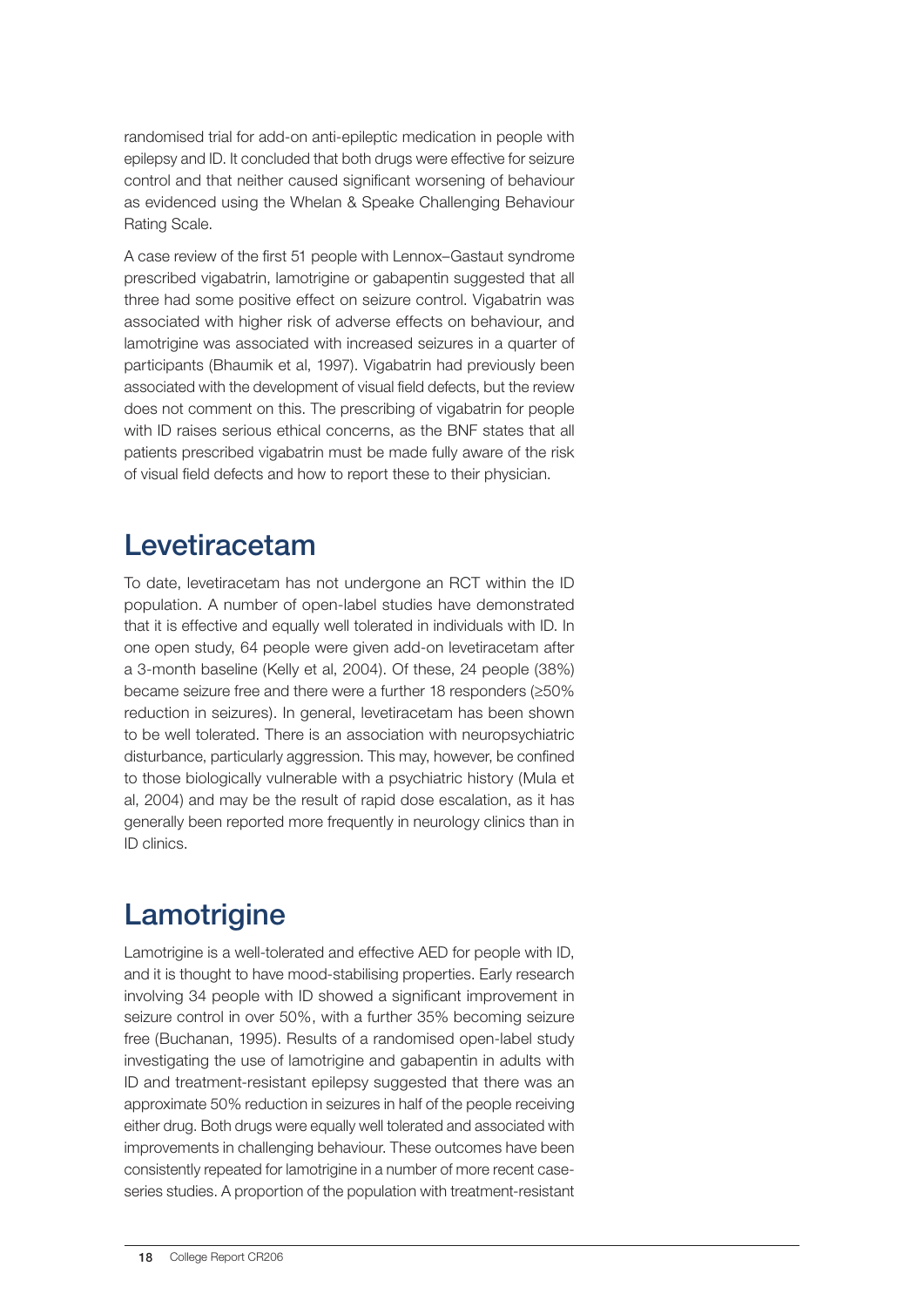epilepsy have, however, shown no improvement in seizure control (Bhaumik et al, 1997; Gidal et al, 2000). Lamotrigine has also been subject to the most rigorous quality-of-life evaluation in people with Lennox–Gastaut syndrome, during a randomised placebo-controlled add-on trial with 169 participants. An improvement in seizure control was observed, with a significant reduction in atonic seizures (drop attacks) and total seizures. Outcomes also demonstrated significant improvement in mood and sociability associated with reduced seizure severity, but no difference in side-effect profile when compared with placebo (Motte et al, 1997). In comparison studies with carbamazepine and phenytoin, lamotrigine has been found to produce positive behavioural effects, but it has also been reported that lamotrigine can produce some neurobehavioural toxicity (Meador & Baker, 1997).

#### Perampanel

A recent multi-centre pragmatic retrospective assessment found that perampanel is safe and may be better tolerated by people with ID than the general population (Shankar et al, 2017b). Over 50% seizure improvement was observed in 24% of those with mild ID, and in 26% of those with moderate to severe ID. There is a suggestion that perampanel should be used with caution in individuals with underlying (or a history of) mental illness as there is an increased risk of worsening of their behaviour and mental state.

### **Phenytoin**

The current recommendations suggest that phenytoin should not be prescribed for people with ID unless it is considered to be in the patient's best interests. Those prescribed phenytoin require close monitoring in order to prevent intoxication and subsequent phenytoininduced encephalopathy (Iivanaien, 1998). Poor monitoring can result in toxic levels, which may manifest as cerebellar ataxia, drowsiness and cognitive decline. This is a potential difficulty for some people with ID who are unable to tolerate the regular venepuncture required for long-term routine monitoring. Phenytoin also has multiple significant interactions with other drugs. As a significant minority of people with ID are on various long-term medications, the potential for dangerous drug interactions could be greater.

#### Sodium valproate

Sodium valproate has been widely used as a broad-spectrum AED for over 40 years, with a relatively good safety profile (Nalivaeva et al, 2009). Some research has demonstrated that people with ID who have treatment-resistant epilepsy may be more responsive to valproate. Valproate is a first-line treatment for primary generalised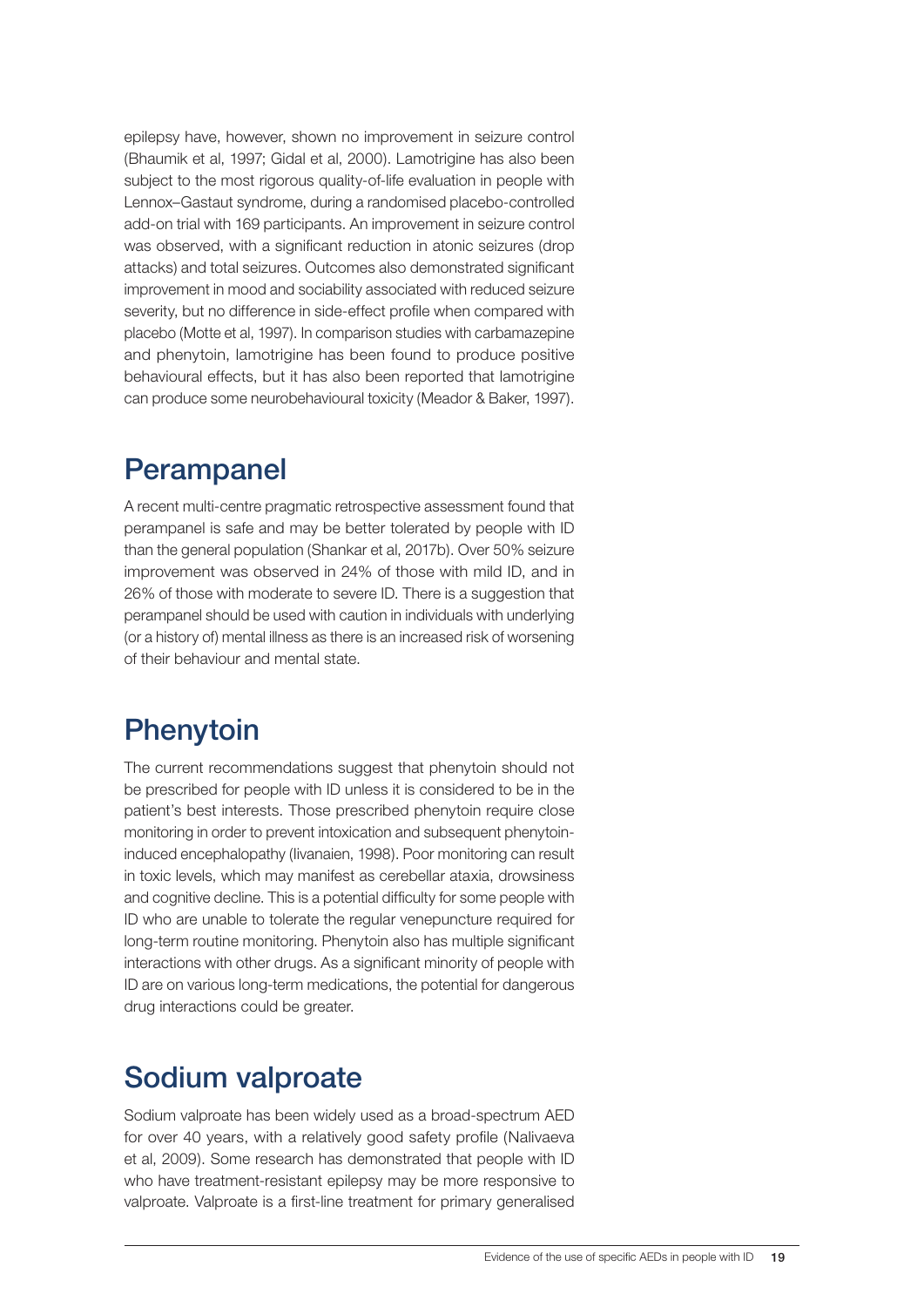seizures and syndromes, as it is generally well-tolerated and effective in treating a variety of seizure types (Friis et al, 1993). The SANAD study compared the longer-term effects of valproate in people with generalised seizures and seizures difficult to classify, such as those seen in many people with ID. It found that the 12-month remission rate of seizures with valproate was significantly greater than with topiramate, but no significant difference was identified between valproate and lamotrigine. This effect was greater when the analysis was restricted to people classified as having idiopathic generalised epilepsy compared with the overall population. It was concluded that valproate ought to remain the first-line treatment for the majority of people with idiopathic generalised epilepsy or seizures which are difficult for the clinician to classify (Marson et al, 2007). Limitations to the use of valproate in the general population relate to its teratogenic potential, and it often causes weight gain (Hannah & Brodie, 1998). There are also concerns about its use in some people who have rare causes of ID and epilepsy such as mitochondrial disease and ornithine transcarbamylase deficiency.

#### **Topiramate**

The efficacy of topiramate has been investigated in a randomised placebo-controlled add-on study with 57 participants with epilepsy and ID (Kerr et al, 2005). Seizure frequency varied significantly among the participants, but an overall reduction in frequency of 32% was noted in the topiramate group (compared with 1% for placebo). Topiramate was found to be generally well tolerated and did not have a negative impact on behaviour. Very few participants withdrew from the study because of adverse effects of medication, and the study suggested that topiramate reduced seizure rates without compromising quality of life. A small review has examined the treatment response to topiramate in an institutionalised adult ID population (Janowsky et al, 2003). The results suggest that topiramate may have a role in the treatment of challenging/maladaptive behaviours in people with ID when used as an add-on medication for the treatment of partial and generalised seizures. Another review of the effectiveness of topiramate in individuals with ID and epilepsy found that the drug was effective for a wide range of seizure types (generalised and partial) and was effective against atonic seizures in Lennox–Gastaut syndrome (Kerr, 1999). Despite this evidence, topiramate is still sparingly used as prescribers believe that it causes quite a lot of sedation, word-finding difficulty and weight loss.

#### Other AEDs

There is some emerging evidence from retrospective open-label studies that newer AEDs such as lacosamide may be a useful adjunctive therapy for those with ID and treatment-resistant epilepsy.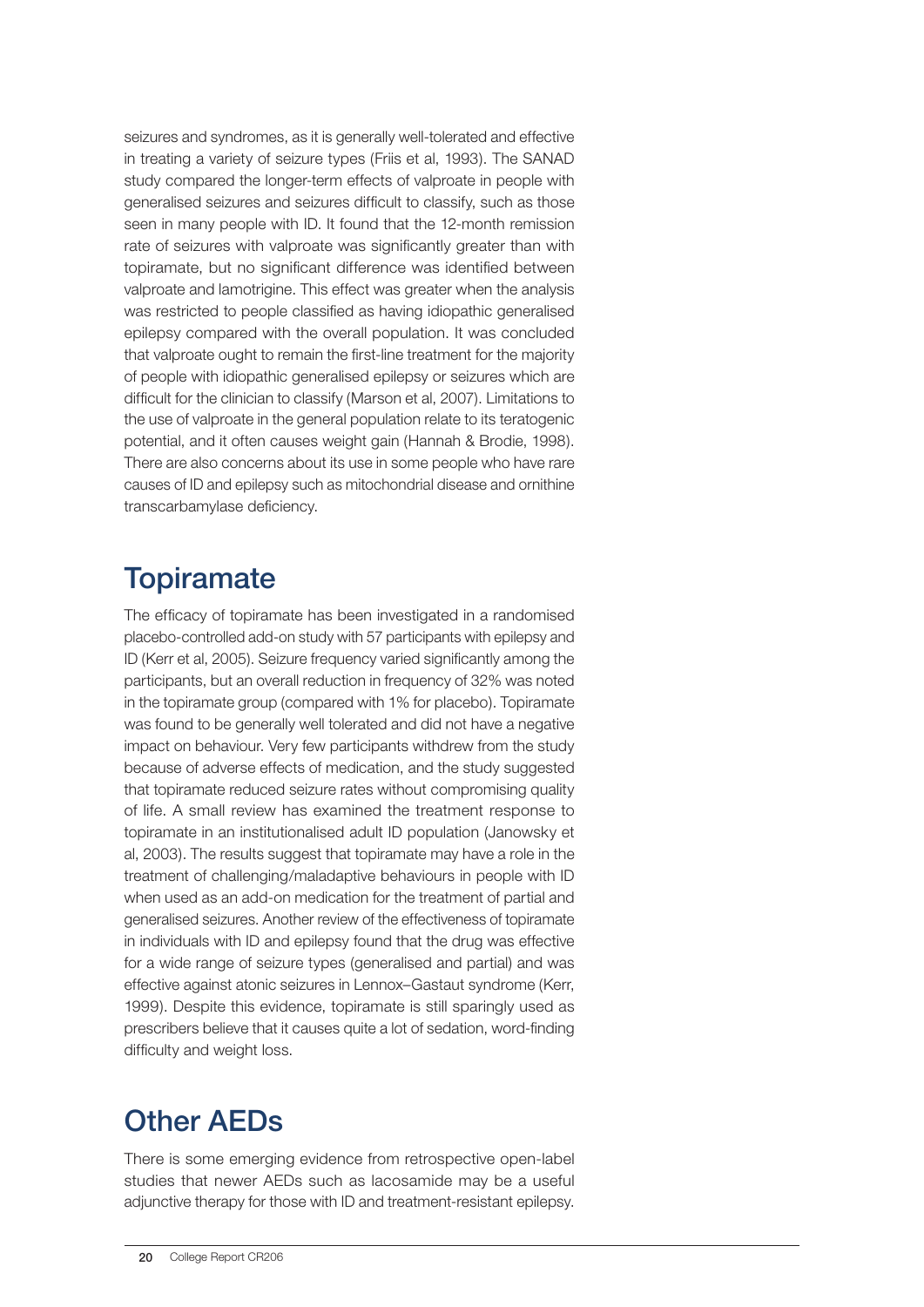The evidence is, however, very limited to date, and caution is required in interpretation (Flores et al, 2012).

Rufinamide has been assessed in an RCT of people with Lennox– Gastaut syndrome, in which 138 individuals received either rufinamide or placebo. Significant improvements were seen in total seizure frequency and atonic (drop) attacks, with a 50% responder rate overall. Common adverse events included somnolence and vomiting (Glauser et al, 2008).

To date, evidence of the tolerability or efficacy of AEDs such as pregabalin, brivaracetam, tiagabine, stiripentol, ethosuximide, eslicarbazepine, oxcarbazepine, retigabine and zonisamide is extremely limited in the scientific literature. Stiripentol is an orphan drug and would be used only for specific conditions such as Dravet syndrome and is best prescribed under expert guidance.

Pregabalin is a well-used 'multipurpose' drug having indications in the management of pain and anxiety, conditions that are associated more often in people with ID. The fact that relief from these conditions can have a positive effect on seizures is worth keeping in mind.

Ethosuximide, tiagabine and retigabine need to be used with extreme caution with clear rationale of why they are prescribed and what is served by their inclusion.

There is anecdotal evidence to suggest that zonisamide, if built up gradually, has a positive effect on seizures. Cautions include its impact on mental state and behaviour.

Eslicarbazepine and oxcarbazepine are considered to have a favourable effect on mood and behaviour. Advantages of eslicarbazepine include its dosing recommendations, which allow for swift attainment of a therapeutic dose.

Brivaracetam is a new drug and there is no major evidence yet for its use in people with ID.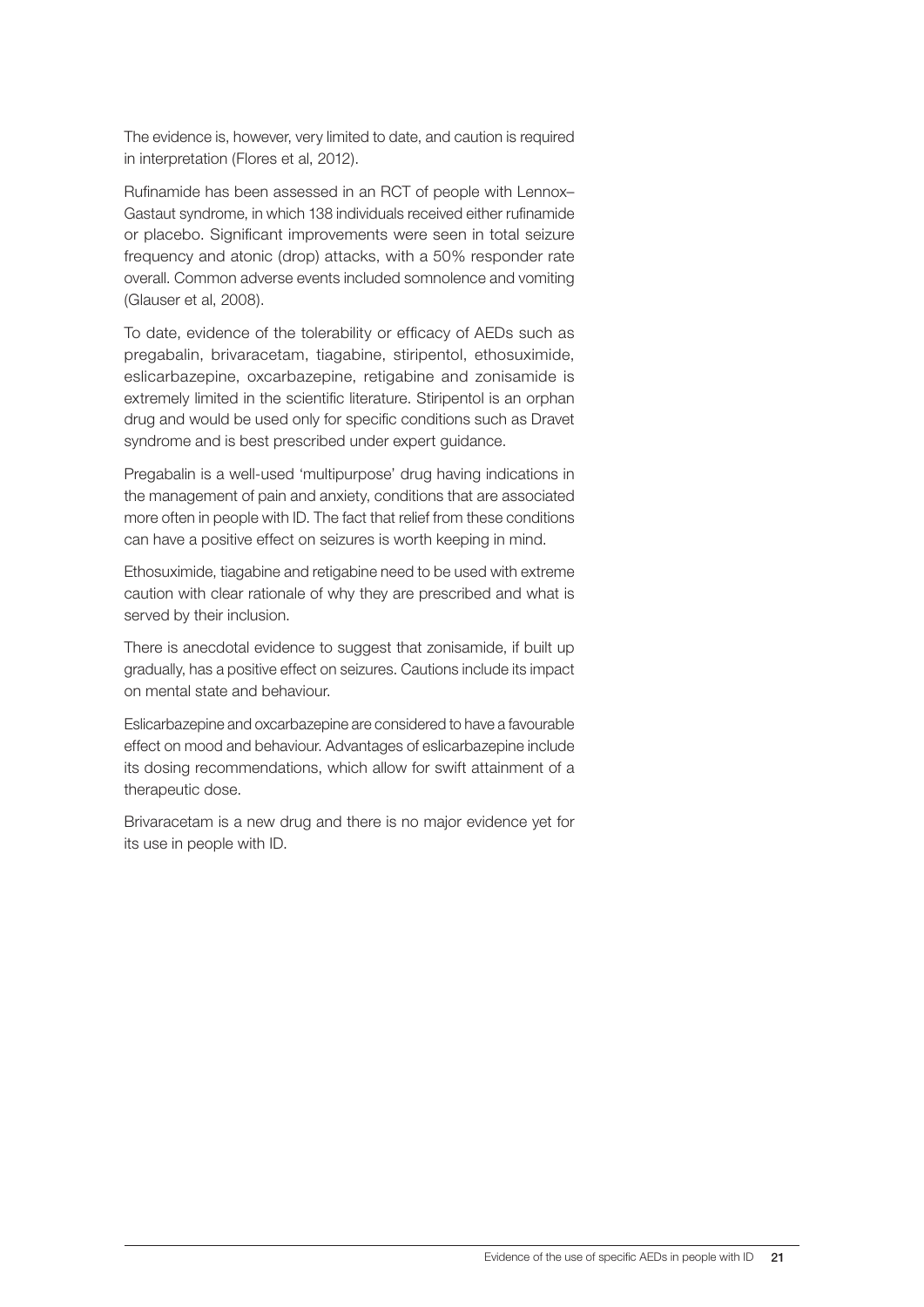### Choosing the most appropriate AED

The NICE clinical guideline on epilepsies (CG137) states that the choice of treatment and monitoring of tolerability and effectiveness should be the same for people with ID as for the general population (NICE, 2012: section 1.16). Recommendations for the pharmacological management of epilepsy are set out in section 1.9 and Appendix E of the guideline.

However, while CG137 sets out broad principles of epilepsy treatment, the lack of specific consideration of problems associated with ID is clear. The guidance does include a section on ID, but it is inadequate.

Owing to the complexity of the presentation of epilepsy in people with ID specific considerations are needed. In general, it is advised that AEDs should be prescribed at the lowest possible dose and with slow titration. This will aid in accurate assessment of the effect of the AED on seizure control and of its side-effects in the context of communication difficulties and comorbid mental illness; in particular, side-effects may present as behavioural change.

Box 1 summarises internationally recognised criteria for assessing the quality of evidence in the medical literature. We use this grading

|    | Box 1 Grading of evidence                                                                                                          |
|----|------------------------------------------------------------------------------------------------------------------------------------|
| la | Evidence from systematic reviews or meta-analysis of RCTs                                                                          |
| Ib | Evidence from at least one RCT                                                                                                     |
| Ш  | Evidence from at least one controlled study without randomisation,<br>and from at least one other type of quasi-experimental study |
| Ш  | Evidence from non-experimental descriptive studies, such as<br>comparative studies, correlation studies and case–control studies   |
| IV | Evidence of post-study analysis of a section of the ID population<br>following large sample studies                                |
| v  | Evidence from expert committee reports or opinions and/or clinical<br>experience of respected authorities                          |
|    | (adapted from Canadian Task Force on the<br>Periodic Health Examination, 1979; Sackett, 1989)                                      |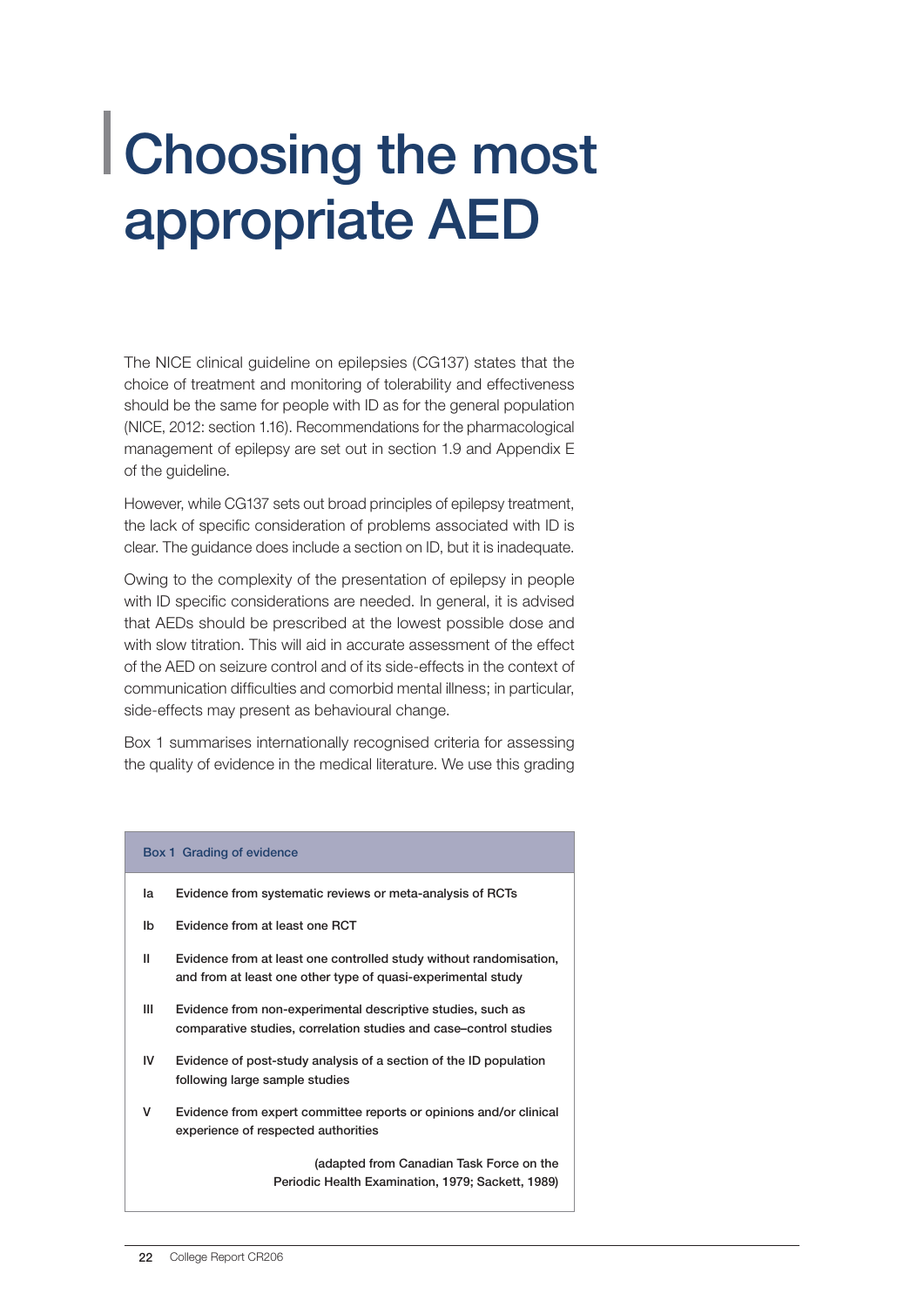system in Table 4 (see next two pages), which provides an overview of practical evidence-based prescribing for people with ID. The most relevant paper has been cited for each drug. A recommendation is given in the form of a traffic light system:

**RED** Only use in exceptional circumstances



**AMBER** Could be considered if benefits outweigh risks or as second-line treatments



GREEN Needs to be considered as first-line treatment

The traffic light system integrates both clinical experience, evidence of efficacy and side-effects to provide a recommendation.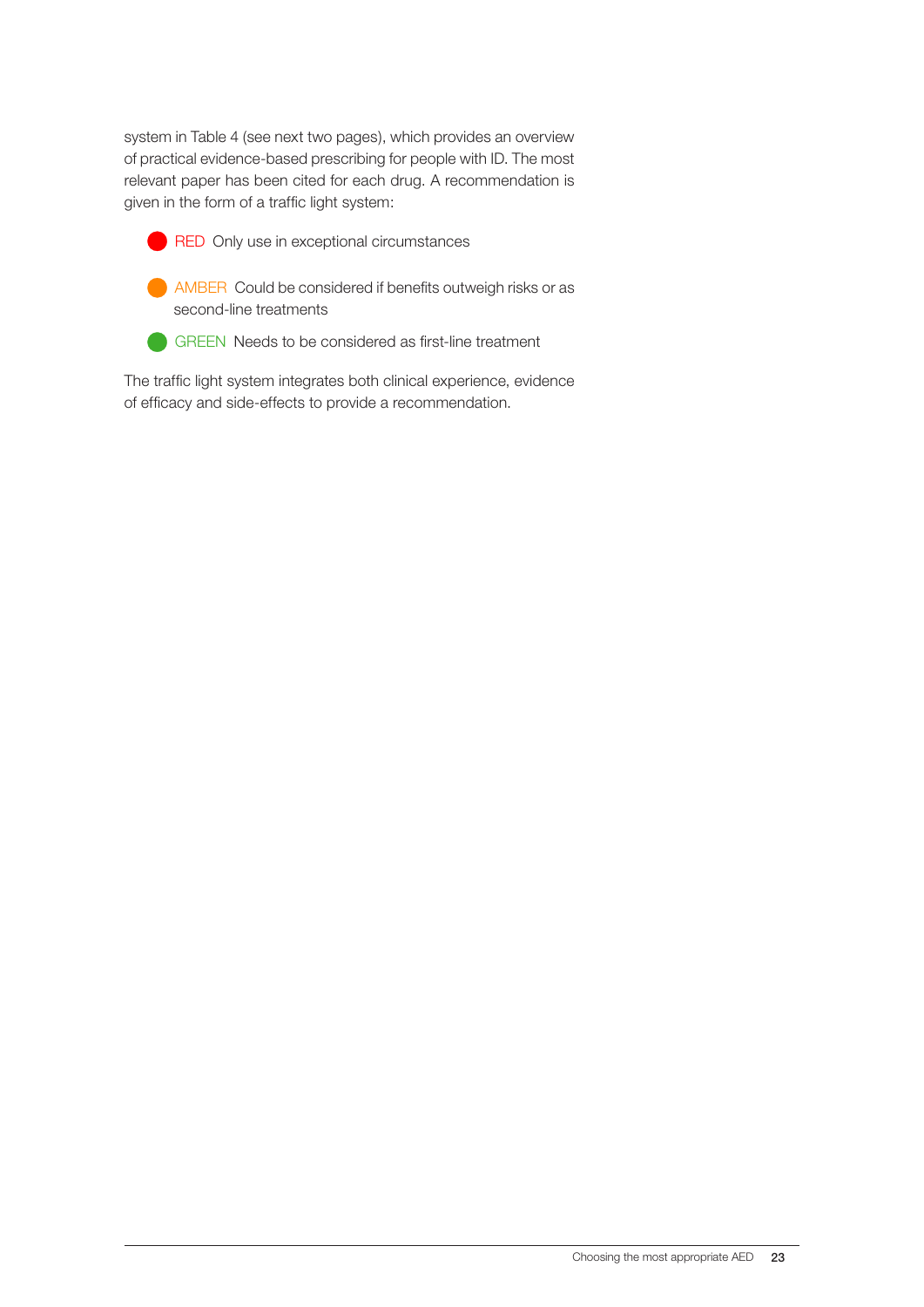| Evidence and suitability of specific commonly used anti-epileptic drugs (AEDs) in the intellectual disability (ID) population | Suitability in ID<br>evidence<br>Level of<br>Comments | One of the most well-studie<br>Green<br>Pros:<br>Under-powered; specific syndrome<br>Under-powered | Possible interactions | Slow titration to dose<br>Under-powered                                | Under-powered                        | evidence, recognised as 'green'. Note that it is <b>one of if the patient (usually</b><br>with borderline to mild ID) is a sexually active female of childbearing age.<br>One of the most commonly used AEDs in ID and, despite the limited<br>First-line AED with recognised suitable mood profile<br>Risk of polycystic ovarian syndrome<br>Limited evidence in people with ID<br>Green<br>Cons:<br>Pros:<br>><br>Multiple methodological issues | Amber<br>Pros:<br>$\equiv$<br>I seizure control in majority<br>satisfaction<br>Improved<br>and carer | Has been well studied in the general population and is considered first-line<br>Does not interact with other commonly prescribed medication in people<br>Needs more studies in ID<br>medication<br>with ID<br>Cons:<br>Study focus was on behavioural<br>adverse effects - worse in ID | Concerns exist about behavioural and mental side-effects, although the<br>phenomenon might be more common in general population than in ID<br>because of titration difference | No major interactions, other than with oral contraceptives<br>Reasonable evidence in ID<br>Amber<br>Cons:<br>Pros:<br>No negative effect on behaviour<br>Under-powered | Although the RCT found no effect on behaviour, real-world experience |
|-------------------------------------------------------------------------------------------------------------------------------|-------------------------------------------------------|----------------------------------------------------------------------------------------------------|-----------------------|------------------------------------------------------------------------|--------------------------------------|----------------------------------------------------------------------------------------------------------------------------------------------------------------------------------------------------------------------------------------------------------------------------------------------------------------------------------------------------------------------------------------------------------------------------------------------------|------------------------------------------------------------------------------------------------------|----------------------------------------------------------------------------------------------------------------------------------------------------------------------------------------------------------------------------------------------------------------------------------------|-------------------------------------------------------------------------------------------------------------------------------------------------------------------------------|------------------------------------------------------------------------------------------------------------------------------------------------------------------------|----------------------------------------------------------------------|
|                                                                                                                               |                                                       |                                                                                                    |                       |                                                                        |                                      |                                                                                                                                                                                                                                                                                                                                                                                                                                                    |                                                                                                      |                                                                                                                                                                                                                                                                                        |                                                                                                                                                                               |                                                                                                                                                                        |                                                                      |
|                                                                                                                               | Type of evidence                                      | Lennox-Gastaux only; RCT using<br>$n = 34$ ; majority showed >50%<br>placebo                       | improvement           | improvement, 20% showed<br>$n = 44$ ; 45% showed >50%<br>deterioration | n = 22; sub-analysis of larger study | Sub-analysis of difficult-to-treat<br>epilepsy                                                                                                                                                                                                                                                                                                                                                                                                     | n =64; observational study as add-<br>on; 38% seizure free                                           | $n = 184$ (56 of whom had ID);<br>equally effective                                                                                                                                                                                                                                    |                                                                                                                                                                               | frequency in treatment group v. 1%<br>placebo; 32% reduction in seizure<br>$n = 57$ ; RCT, double-blind to<br>in placebo group                                         |                                                                      |
|                                                                                                                               | ID-specific<br>evidence                               | Motte et al, 1997<br>Buchanan, 1995                                                                |                       | Gidal et al, 2000                                                      | McKee et al, 2006                    | Marson et al, 2007                                                                                                                                                                                                                                                                                                                                                                                                                                 | Kelly et al, 2004                                                                                    | Brodtkorb et al,<br>2004                                                                                                                                                                                                                                                               |                                                                                                                                                                               | Kerr et al, 2005                                                                                                                                                       |                                                                      |
| Table 4                                                                                                                       | Drug                                                  | Lamotrigine                                                                                        |                       |                                                                        |                                      | Sodium valproate                                                                                                                                                                                                                                                                                                                                                                                                                                   | Levetiracetam                                                                                        |                                                                                                                                                                                                                                                                                        |                                                                                                                                                                               | Topiramate                                                                                                                                                             |                                                                      |

continued *continued*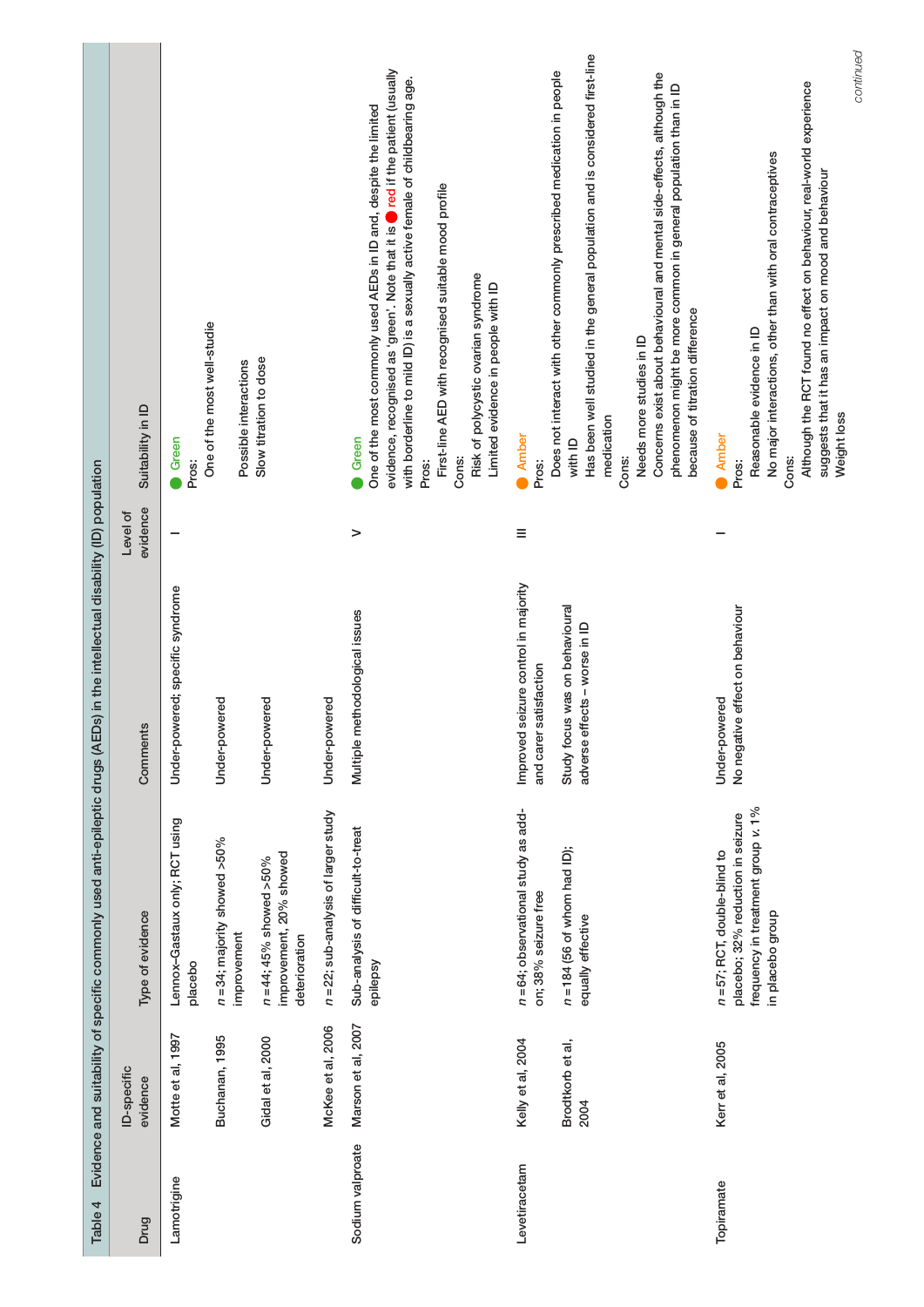| Gabapentin     | Crawford et al,<br><b>2001</b> | Add-on comparative open study<br>with lamotrigine - no difference                                           | Side-effects of aggression<br>Under-powered                                                                                                                                                            | =                         | No definitive details of efficacy or potential for harm<br>Amber                                                                                                                                                                                                                                                                                          |
|----------------|--------------------------------|-------------------------------------------------------------------------------------------------------------|--------------------------------------------------------------------------------------------------------------------------------------------------------------------------------------------------------|---------------------------|-----------------------------------------------------------------------------------------------------------------------------------------------------------------------------------------------------------------------------------------------------------------------------------------------------------------------------------------------------------|
| Perampanel     | Shankar et al,<br>2017b        | (general population: 71; mild ID: 48;<br>Retrospective case series, n = 144<br>moderate to profound ID: 25) | tolerated than in general population.<br>Safe in people with ID and better<br>with moderate to profound ID.<br>>50% seizure improvement in<br>24% with mild ID, and in 26%<br>Psychiatric side-effects | Ξ                         | Has been well studied in the general population and the ID population in<br>Does not usually interact with other commonly prescribed medication in<br>Concerns exist about behavioural and psychiatric side-effects<br>Considered a viable alternative in treatment-resistant epilepsy<br>real-world studies<br>people with ID<br>Amber<br>Cons:<br>Pros: |
| Lacosamide     | Flores et al, 2012             | $n = 403$ , 18% with ID: sub-analysis<br>No differences between ID v.<br>Real-world cohort<br>non-ID        | selection<br>Case                                                                                                                                                                                      | ≥                         | Is considered to have a favourable side-effects profile<br>Needs more evidence<br>Amber<br>Cons:<br>Pros:                                                                                                                                                                                                                                                 |
| Carbamazepine  | Kaski et al, 1991              | release preparation v. standard<br>Improved efficacy using slow-<br>preparation                             | No direct evidence of tolerability or<br>efficacy                                                                                                                                                      | unrelated)<br>(but<br>$=$ | Multiple drug interactions with other commonly prescribed medication in<br>people with ID, such as other AEDs and psychotropics<br>Long-standing AED, recognised first-line treatment<br>No direct evidence of efficacy<br>Amber<br>Cons:<br>Pros:                                                                                                        |
| Phenytoin      | None                           | None                                                                                                        | ı                                                                                                                                                                                                      | >                         | the patient of its benefits and risks weighed in balance against alternatives,<br>Any consideration of phenytoin needs a comprehensive discussion with<br>need for regular blood monitoring<br>multiple drug interactions<br>behavioural side-effects<br>efficacy and side-effects<br>Unsuitable owing to:<br>Red                                         |
| Phenobarbitone | None                           | None                                                                                                        | I                                                                                                                                                                                                      | >                         | Any consideration of phenobarbitone needs a comprehensive discussion<br>with the patient of its benefits and risks weighed in balance against<br>alternatives, efficacy and side-effects<br>need for regular blood monitoring<br>multiple drug interactions<br>behavioural side-effects<br>cognitive side-effects<br>Unsuitable owing to:<br>Red          |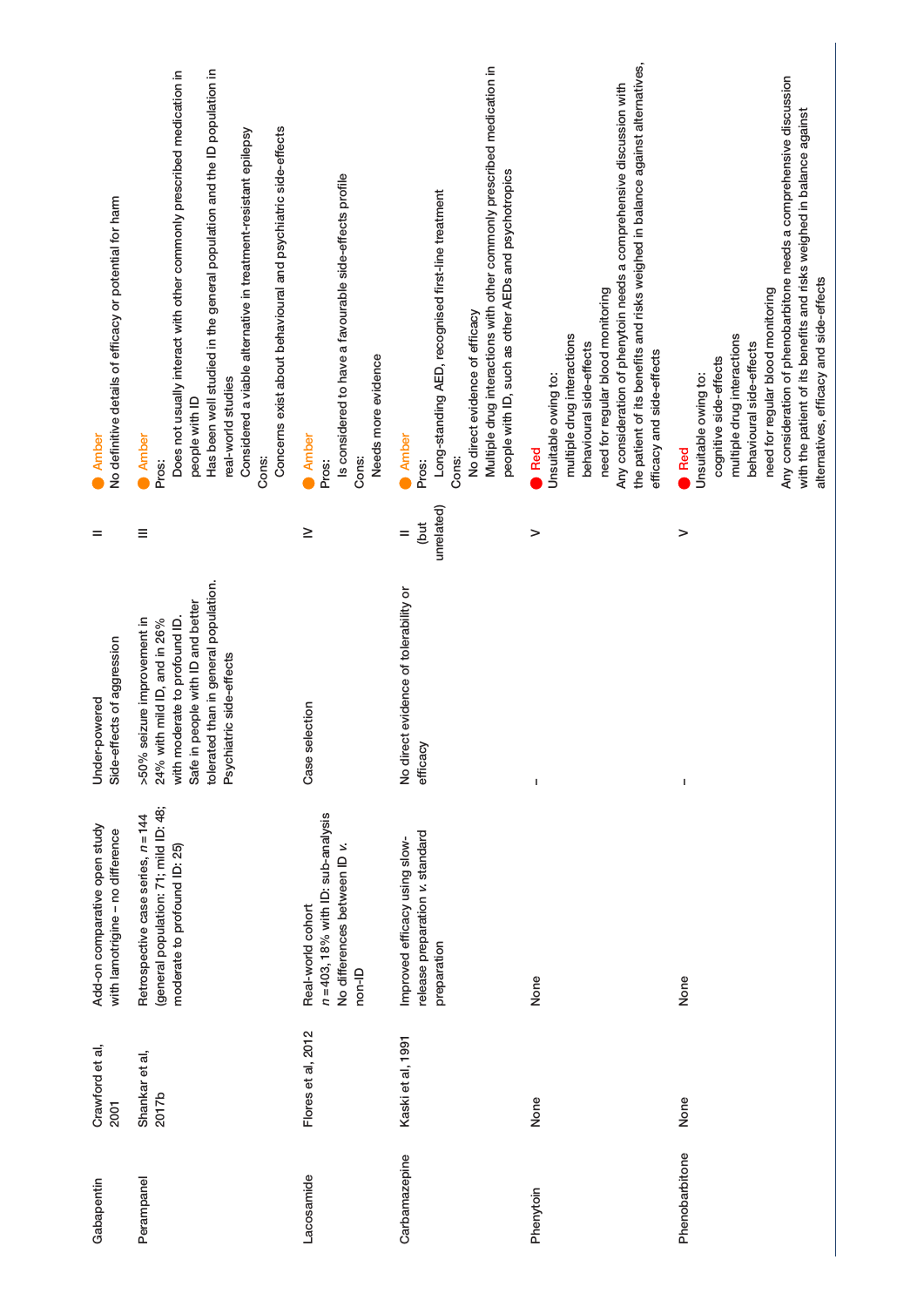### Prescribing guidance

In general, the most appropriate way to initiate a new AED in the ID population is to follow the principle of a low starting dose and slow titration. Many experts in the field do so at half or even quarter the rates suggested for the general population. This reduces the likelihood of dose-related adverse effects. It also allows greater opportunity for identifying the minimum effective dose and less chance of missing the 'therapeutic window', above which worsening of seizure control may occur. Individuals may also metabolise drugs at different rates, and slow titration is a benefit here too.

Good practice suggests that a 'new' drug is added before the 'old' drug is withdrawn, in order to ensure that there is no confusion about symptoms or changes in epilepsy due to a drug titration. The main disadvantage to a cautious introduction is the potential for a lengthier time to seizure control. However, most people requiring change have treatment-resistant epilepsy and multiple seizures and so a cautious approach looking for emergent side-effects outweighs rapid dose titration to see whether seizure control can be achieved. In some cases, a lengthy titration might result in patients or their families losing confidence in the medication, but they should be counselled during the consultation process to ensure realistic expectations.

If rapid seizure control is required, it may be necessary to titrate a new drug alongside a 'rescue medication' such as clobazam.

Given the significant physical and psychiatric comorbidities that often exist in people with ID, medication must be tailored to the individual. Procedures such as those identified in the Mental Capacity Act 2005 for England and Wales, including the best interests process, should be used where applicable to ensure that treatment goals are holistic and realistic, particularly for people at high risk, such as those with drug-resistant epilepsy. Decisions should be representative of the individual's wishes and take into account their quality of life and daily activity, while ensuring optimum safety from seizures and their side-effects. Communication aids such as 'easy read' information or speech and language specialists should be considered to help the individual to make a treatment choice.

The flowcharts on the next page outline the procedure for making an initial treatment decision (Fig. 1) and for choosing an alternative treatment if monotherapy fails (Fig. 2).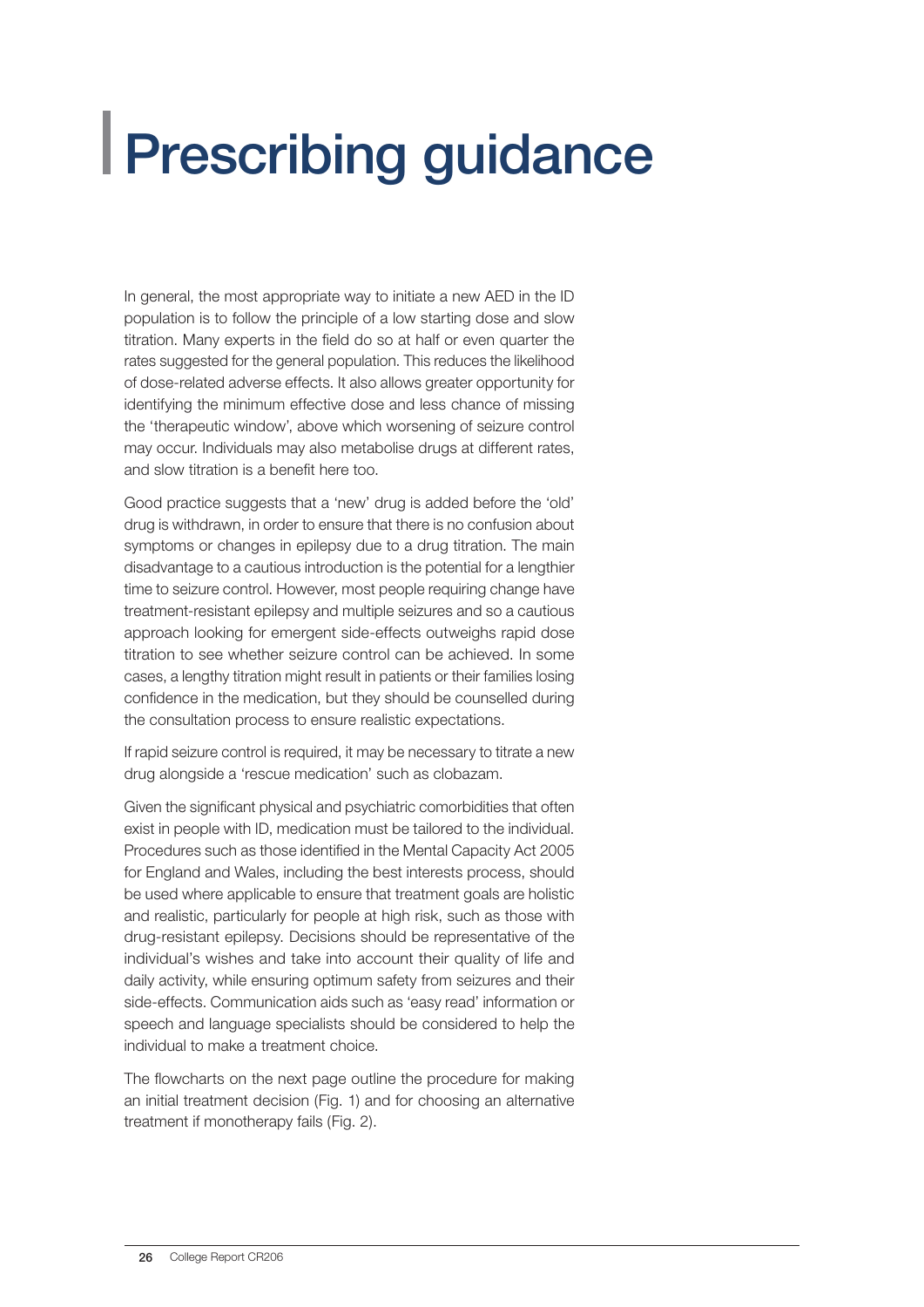

Fig. 1 Making an initial treatment choice (adapted from Shankar et al, 2017a).



Fig. 2 Making a treatment choice if monotherapy fails (adapted from Shankar et al, 2017a).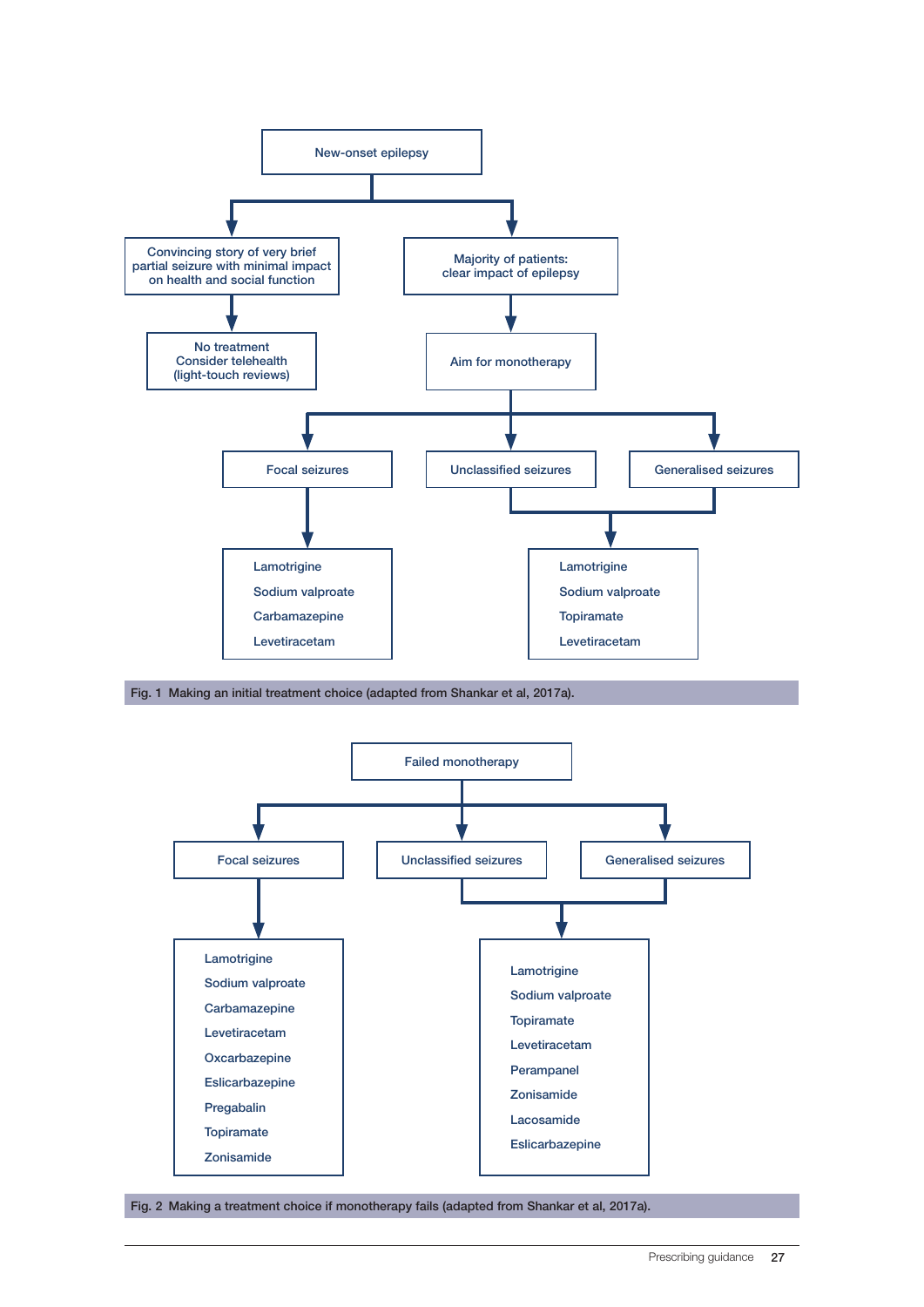### Considerations when prescribing in ID

Before prescribing AEDs for people with epilepsy and ID there are a number of key considerations (Fig. 3). The first should be to ensure the individual's safety, as treatments and outcomes cannot be guaranteed to be successful. This includes carrying out a detailed personalised risk assessment of the effects of their epilepsy. Two key risk areas to consider are bathing and sudden unexpected death in epilepsy (SUDEP). The SUDEP and Seizure Safety Checklist (https://sudep.org/ checklist) is a practical, evidence-based tool that is quickly completed in the clinic (Ridsdale et al, 2011; Ridsdale, 2015; Shankar et al, 2013a; Ostler et al, 2015). It promotes meaningful communication, provides a baseline for comparing changes in risk factors over time, and supports prioritisation of clinical activity. Ensuring the safety of the individual also includes safe prescribing. It is therefore important to approach prescribing in a person-centred way, evaluating the risks and benefits of AED prescription in the context of seizure profile, comorbidities and other medication.

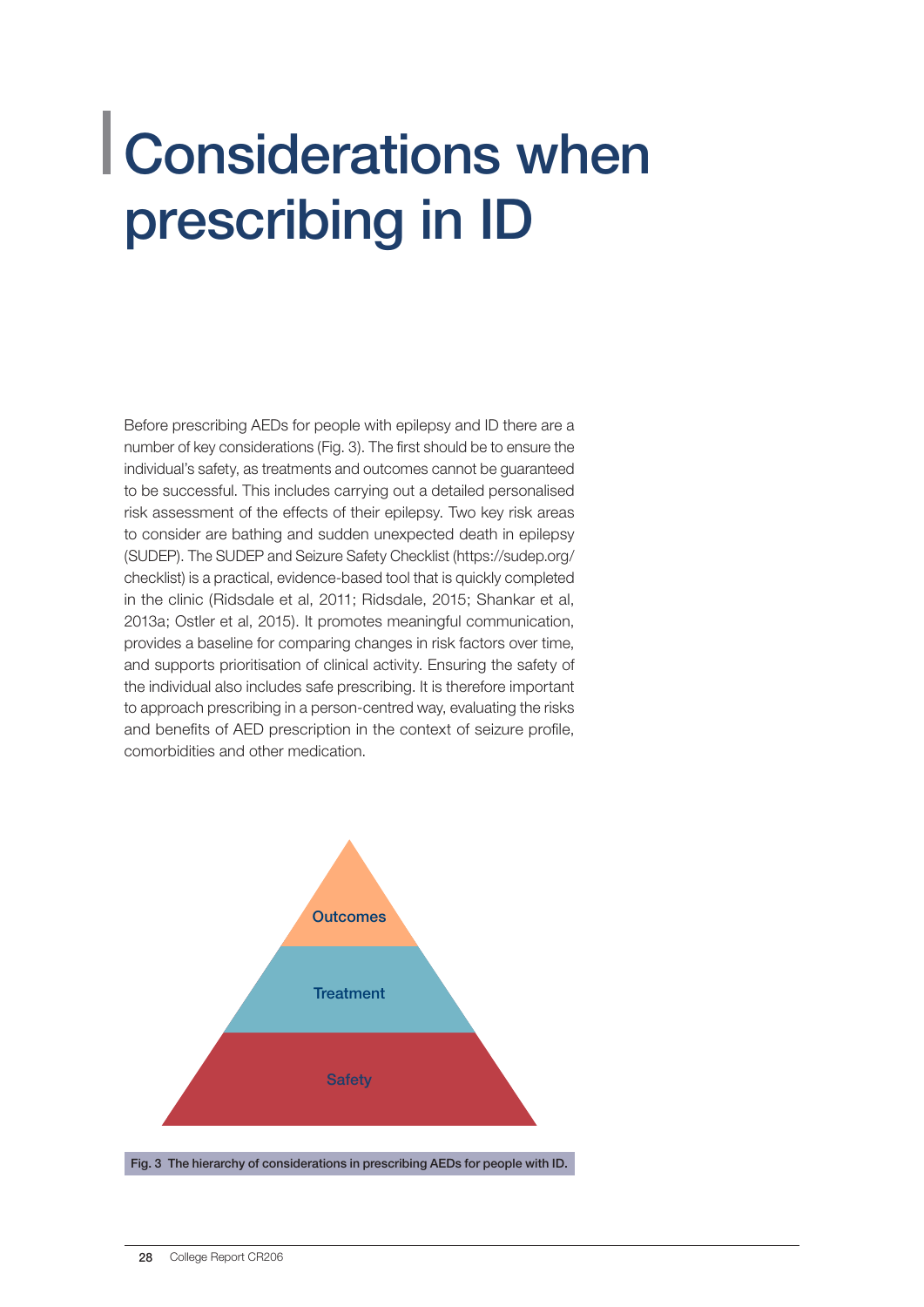The aim of any treatment should be to underpin specific holistic outcomes based on the individual's seizure history, comorbidity, level of ID and expected quality of life. There are likely to be numerous mitigating biological, psychological and social factors that have an influence on risk and treatment planning. A thorough environmental risk assessment is essential as the individual may well be reliant on family or caregivers for support with treatment and risk reduction. Epilepsy awareness training should be provided to everyone involved in the individual's care, and where seizure rescue medication is prescribed specific training should be given to anyone involved in its administration. More detailed information about the wider management of epilepsy in people with ID is set out in College Report CR203 (Royal College of Psychiatrists, 2017).

The education, observation, treatment goals and management plans should be brought together in an overall individualised 'epilepsy management plan' for each person, ideally formulated in a single written plan. This plan can then be shared with the GP, other clinicians and the individual's family and paid carers as appropriate. The key considerations for such a plan are shown in Fig. 4.



Fig. 4 Considerations in the person-centred approach to the treatment of people with epilepsy and ID.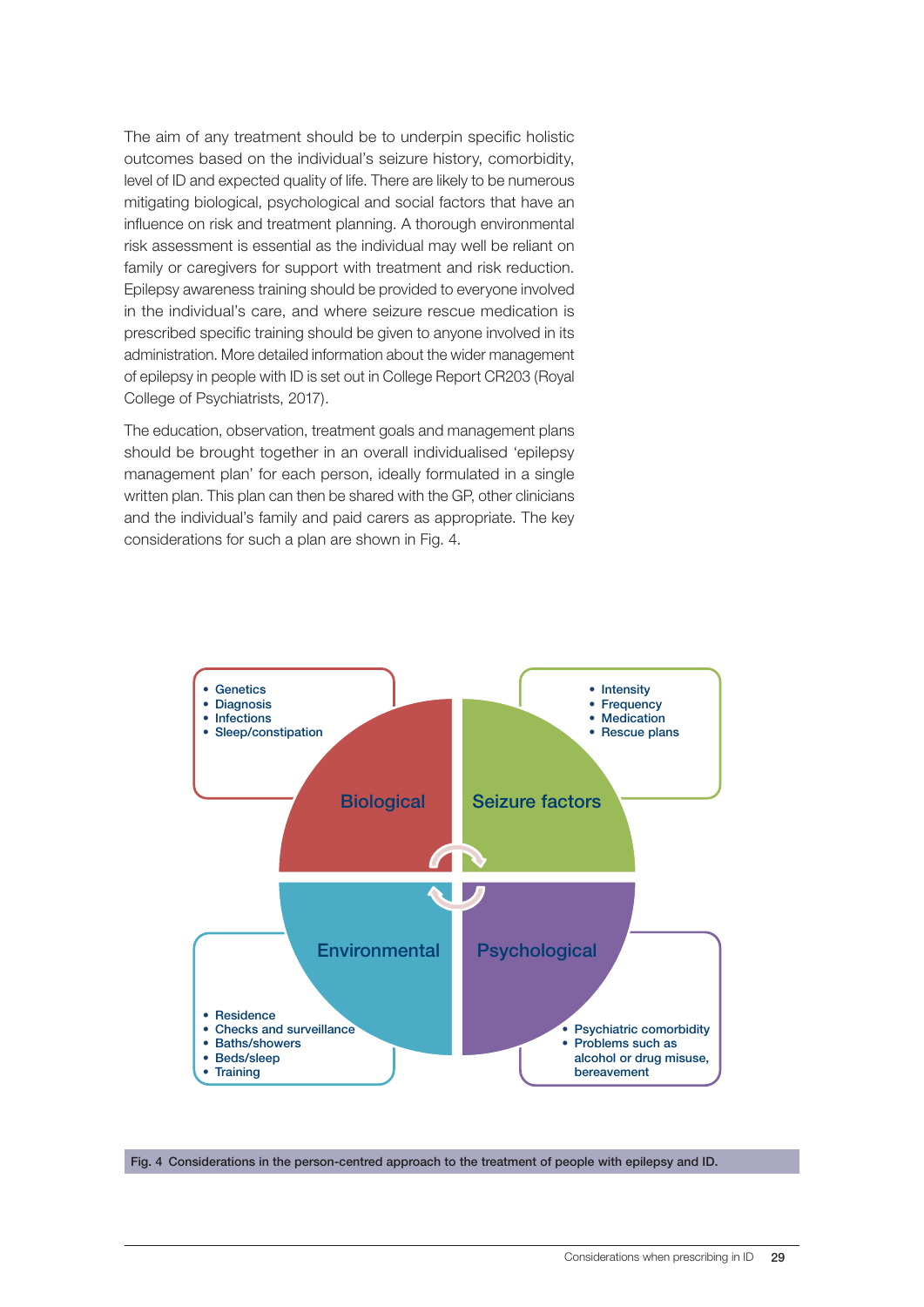#### Genetic investigations and AED prescribing

Although it is not possible for clinicians to keep up to date with every new genetic discovery of an epilepsy-related gene, it is important to investigate patients with ID and epilepsy who have no diagnosis to account for their comorbid neurodevelopmental disorders. The findings from genetic investigations might influence epilepsy treatment, including the choice of AED. Identification of an *SCN1A* mutation in an individual presenting with a Dravet syndrome phenotype should lead to the avoidance or withdrawal of lamotrigine, phenytoin, carbamazepine and other sodium channel-blocking AEDs which can aggravate seizures (as mentioned in the Summary of evidence). Instead, AEDs such as sodium valproate, clonazepam and stiripentol are indicated. A mutation of the *SLC2A1* gene (which codes the cerebral glucose transporter), in the presence abnormal movements and/or a family history of seizures, helps in the diagnosis of glucose transporter type 1 (GLUT1) deficiency, which responds very well to a ketogenic diet. Some mitochondrial disorders and cerebral creatine deficiency syndromes (CCDS) are also associated with ID and epilepsy, and may respond to specific treatments. A Cochrane Review (Pfeffer et al, 2012) did not identify any evidence-based disease-modifying treatments for mitochondrial disorders, but reports are emerging in the literature of successful treatment, including seizure reduction in some patients with mitochondrial disorders treated with, for example, coenzyme Q10 and L-carnitine. L-carnitine has also been used to successfully treat seizures in guanidinoacetate methyltransferase (GAMT) deficiency, one of the CCDS (Mercimek-Mahmutoglu et al, 2006; Stockler-Ipsiroglu et al, 2014). Improvements were also seen in motor movement, but not in intellectual functioning.

Genetic testing can also help avoid serious iatrogenic side-effects. The recessive polymerase-gamma (POLG) related disorders form part of the group of mitochondrial disorders and are commonly associated with seizures but have a complex and variable presentation. Sodium valproate can cause irreversible liver failure in patients with a *POLG* mutation and consideration should be given to testing people for *POLG* mutations when presenting with seizures and liver dysfunction. Human leukocyte antigen (HLA) testing should be considered for patients of Han Chinese extraction owing to the significantly increased risk of mild to severe life-threatening rashes secondary to carbamazepine exposure. For instance, the HLAB\*1502 allele is a major risk factor in populations of South Asian origin. For all patients with ID and epilepsy of unknown cause, clinicians should consider arranging micro-array comparative genomic hybridisation (array CGH) testing, which is fairly easily available. Specific epilepsy gene panels and whole exome sequencing (WES) are available in specialist centres only. Diagnosis and treatment of disorders such as CCDS often takes place in tertiary centres. Where appropriate, clinicians should liaise with regional genetics departments.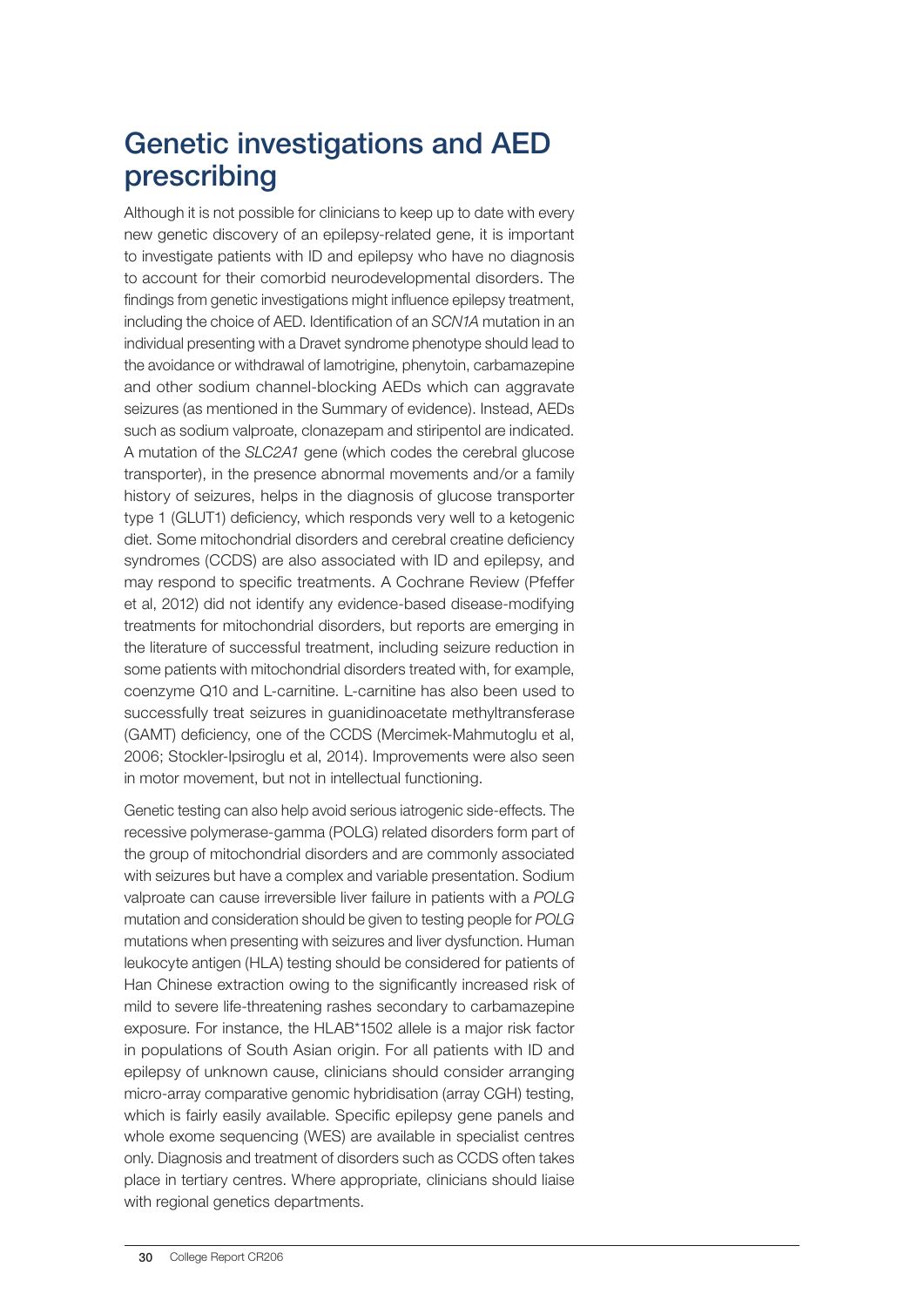## Complexity

The NICE clinical guideline on epilepsies (CG137) outlines the difficulties of diagnosing epilepsy in children and adults with ID (NICE, 2012). The problem arises because of the multiple comorbidities, including stereotypic or other behaviours that may mimic seizures. Individuals with ID and epilepsy often have very complex needs and a wide range of comorbid physical, neuropsychiatric and behavioural difficulties (Cooper et al, 2007). As a result of this complexity these individuals have less access to diagnostic investigations and have less contact with specialist services than the general epilepsy population (Hanna et al, 2002).

ID and epilepsy are independently associated with an increased risk of premature mortality. The combination of ID and epilepsy, together with associated physical comorbidity, significantly raises standardised mortality ratios (Hitiris et al, 2007; Heslop et al, 2013). Comorbid physical health conditions inevitably lead to polypharmacy and the increased risk of drug interactions, which could have potentially adverse effects for the individual. For example, individuals with ID are more susceptible to bone disorders. This may in part be contributed to by prolonged immobilisation and vitamin D deficiency (Wagemens et al, 1998). There is also clear evidence that AEDs themselves can lead to bone density disorders with chronic use (Petty et al, 2005). This is of particular importance as people with ID are more likely to have refractory epilepsy and be prescribed multiple AEDs for a prolonged period. NICE recommends that vitamin D should be prescribed proactively in this population (NICE, 2014).

Epilepsy is also strongly associated with an increased risk of mental health problems, and standards have been published for the treatment of neuropsychiatric conditions (Kerr et al, 2011) and behavioural manifestations (Kerr et al, 2016). In a clinical setting, the key is identification and assessment of the association between behavioural changes and the seizure disorder. The point prevalence of mental illness in the ID population is over 50%, with many individuals having more than one diagnosable psychiatric disorder (Cooper et al, 2007). People with ID and active epilepsy are also at greater risk of developing mental illness (Turky et al, 2011), and it can affect epilepsy assessment and treatment. The clinician needs to identify whether the mental illness is pre-ictal, ictal, post-ictal or inter-ictal. Pre-ictal psychiatric disturbance occurs in the days, hours or seconds prior to a seizure and is usually readily identifiable. Ictal disturbance in a person with ID is often manifested by the fluctuating levels of consciousness seen in non-convulsive status epilepticus. Post-ictal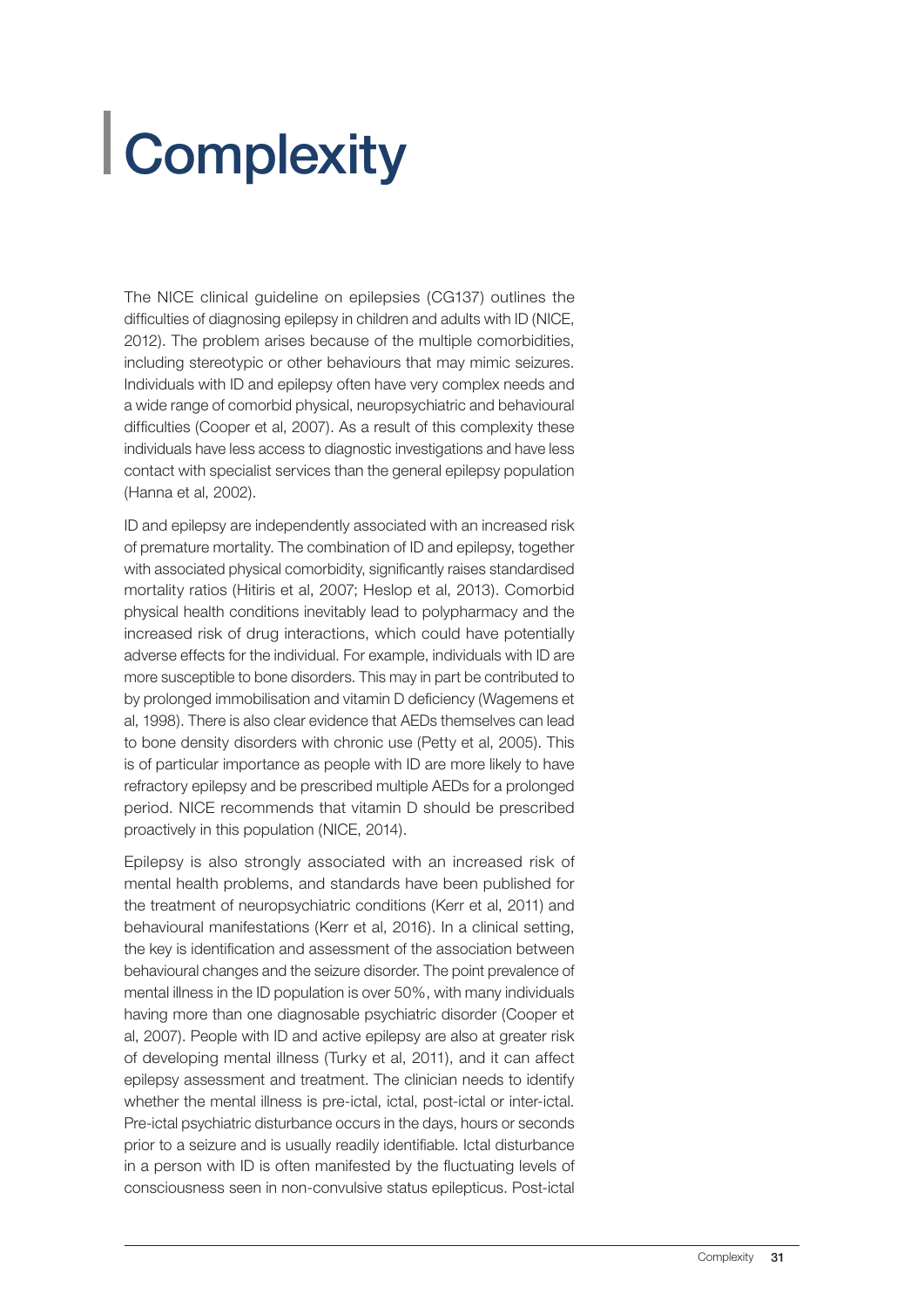disturbance may be immediate and, in essence, a confusional state, or it may have a more severe presentation, such as post-ictal psychosis. Inter-ictal psychiatric disturbances are not temporally associated with the seizures.

There may be some confusion for clinicians about behaviours that are associated with epilepsy and its treatment, and those that are not. Differentiating these more complex seizure presentations from psychiatric disturbance or non-epileptic seizures can be very challenging in the general population. Considering these presentations in the ID population is further complicated by the high prevalence of repetitive stereotyped motor behaviours (Chebli et al, 2016). The role of psychotropic medication that has epileptogenic potential must also be carefully considered (Alper et al, 2007). For specific guidance on behavioural manifestations and neuropsychiatric management for this population see Kerr et al (2011, 2016). A large proportion of people referred to specialist epilepsy units have been shown to have a misdiagnosis of epilepsy following neurophysiological testing (Donat & Wright, 1990; Raymond et al, 1999).

#### Autism

It is now well-recognised that rates of epilepsy are higher in people with autism than they are in those without the condition, and a variety of mechanisms appear to underpin this high comorbidity rate (Buckley & Holmes, 2016). In the future, better understanding of the biology of these mechanisms, combined with increased knowledge of the modes of action of AEDs, may enable the development of a specific approach to AED prescribing for epilepsy in people with autism. Currently, however, the clinical cautions and the limited evidence base from which to draw treatment guidelines that apply when prescribing AEDs to people with ID also apply when prescribing AEDs for epilepsy management in people with autism. Choice of AED should, as for those with ID, be determined by similar considerations of seizure type, adverse-effect and drug-interaction profiles, and associated psychiatric and behavioural presentations. The presence of comorbid neurodevelopmental disorders such as autism or other pervasive developmental disorders (PDDs) may be an indication to initiate treatment early. There is a significant overrepresentation of seizures in this population. About 30–40% of children with autism develop clinical epilepsy by adolescence. The prevalence of epilepsy may be as high as 67% in children with comorbid autism, ID and cerebral palsy at the age of 10, and seizures continue to adulthood (Tuchman & Rapid, 2002). The remission rate for seizures in autism is low, at only 16% (Danielsson et al, 2005). The evidence of additional associations is extremely helpful in deciding a course of action when there is diagnostic ambiguity as to whether the presenting symptoms are of a seizure or not.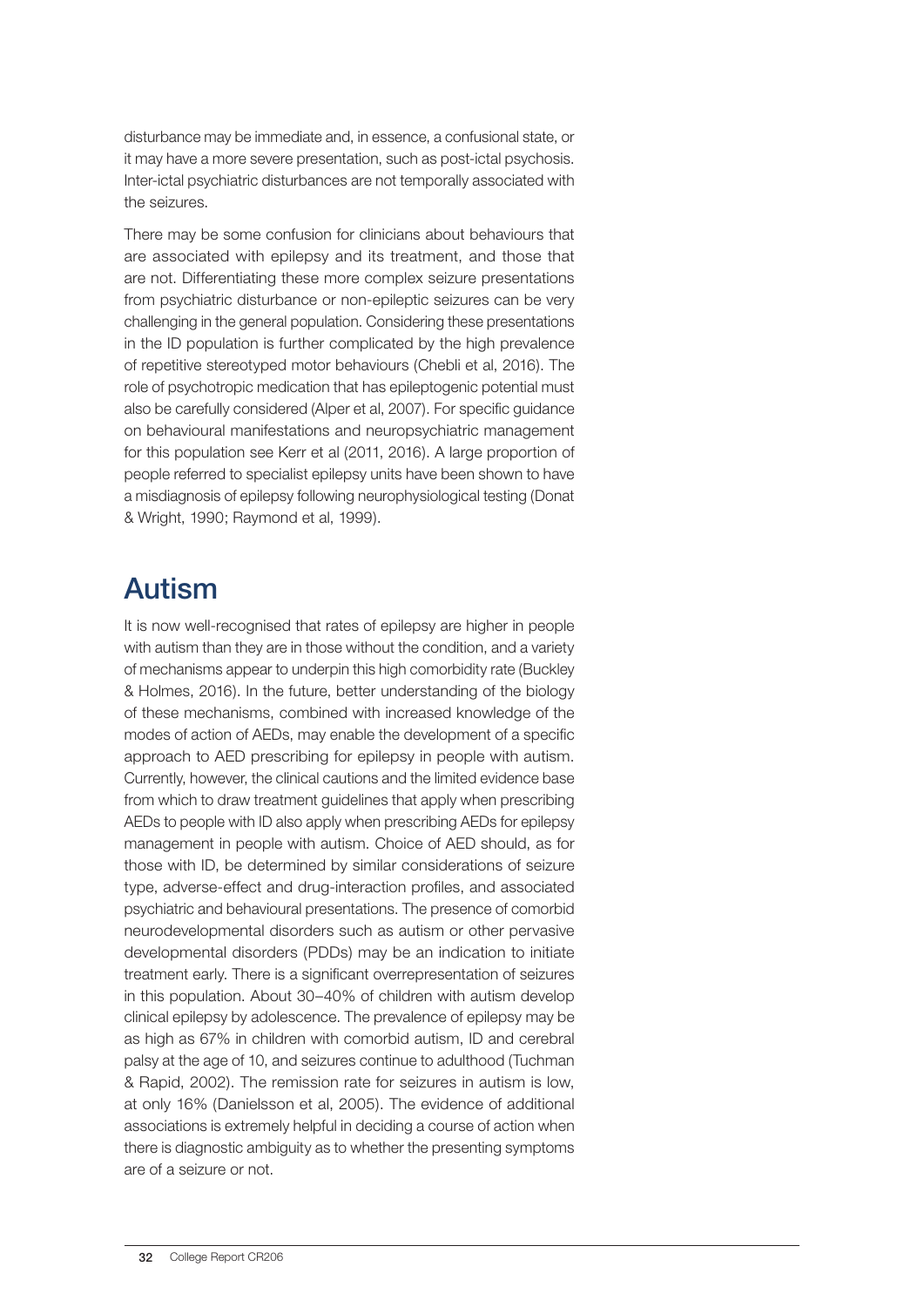### **Dementia**

There is a paucity of research into dementia and ID as, until recently, dementia did not have time to manifest itself, owing to the limited life expectancy of this population. As people with ID are now living longer, it has become apparent that they can develop many types of dementia. Early symptoms of dementia in people with ID are reported to be different from those experienced by the general dementia population. One specific area of symptom variation in ID is an increased prevalence of behavioural as opposed to cognitive/ memory changes. There is a well-established association between the emergence or worsening of seizures and progressive dementia in people with Down syndrome (Lott et al, 2012).

As with the general population, people with ID are at risk of seizures secondary to cerebrovascular and metabolic events, among other precursors of dementia. Studies in the general population have shown that seizures or epilepsy are substantially more common in patients with dementia than in dementia-free patients and tend to be more frequent in advanced stages of the disease (Friedman et al, 2012; Pandis & Scarmeas, 2012). Many widely used drugs are known to potentially lower seizure threshold. Anti-dementia drugs such as cholinesterase inhibitors are proconvulsive (Caramelli & Castro, 2005), so before AEDs are considered any concomitant medication needs to be reviewed. No particular AED has been identified to have specific advantage for dementia-associated seizures. It is important that prescribing takes into account age-related changes in drug absorption and metabolism (Pohlmann-Eden & Eden, 2011). Sodium valproate, lamotrigine and levetiracetam are recommended as first-line AEDs, but it should be noted that levetiracetam can cause behavioural disturbances, lamotrigine must be slowly titrated and has potential for interaction and allergic reactions, and sodium valproate can cause tremor and thrombocytopaenia.

### Catamenial epilepsy

Catamenial epilepsy refers to an exacerbation of seizures linked to a woman's menstrual cycle. Three patterns of hormonally based catamenial epilepsy have been identified (Herzog et al, 1997): perimenstrual, when oestrogens increase at a faster rate than progesterone; pre-ovulatory; and luteal phase, when progesterone is lower than normal during the ovulatory cycle owing to inadequate corpus luteal development.

Oestrogens are considered proconvulsant and progesterones anticonvulsant, and increased seizure frequency has been reported during the follicular phase, when oestrogen concentrations are at their highest (Backstrom, 1976). During anovulatory cycles, seizure frequency tends to be higher in the second half of the cycle (Herzog et al, 1997). It is important to note that actual catamenial epilepsy,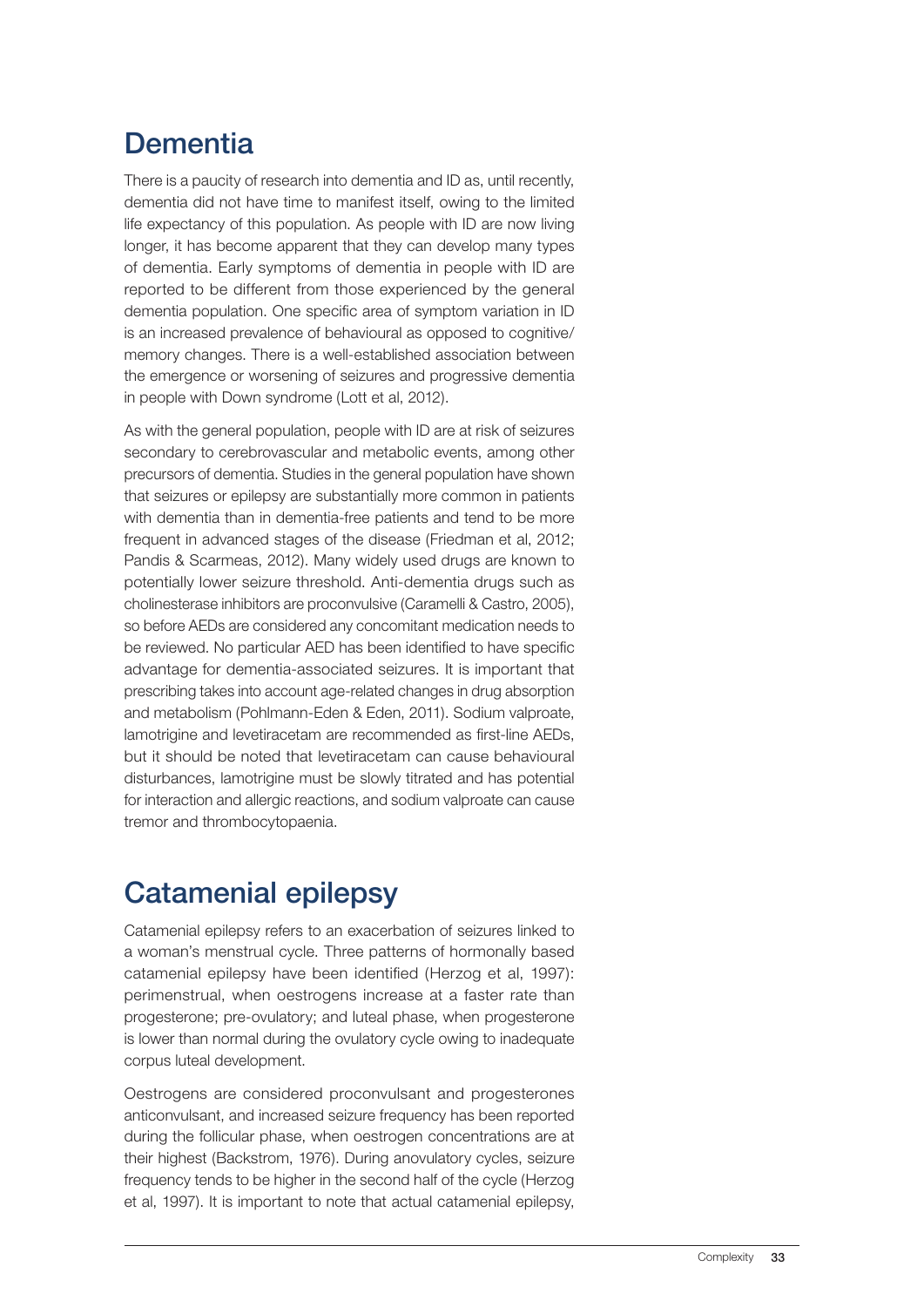using a strict definition of ≥75% of seizures occurring within 4 days preceding and 6 days after the onset of menstruation, is less frequent than is actually reported (Duncan et al, 1993).

Perimenstrual exacerbation of seizures may also be due to lower serum AED levels. This can certainly occur with phenytoin (Reddy 2010), but whether it can occur with other AEDs has not been adequately studied. In confirmed catamenial epilepsy, further investigations to inform treatment include measuring mid-luteal serum progesterone levels to check for luteal-phase deficiency in secretion. In a perimenstrual catamenial pattern, check trough AED levels on day 22 (when oestradiol and progesterone levels are high and AED levels should be 'normal') and on day 1 (when oestradiol and progesterone levels are low). Low AED levels at this time (perhaps related to increased drug metabolism) might be the cause of perimenstrual seizure exacerbation (Klein & Herzog, 1997).

Evidence supports the use of clobazam for the management of catamenial epilepsy (Feely & Gibson, 1984). A dose of 10mg at night during the perimenstrual period is often sufficient; for patients who are unable to tolerate this dose, administration of 10mg on alternate nights could be considered, given clobazam's long half-life.

Other options include increasing the dose of the AED around the time of risk or introducing acetazolamide for perimenstrual seizures. Particularly if premenstrual progesterone levels are low, hormonal manipulation using, for example, medroxyprogesterone could be considered. Progesterone therapy has been used with some success to increase relative progesterone concentrations or convert anovulatory to ovulatory cycles (Herzog, 1999). However, there is limited evidence for the effectiveness of these approaches in treating catamenial epilepsy.

Ultimately, if catamenial epilepsy does not respond to any of the above measures, consider referring to endocrinology or gynaecology colleagues, for more specialist approaches to hormonal treatments.

### Recording an epilepsy diagnosis

Since multiple diagnoses and comorbidity are more the norm than the exception in people with ID, the recording of the diagnosis of epilepsy should be in the context of a detailed diagnostic assessment and formulation that covers all of the following (Faculty of Psychiatry of Intellectual Disability, 2016):

- $\bullet$  the degree of ID
- $\bullet$  the cause of the ID (including genetic syndromes, behavioural phenotypes)
- $\bullet$  other developmental disorders (including autism spectrum disorders, hyperkinetic disorder)
- mental illnesses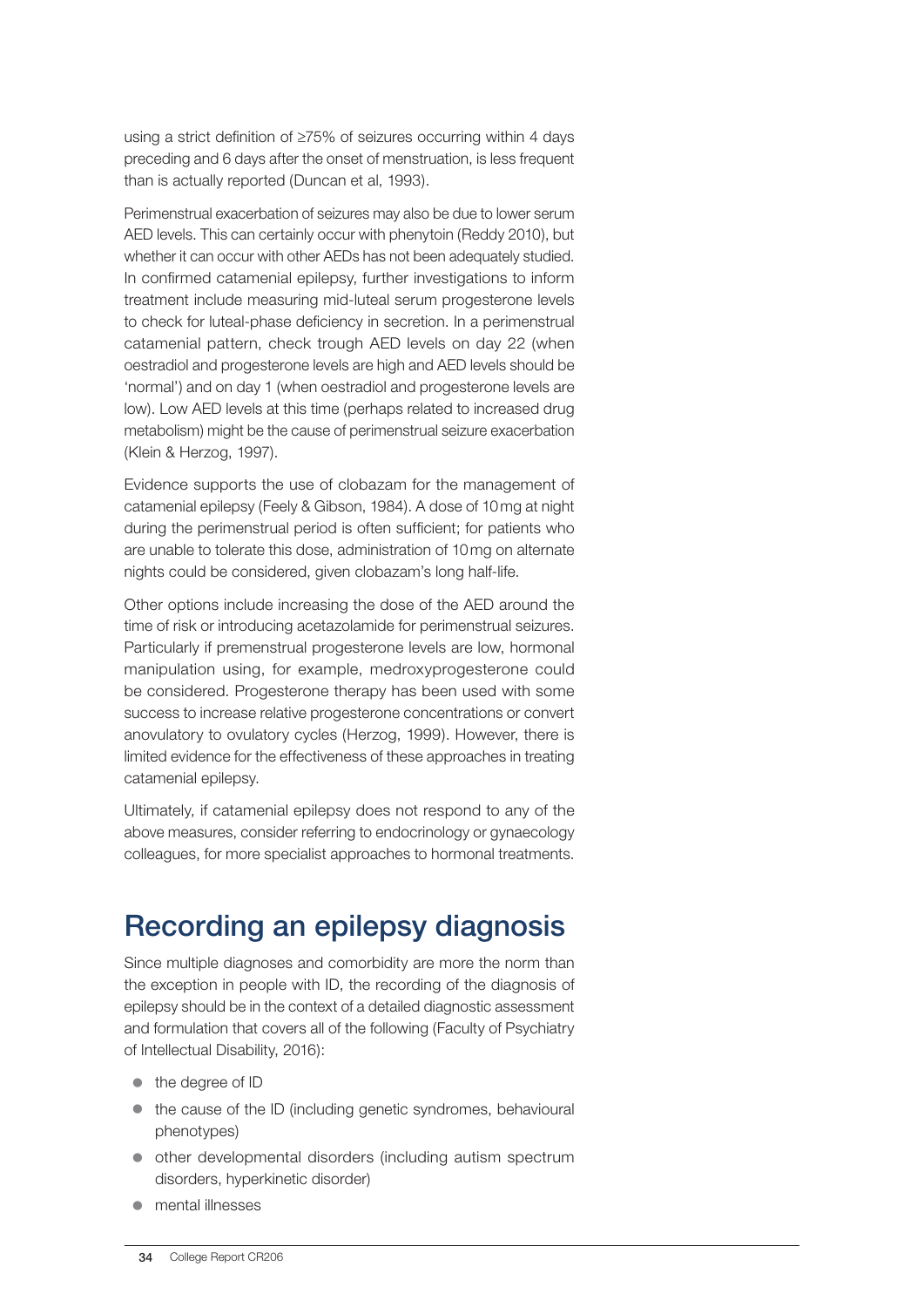- **•** personality disorders
- c disorders related to substance misuse or dependence
- physical disorders (including any of the causes of the ID)
- **•** psychosocial stressors (long-standing issues as well as recent environmental changes)
- $\bullet$  types of behaviours that challenge (in this structure, behaviours that challenge are not treated as a diagnosis, but as a presenting symptom in the context of a range of biopsychosocial factors).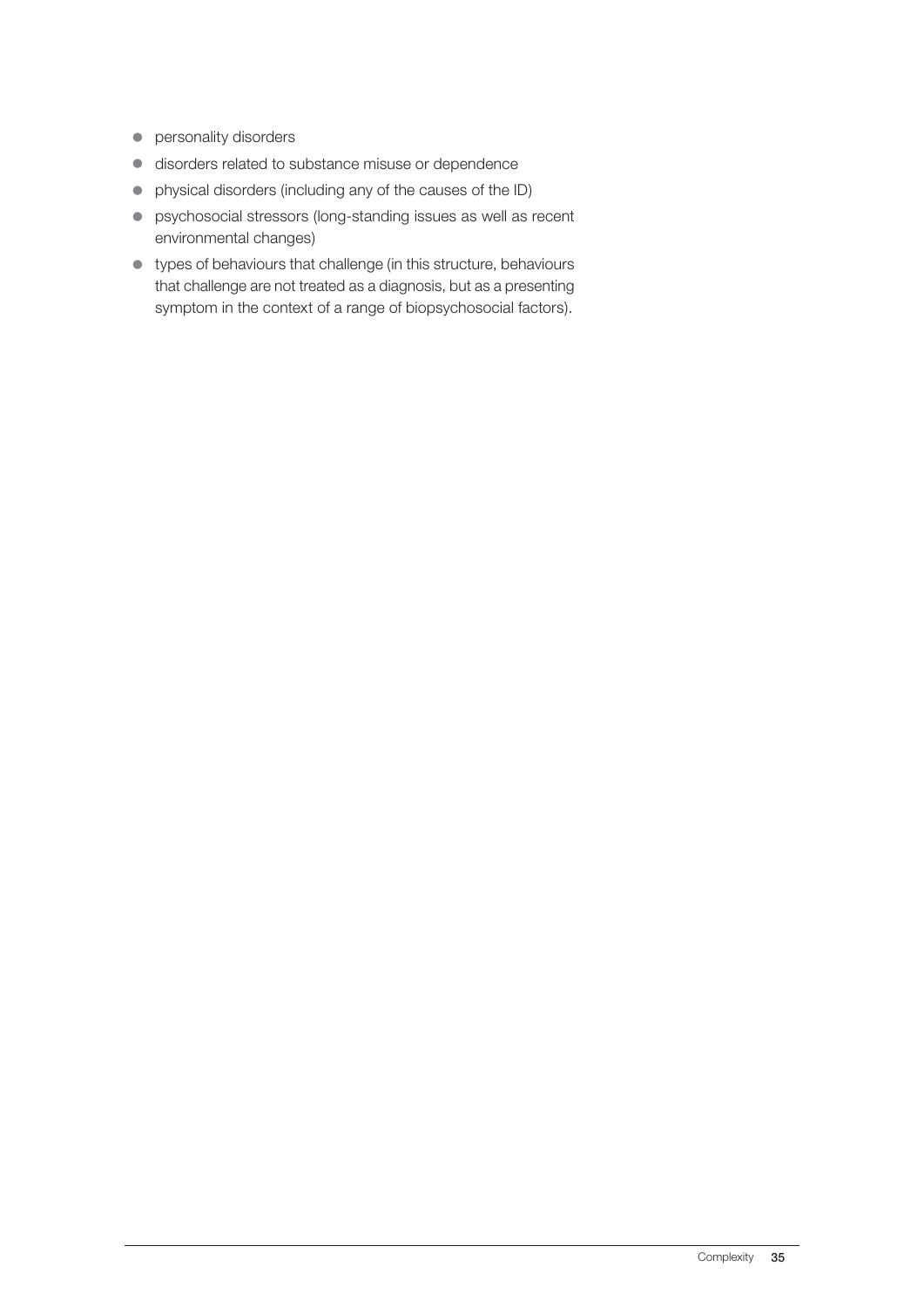### Side-effects – challenging behaviour, physical and mental health

The NICE clinical guideline on epilepsies (CG137) clearly states that, when prescribing AEDs to people with ID, particular attention should be given to observing for any adverse cognitive or neuropsychiatric effects (NICE, 2012).

#### Neuropsychiatric disturbance and challenging behaviour

Behavioural disturbance is often reported in the context of a new AED prescription or an increase in dose (Table 5). In a population in which epilepsy and behavioural problems are common, cause and effect is often very difficult to establish. Before any medication change it is often helpful to document baseline behaviours so that a more objective assessment may be possible following the introduction of

Table 5 Recommendations for use of anti-epileptic drugs (AEDs) in intellectual disability based on cognitive and behavioural complications

|               |                                                    | Caution                                   |                                                | <b>Neutral</b>                  |                              | <b>Positive</b>  | Inconclusive                                          |
|---------------|----------------------------------------------------|-------------------------------------------|------------------------------------------------|---------------------------------|------------------------------|------------------|-------------------------------------------------------|
| <b>AED</b>    | Cognition                                          | <b>Behaviour</b>                          | Cognition                                      | <b>Behaviour</b>                | Cognition                    | <b>Behaviour</b> | evidence                                              |
| Older         | Phenobarbital<br>Phenytoin<br>(based on<br>levels) | Phenobarbital<br>Phenytoin                | Valproate<br>Carbamazepine                     | Carbamazepine                   |                              | ?Valproate       | Ethosuximide<br>Clobazam                              |
| <b>Newer</b>  | Topiramate                                         | Gabapentin<br>Topiramate<br>Levetiracetam | Gabapentin<br>Oxcarbazepine                    |                                 | Lamotrigine<br>Levetiracetam | Lamotrigine      | Vigabatrin<br>Felbamate<br>Tiagabine                  |
| <b>Newest</b> | Zonisamide                                         | Zonisamide<br>Perampanel                  | ?Lacosamide<br>?Perampanel<br>?Eslicarbazepine | ?Lacosamide<br>?Eslicarbazepine |                              |                  | Pregabalin<br>Rufinamide<br>Retigabine<br>Stiripentol |

Adapted and modified from Aldenkamp et al (2016).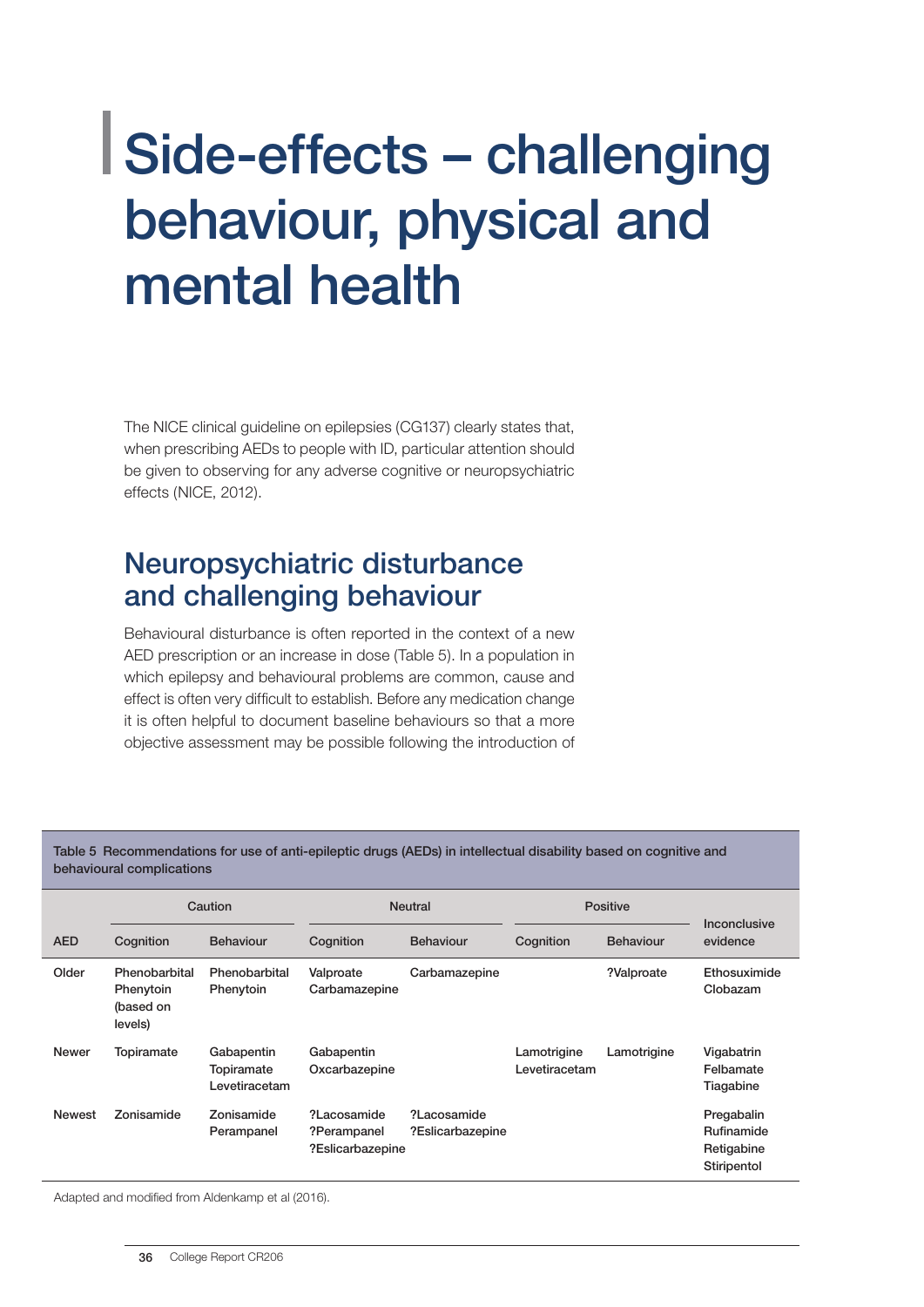a new drug. If a change in behaviour type or frequency does take place, there are several possible causes other than medication. The behaviour may be the consequence of improved seizure control as the individual becomes more alert and responsive. A new AED may result in previously rapidly generalising focal epilepsy subsequently manifesting as an aura only, to which the individual may respond fearfully. There may be environmental causes, such as a change in carers or cohabitors, day care or residential/respite provision or the loss of a family member. More commonly, however, behavioural changes are a communication of emergent side-effects and these should be acknowledged and explored.

#### **Cognition**

Knowledge of the side-effect profiles of the various AEDs is essential, as people with ID may be particularly susceptible to developing adverse effects and less able to communicate about them. Adverse effects may be acute and usually dose related, idiosyncratic or linked to chronic administration. AEDs that are more commonly known to affect cognition, such as phenobarbitone or topiramate (Table 5), may require careful consideration before prescribing for an individual with ID. The prescriber must weigh the benefits of improved seizure control against the short- and long-term risks of side-effects.

### Weight gain/loss

Several AEDs have been found to predispose to significant change in weight. In a population in which obesity is already common this should be considered before initiating treatment; valproate, gabapentin and pregabalin are potentially associated with weight gain. Conversely, anorexia can be a problem for a minority, and the prescription of topiramate or zonisamide may result in a loss of appetite and weight.

### Bone density

The development of osteoporosis is associated with chronic AED administration: decreased bone density has been reported with administration of phenytoin, phenobarbitone, primidone, carbamazepine and valproate (Farhar et al, 2002). This is of particular relevance to the ID population, as many will have significant coexisting risk factors for decreased bone density and fracture. Immobility, lack of exposure to sunlight, poor dietary intake of vitamin D, early menopause and co-prescription of antipsychotics are all more common among the ID population and may contribute to poor bone mineralisation. The exact mechanism by which AEDs predispose to osteoporosis is unclear: possibly it is through the enzymatic induction of vitamin D.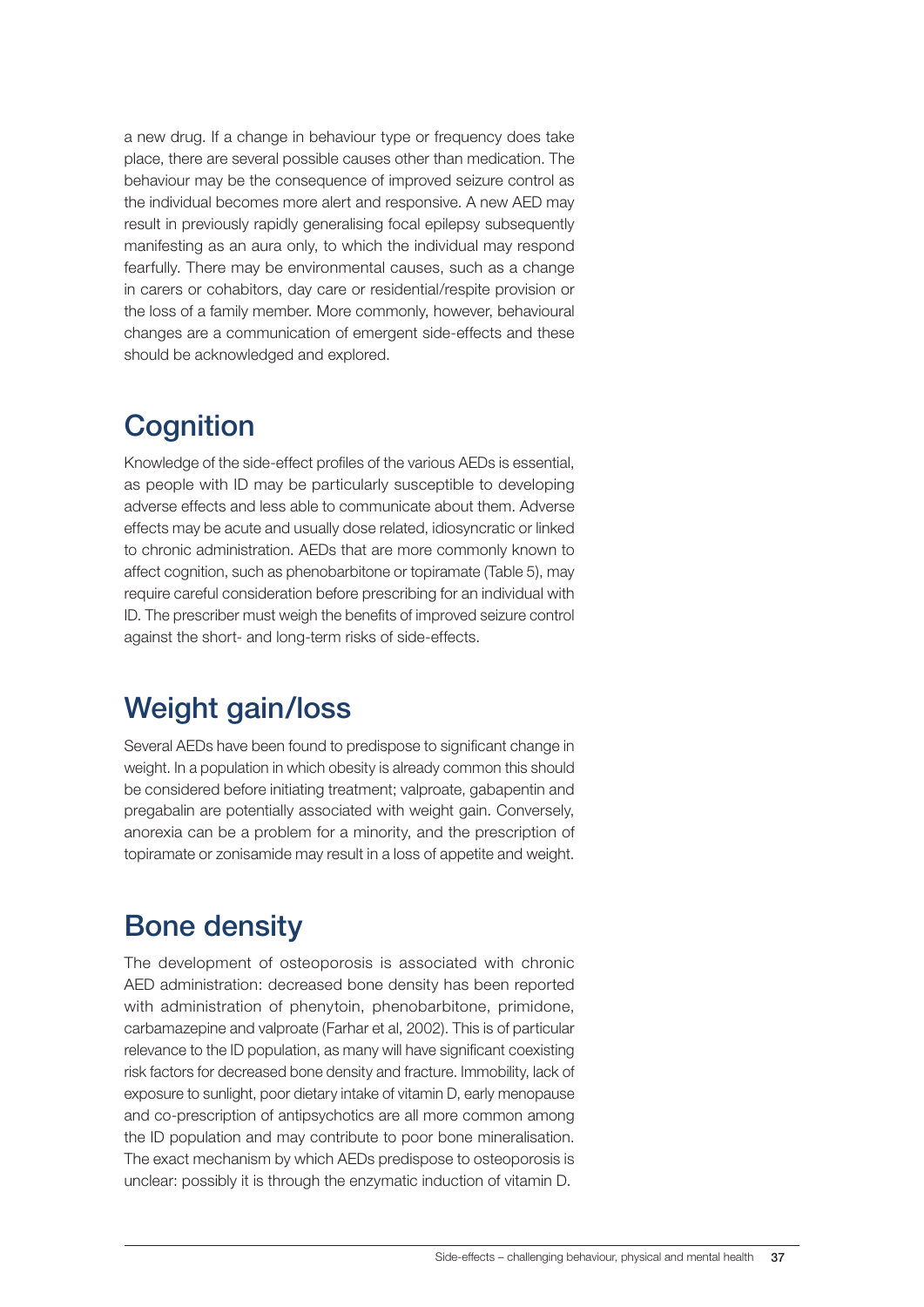### Other side-effects

The possibility of adverse physical effects from an AED, such as ataxia, diplopia or gastric irritation, should also be considered as an explanation for behavioural change. It is also important to be vigilant for side-effects such as neutropaenia and thrombocytopaenia. These should be suspected if, for example, there are recurrent infections, tiredness or falls. As the majority of people with ID are unable to represent their interests suitably and a significant number have problems in communication and comprehension, clinicians should consider annual monitoring of routine biochemistry based on the drugs prescribed, to recognise and treat any potential developing side-effect. We recommend that some or all basic tests such as blood pressure, body mass index, kidney function tests, liver function tests (LFTs), full blood count (FBC), glycated haemoglobin, and cholesterol and lipid profile be considered at least annually. Tests need to be rationalised on the basis of the specific side-effects of individual AEDs, their expected frequency, clinical presentation and anticipation. For example, people on carbamazepine will benefit from routine FBC and kidney function tests and those on sodium valproate from LFT and FBC. For people on chronic AED treatment and other medication, occasional dual energy X-ray absorptiometry (DEXA) scan and bone profile might be warranted to check on changes, especially at key junctures of life such as menopause. Similarly, electrocardiograms (ECGs) to look for change in heart function might be called on occasionally. Opportunity to conduct the investigations needs to be taken into account in people with ID. It would be good practice to ensure that a battery of investigations and tests identified as being in the best interests of the individual is done annually, or earlier if there is cause for concern (for example, easy bleeding when on sodium valproate). In those on whom it is difficult to conduct investigations (owing to the high levels of distress caused), good practice also suggests that, if they appear clinically well, an attempt be made to deliver relevant tests at least once every 3 years.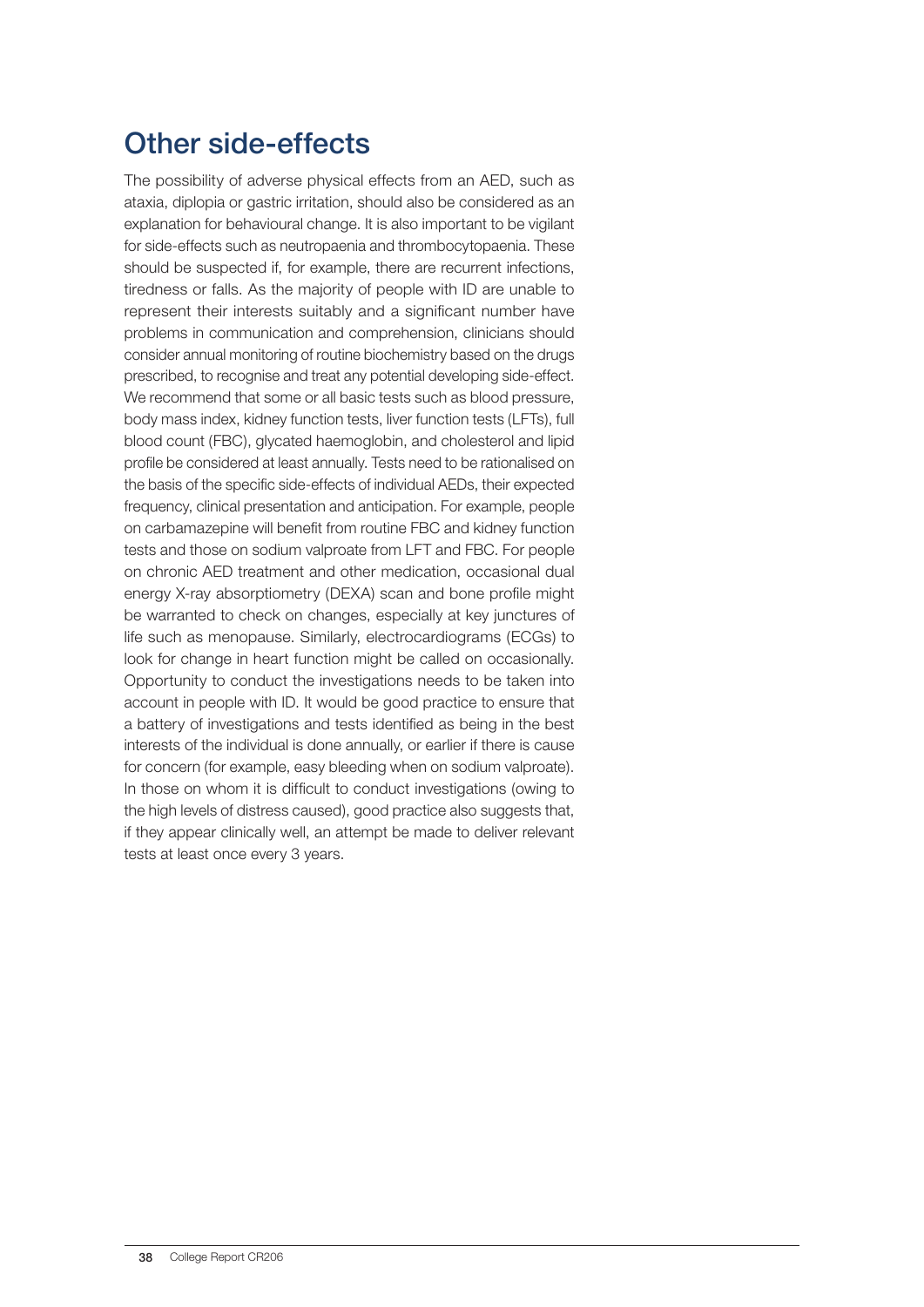### Drug preparations and their relevance

Many AEDs have a narrow therapeutic index. In 2013, the UK Commission on Human Medicines (CHM) reviewed adverse reactions reported to the Medicines and Healthcare products Regulatory Agency (MHRA) arising from prescription changing (switching) to generic formulations of AEDs in patients previously stabilised on branded products. As a result of the CHM's recommendations, the MHRA (2013) advises that people prescribed certain AEDs should be maintained on the specific manufacturer's product because of the risk of adverse effects or loss of seizure control when changing preparations. On the basis of therapeutic index, solubility and absorption, the MHRA groups AEDs are into three categories of potential risk on switching:

- Category 1 (phenytoin, carbamazepine, phenobarbital, primidone) – prescribers should ensure that patients are maintained on a specific brand or a specific manufacturer's generic product
- Category 2 (valproate, lamotrigine, perampanel, retigabine, rufinamide, clobazam, clonazepam, oxcarbazepine, eslicarbazepine, zonisamide, topiramate) – prescribers should decide whether it is necessary to maintain a patient on a particular manufacturer's product on the basis of clinical judgement and consultation with the patient and/or carer, taking into account factors such as seizure frequency and treatment history
- Category 3 (levetiracetam, lacosamide, tiagabine, gabapentin, pregabalin, ethosuximide, vigabatrin) – it is unnecessary to maintain patients on a specific manufacturer's product unless there are particular concerns such as patient anxiety or risk of confusion or dosing errors.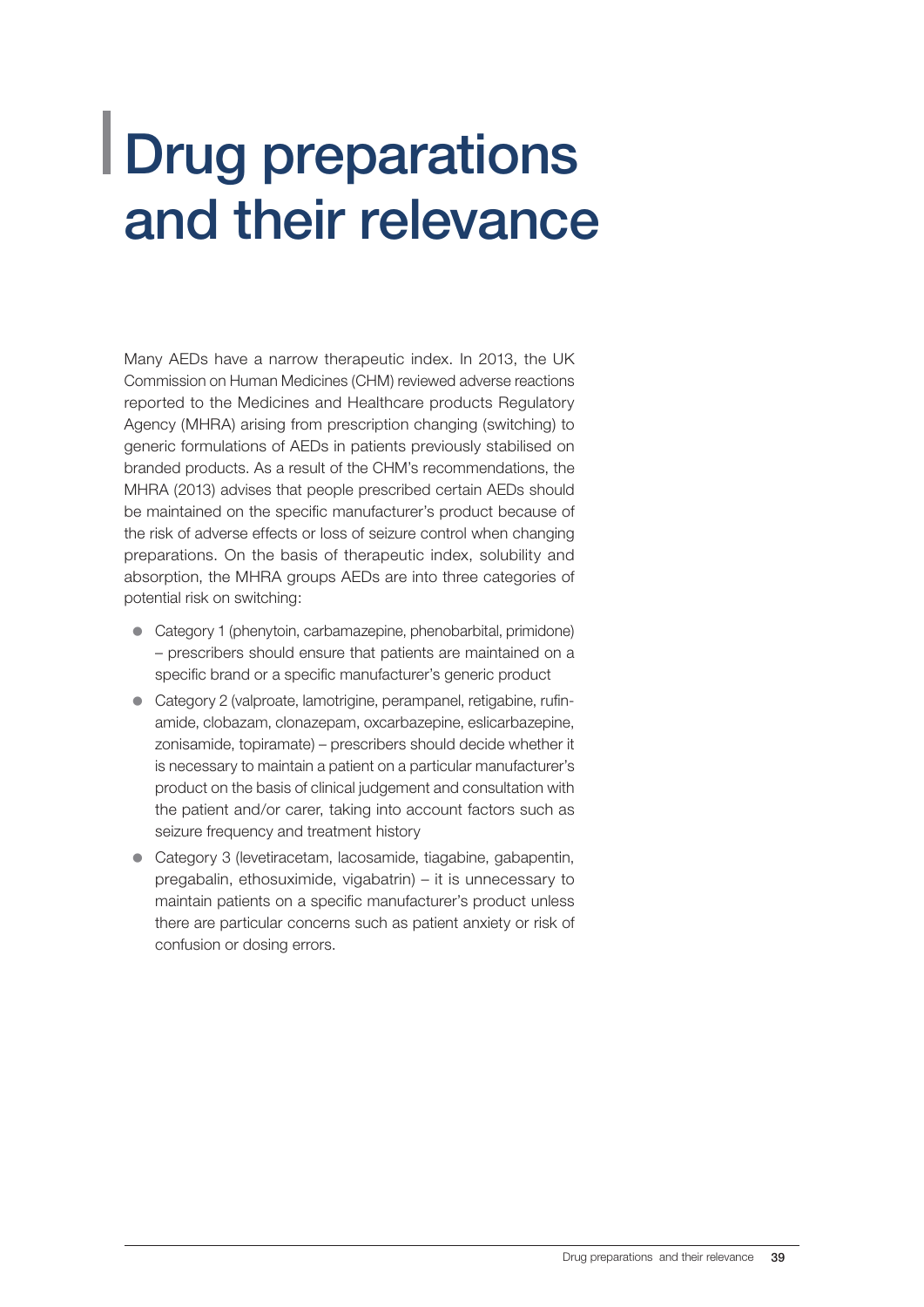## Common drug interactions

AEDs may interact with each other and with other medications. These interactions may be divided into three levels of importance (Table 6). In this chapter we give examples of common drug interactions that it is important to be aware of when prescribing AEDs (Patsalos, 2016). A full list of interactions of AEDs with other drugs can be found on the NICE BNF website (https://bnf.nice.org.uk/interaction).

| Table 6 Levels of importance of interactions of anti-epileptics with other drugs and potential serious clinical<br>consequences |                                                                                                                                                                                                                                                                  |  |  |  |  |
|---------------------------------------------------------------------------------------------------------------------------------|------------------------------------------------------------------------------------------------------------------------------------------------------------------------------------------------------------------------------------------------------------------|--|--|--|--|
| Drug interaction                                                                                                                | <b>Potential consequences</b>                                                                                                                                                                                                                                    |  |  |  |  |
| Level 1 interactions: Avoid combination as may lead to potentially serious adverse events<br>Examples                           |                                                                                                                                                                                                                                                                  |  |  |  |  |
| Carbamazepine/phenytoin/phenobarbitone/<br>primidone and oral contraceptive pill                                                | Reduction in contraceptive effect                                                                                                                                                                                                                                |  |  |  |  |
| Carbamazepine and clarithromycin/erythromycin                                                                                   | Elevated serum carbamazepine levels, resulting in<br>toxicity                                                                                                                                                                                                    |  |  |  |  |
| Lamotrigine and oral contraceptive pill                                                                                         | Up to 50% reduction in serum lamotrigine levels<br>and loss of seizure control; note: if a woman taking<br>lamotrigine stops taking oral contraceptive, lamotrigine<br>level will increase, so dose adjustment by up to 50%<br>may be required to avoid toxicity |  |  |  |  |
| Lamotrigine and carbamazepine                                                                                                   | Carbamazepine often reduces the effects of<br>lamotrigine, but lamotrigine sometime increases the<br>effects of carbamazepine, so it is difficult to clearly<br>attribute side-effects or even effectiveness to one or<br>the other drug                         |  |  |  |  |
| Carbamazepine and clozapine                                                                                                     | Increased risk of agranulocytosis                                                                                                                                                                                                                                |  |  |  |  |
| Carbamazepine and lithium                                                                                                       | Neurotoxicity                                                                                                                                                                                                                                                    |  |  |  |  |
| Level 2 interactions: Caution advised in prescribing or any dose adjustments<br>Examples                                        |                                                                                                                                                                                                                                                                  |  |  |  |  |
| Valproate and lamotrigine                                                                                                       | Elevated serum lamotrigine levels, resulting in skin rash,<br>neurotoxicity                                                                                                                                                                                      |  |  |  |  |
| Valproate and phenobarbitone                                                                                                    | Elevated serum phenobarbital concentration, resulting<br>in toxicity                                                                                                                                                                                             |  |  |  |  |
| Carbamazepine/phenytoin/phenobarbitone/<br>primidone and warfarin                                                               | Reduced serum warfarin concentration                                                                                                                                                                                                                             |  |  |  |  |
| Carbamazepine/phenytoin/phenobarbitone/<br>primidone and ciclosporine                                                           | Reduced serum concentrations of ciclosporine,<br>resulting in therapeutic failure                                                                                                                                                                                |  |  |  |  |
|                                                                                                                                 |                                                                                                                                                                                                                                                                  |  |  |  |  |

Level 3 interactions: Clinically relevant changes in serum concentrations unlikely

Adapted from Johannessen & Johannessen Landmark (2010).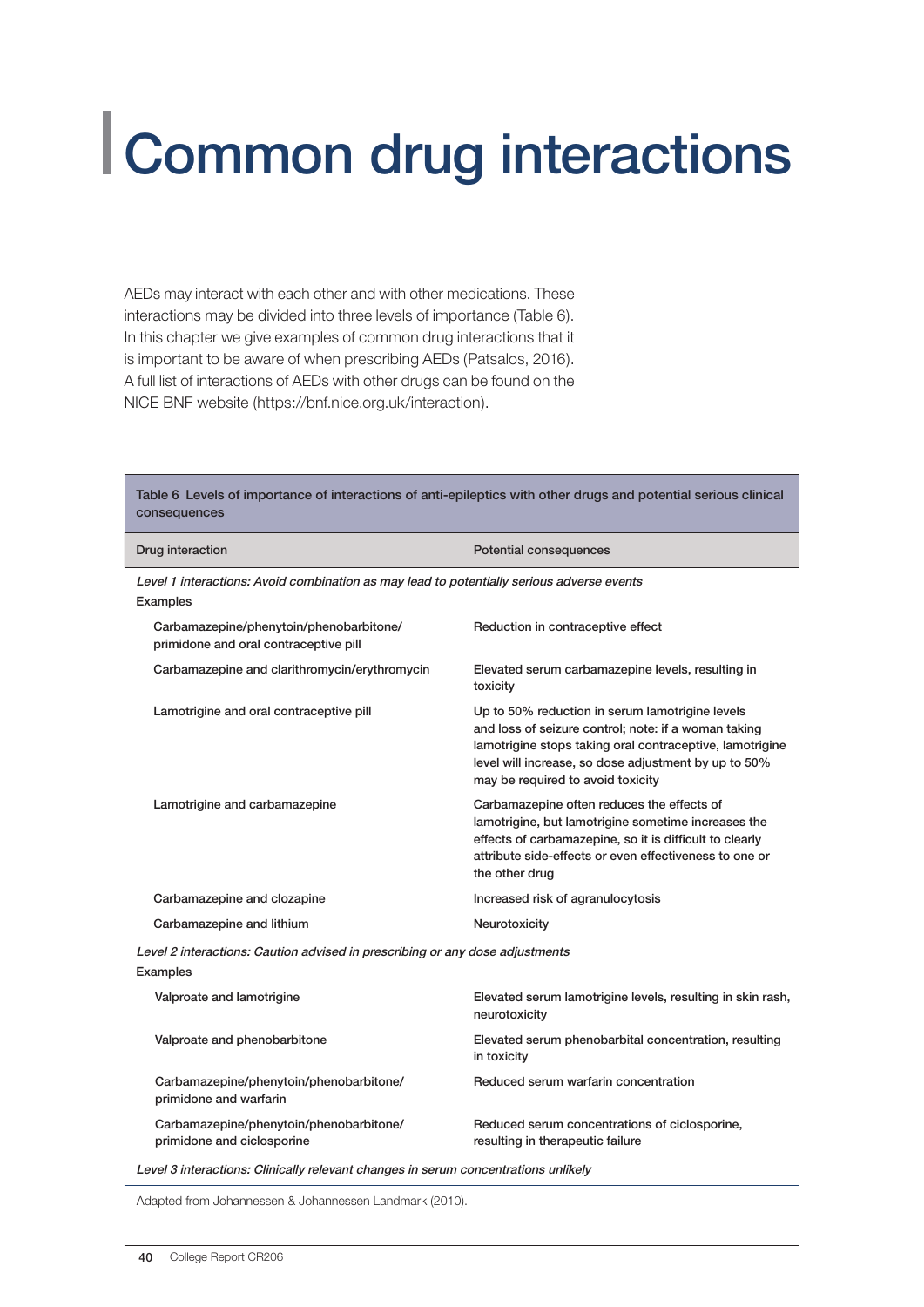As well as interactions between AEDs it is important to be aware of potential interactions with medication prescribed by other clinicians.

#### Oral contraceptives

One key example of interaction is with the oral contraceptive pill (OCP). Some methods of contraception may be less effective in preventing pregnancy for women taking certain AEDs (Reddy, 2010). This is because some AEDs are hepatic enzyme-inducing: they increase the metabolism of both progesterone and oestrogen and thus can affect how well the contraceptive works. Non-enzyme-inducing AEDs are unlikely to affect contraception.

Carbamazepine, eslicarbazepine acetate, oxcarbazepine, phenobarbital, phenytoin, rufinamide, topiramate and perampanel are all hepatic enzyme-inducing and will have an impact on contraceptives. These drugs, especially carbamazepine, accelerate OCP metabolism, reducing contraceptive effect. Sodium valproate does not interfere with the oestrogen component of the contraceptive pill, unlike phenytoin and carbamazepine.

Drugs such as levetiracetam, zonisamide, pregabalin, lacosamide, brivaracetam, clobazam and clonazepam are unlikely to effect OCPs.

Lamotrigine needs to be considered as a special case with OCPs. It is a non-enzyme-inducing AED that can lower the amount of progestogen from an OCP but not the oestrogen. There is currently no conclusive evidence that lamotrigine reduces the effectiveness of OCPs, but there is evidence that OCPs lower lamotrigine levels in the blood. This could reduce seizure control and allow seizures to occur.

It is important that any OCP and AED co-prescribing be considered carefully.

- $\bullet$  Is the interaction significant?
- Should consideration be given to changing the AED dose or type? Could this lead to risk of losing seizure control?
- Should consideration be given to changing the type of contraception? If so, to what?
- Have the benefits and risks of prescribing contraceptives together with AEDs been discussed comprehensively with the patient or in the best interests of the patient?
- $\bullet$  Has advice been taken from a pharmacist?

In women with ID and epilepsy extreme care needs to be taken in prescribing and, more importantly, monitoring OCPs. Evidence-based pathways (Shankar et al, 2013b) should be considered to help support decision-making in prescribing and monitoring.

As discussed, there is a high rate of comorbidity in people with ID and epilepsy. Consequently, they are often co-prescribed psychotropic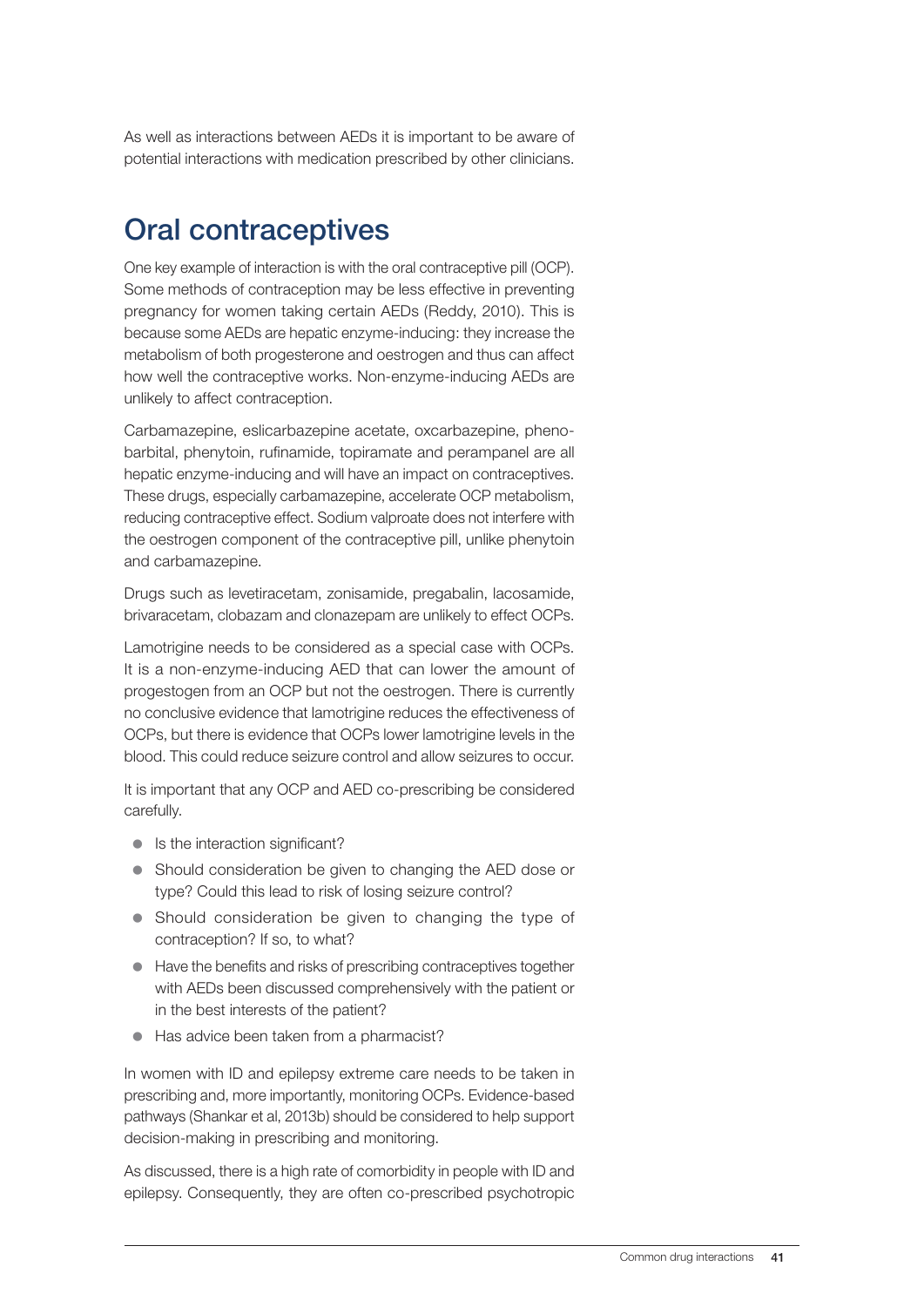medication for mental illness or behavioural disorders which may or may not be directly related to their epilepsy. It is therefore important for prescribers to be aware of the potential interactions that AEDs have with commonly prescribed psychotropic medications (Spina & Perucca, 2002; Johannessen & Johannessen Landmark 2010).

#### Psychotropic medication

Antidepressants and antipsychotics may inhibit or form substrates for a number of CYP enzymes. As a result, there is potential for interaction with the metabolic and therapeutic effects of AEDs (Spina & Perucca, 2002).

Clozapine, olanzapine, risperidone, haloperidol, thioridazine, ziprasidone, quetiapine, citalopram and reboxetine act as CYP substrates.

Fluvoxamine, fluoxetine, paroxetine and sertraline are CYP inhibitors.

It is good practice to check the medication regime for any significant interactions, particularly when considering adding or withdrawing psychotropic medication. Such medication changes have the potential to affect the efficacy of AEDs and prescribers should consider checking serum drug levels where applicable.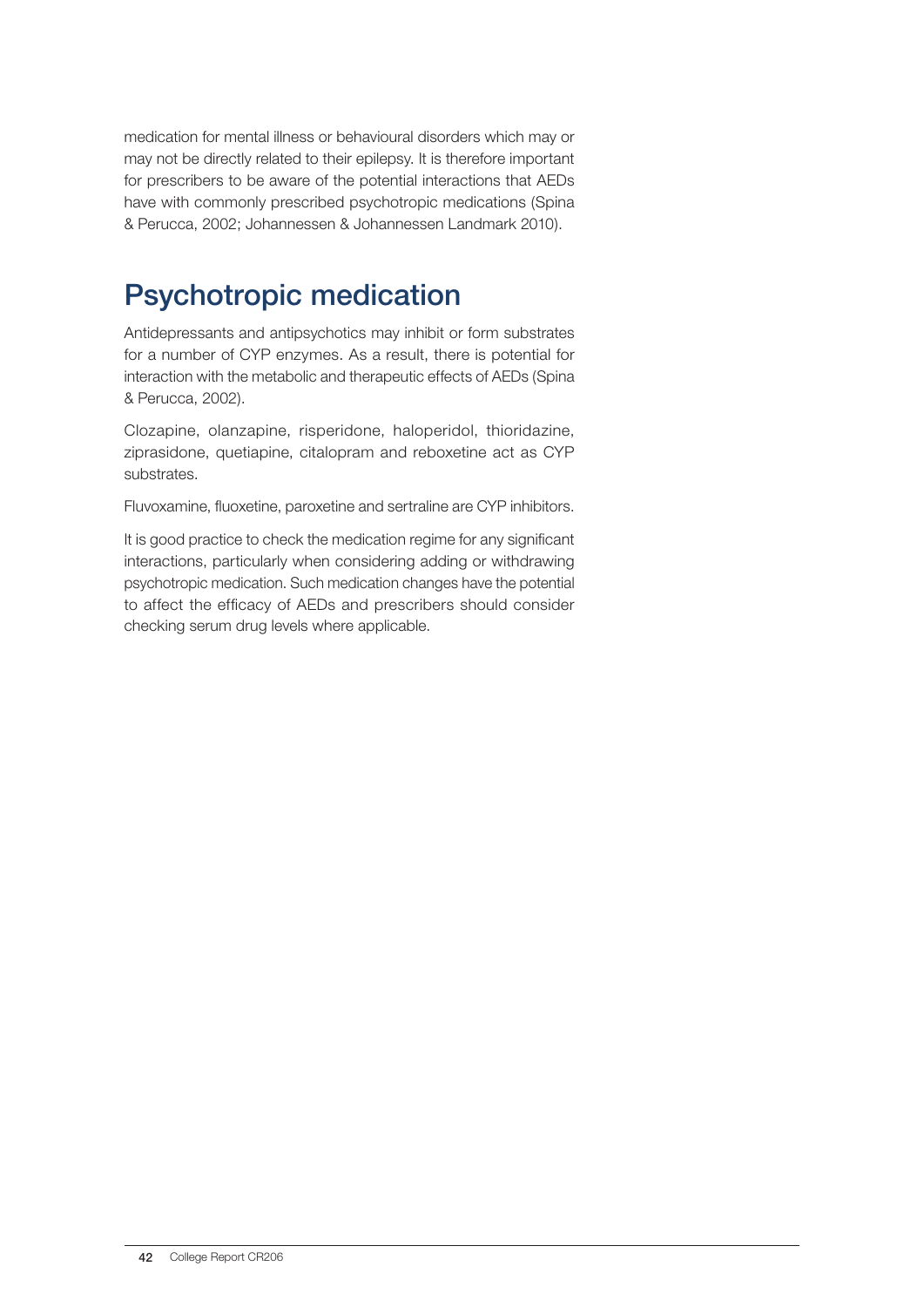### Effects of commonly used psychotropics on seizures

#### Antipsychotics

A study (Wu et al, 2016) comparing the antipsychotic-related seizure risk of first- and second-generation antipsychotics in patients with schizophrenia and mood disorders reported an overall 1-year incidence rate of 9.6 (95% CI 8.8–10.4) per 1000 person-years. First-generation antipsychotics were marginally associated with a higher seizure risk than second-generation antipsychotics (adjusted hazard ratio: 1.34; 95% CI 0.99–1.81; *P* = 0.061), with certain antipsychotics having higher risk than others. Aripiprazole was found to have lower risk than risperidone (Table 7).

#### Antidepressants

Most antidepressants are regarded as being safe to prescribe for people with epilepsy (Johannessen Landmark et al, 2016). However, some, particularly older antidepressants, should be avoided or need to be used with caution as they have possible proconvulsant effects (Tables 8 and 9).

The risk of seizures with most antidepressants is low, but it is probably not zero for any of them, and patients should be made aware of this

| compared with risperidone | Table 7 Significant antipsychotics associated with seizure risk |               |
|---------------------------|-----------------------------------------------------------------|---------------|
| Antipsychotic             | Adjusted hazard ratio<br>$(95\% \text{ Cl})^*$                  | Level of risk |
| Clozapine                 | $3.06(1.40 - 6.71)$                                             | Higher risk   |
| Thioridazine              | $2.90(1.65 - 5.10)$                                             | Higher risk   |
| Chlorprothixene           | $2.60(1.04 - 6.49)$                                             | Higher risk   |
| Haloperidol               | $2.34(1.48 - 3.71)$                                             | Higher risk   |
| Aripiprazole              | $0.41(0.17 - 1.00)$                                             | Lower risk    |

 $*P = 0.05$ .

Source: Wu et al (2016).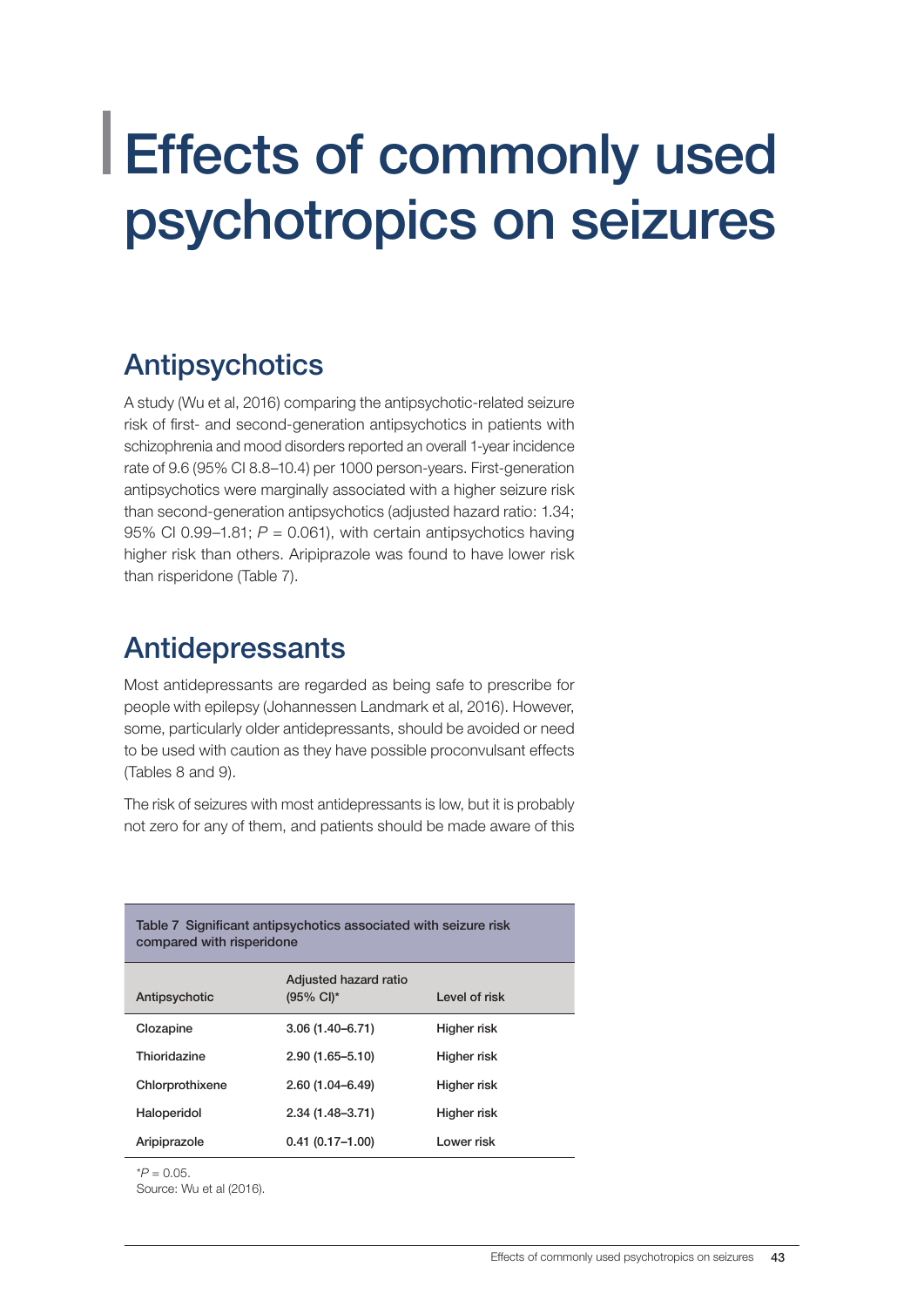| Table 8 Seizure incidence rates and manufacturers' advice for individual tricyclic antidepressants |  |  |  |  |  |
|----------------------------------------------------------------------------------------------------|--|--|--|--|--|
|----------------------------------------------------------------------------------------------------|--|--|--|--|--|

| Tricyclic antidepressant | Incidence                                               | Manufacturers' advice                                                                                       |
|--------------------------|---------------------------------------------------------|-------------------------------------------------------------------------------------------------------------|
| Amitriptyline            | 0.3% (therapeutic doses)                                | Avoid if possible in patients with a history of<br>epilepsy                                                 |
| Clomipramine             | 0.5-12.2% (therapeutic doses,<br>dose dependent)        | Use with extreme caution in epilepsy (seizure<br>occurrence appears to be dose dependent)                   |
| <b>Dosulepin</b>         | Limited data                                            | Avoid in patients with history of epilepsy                                                                  |
| Doxepin                  | 0.1% (therapeutic doses)                                | Use with caution in patients with history of<br>epilepsy                                                    |
| Imipramine               | $0.1\%$ ( $\leq$ 200 mg/day),<br>1.1% ( $>$ 200 mg/day) | Use with extreme caution in epilepsy (seizure<br>occurrence appears to be dose dependent)                   |
| Lofepramine              | Limited data                                            | Use with extreme caution in patients with a<br>history of epilepsy or recent convulsions                    |
| Nortriptyline            | Limited data                                            | Avoid if possible in patients with a history of<br>epilepsy                                                 |
| Trimipramine             | Limited data                                            | Use with great caution in patients with a history<br>of epilepsy                                            |
| Mianserin                | Limited data                                            | Convulsions have been reported at therapeutic<br>dose so use with caution in epilepsy                       |
| Trazodone                | $<$ 0.1% (therapeutic doses)                            | Use with caution in patients with epilepsy;<br>specifically, avoid abrupt increases or decreases<br>in dose |

Source: UK Medicines Information (2016).

#### Table 9 Antidepressants by class and their seizure propensity

| Antidepressant class                                                                                     | Drug examples                                                                | Drugs with propensity to cause<br>seizures and their metabolic pathway |
|----------------------------------------------------------------------------------------------------------|------------------------------------------------------------------------------|------------------------------------------------------------------------|
| Non-selective monoamine<br>reuptake inhibitors (NSRIs):<br>the TCA group                                 | Amitriptyline, doxepin, nortriptyline,<br>trimipramine                       | Clomipramine (CYP1A2, 3A4, 2D6)                                        |
| Selective serotonin reuptake<br>inhibitors (SSRIs)                                                       | Citalopram, escitalopram, paroxetine,<br>fluoxetine, fluvoxamine, sertraline | None <sup>a</sup>                                                      |
| Noradrenaline reuptake<br>inhibitors (NRIs) or<br>serotonin-noradrenaline<br>reuptake inhibitors (SNRIs) | Reboxetine, venlafaxine, duloxetine                                          | None                                                                   |
| Monoamine oxidase-A<br>inhibitors                                                                        | Moclobemide                                                                  | None                                                                   |
| <b>Others</b>                                                                                            | Mianserin, mirtazapine                                                       | Bupropion (CYP2D6)                                                     |

a. SSRIs can have a proconvulsant effect in people without epilepsy, but this has not been shown in people with established epilepsy (Curran & de Pauw, 1998; Jackson & Turkington, 2005). Studies are largely in animal models and overdose in humans. TCA, tricyclic antidepressant.

Source: modified from Johannessen Landmark et al (2016).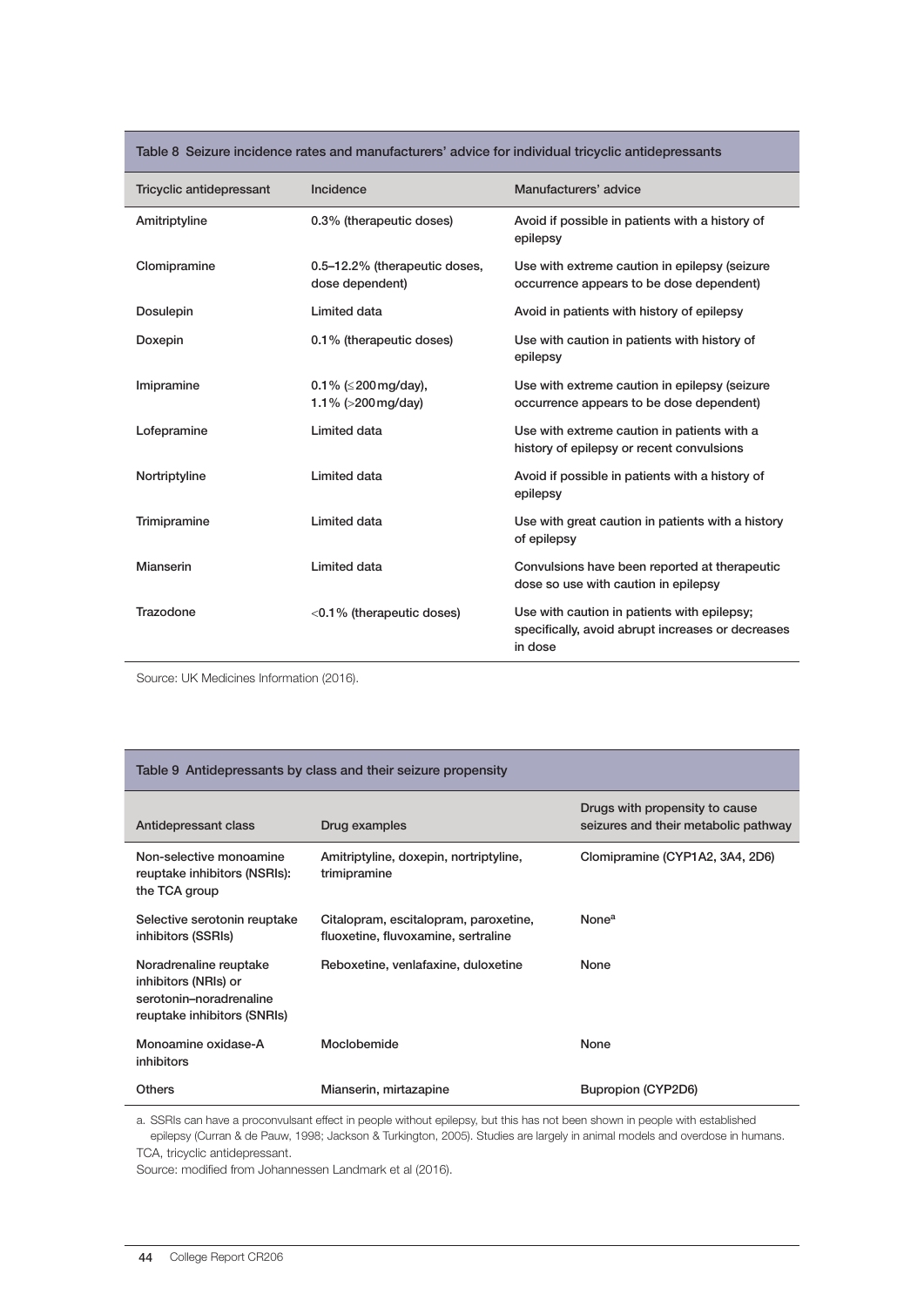when prescribing. The risk of seizures increases with increasing doses. Selective serotonin reuptake inhibitors (SSRIs) are considered the first-line antidepressant option in patients with epilepsy. Fluoxetine is *not* the best choice, because of its long half-life, a possibly greater incidence of seizures and an increased risk of drug interactions. Citalopram or sertraline may be considered better options, because of their safety and reduced interaction potential with AEDs.

As a general rule, the more sedating a drug is, the more likely it is to induce seizures (Taylor et al, 2015). There is a dose-dependent relationship between antidepressant use and seizures. Patients with a history of seizures should be started on a low dose, and this should be increased slowly until a therapeutic dose has been achieved (Taylor et al, 2015; Bazire, 2016). In addition, maximum recommended doses of antidepressants should not be exceeded.

Although it is possible that antidepressant drugs will lower the seizure threshold, this should not get in the way of appropriately treating a depressive disorder in an individual who also has epilepsy. Any changes in seizures should be noted and consideration given to a concomitant increase in AED dose.

#### Lithium

Lithium is licensed for recurrent depression where treatment with other antidepressants has been unsuccessful (eMC, 2015). Lithium use in epilepsy is cautioned because of its potential to increase the frequency of convulsions at therapeutic doses and it has marked epileptogenic activity in overdose (eMC, 2015; Bazire, 2016). In addition, interactions with carbamazepine may cause neurotoxicity and there are reports of interactions with phenytoin (eMC, 2015).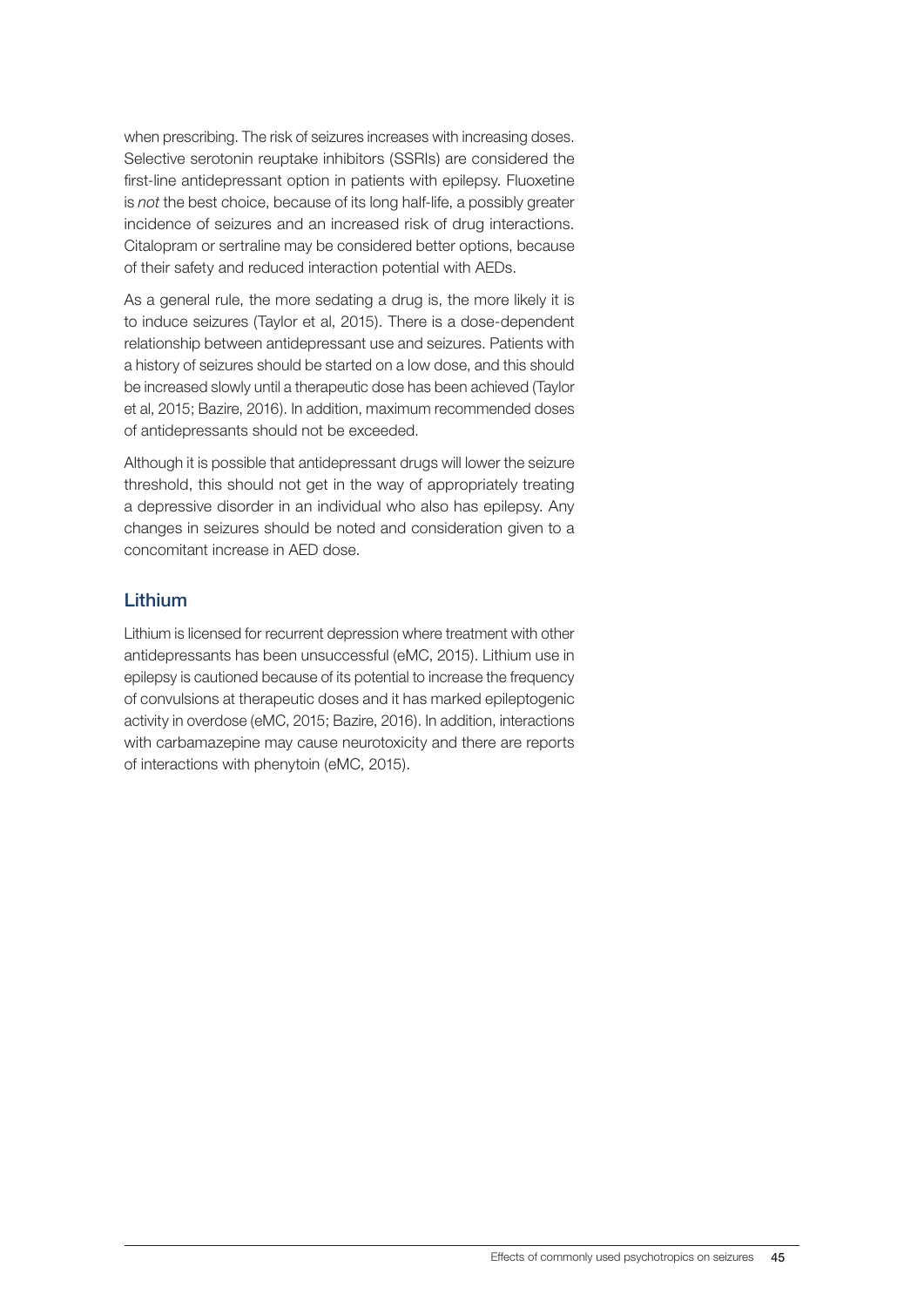### Commencing, switching, monitoring and withdrawing AEDs

The NICE clinical guideline on epilepsies (CG137) states that clinicians should help individuals with epilepsy and ID and their family or caregivers (if appropriate) to take an active part in developing a personalised care plan that takes any comorbidity into consideration (NICE, 2012: section 1.16). Reasonable adjustments should be made to ensure adequate time for consultation and individuals should have access to all applicable investigations and treatment options. The monitoring of effectiveness and tolerability of treatment should be the same as for the general population, but with particular attention paid to the potential adverse cognitive and behavioural effects of AEDs.

Clinicians should maintain high levels of vigilance for adverse effects of treatment, including bone health and neuropsychiatric problems. It is essential that an individual with epilepsy and ID and their family or carers, if appropriate, are fully informed about the treatment plan and any potential adverse effects. Adjustments should be made to facilitate understanding, including the use of communication aids and advice from other professionals. CG137 states that the maximum time between reviews should be 12 months. It would be good practice to provide a review at least every 3 months, particularly if there are ongoing changes to AEDs. This could be performed remotely, using methods such as telehealth or a telephone consultation.

#### Commencing and switching medication

NICE and the *British National Formulary* publish high-level evidence on the initiation of AEDs. However, all such advice is from trials and studies done in the general population. What is now becoming accepted is that any new AED prescribed for someone with ID needs to be started at a low dose, with the priority being to establish safety and mitigate side-effects as opposed to achieving quick efficacy. The likelihood of making a difference swiftly in a person with treatment-resistant epilepsy has to be balanced against the risk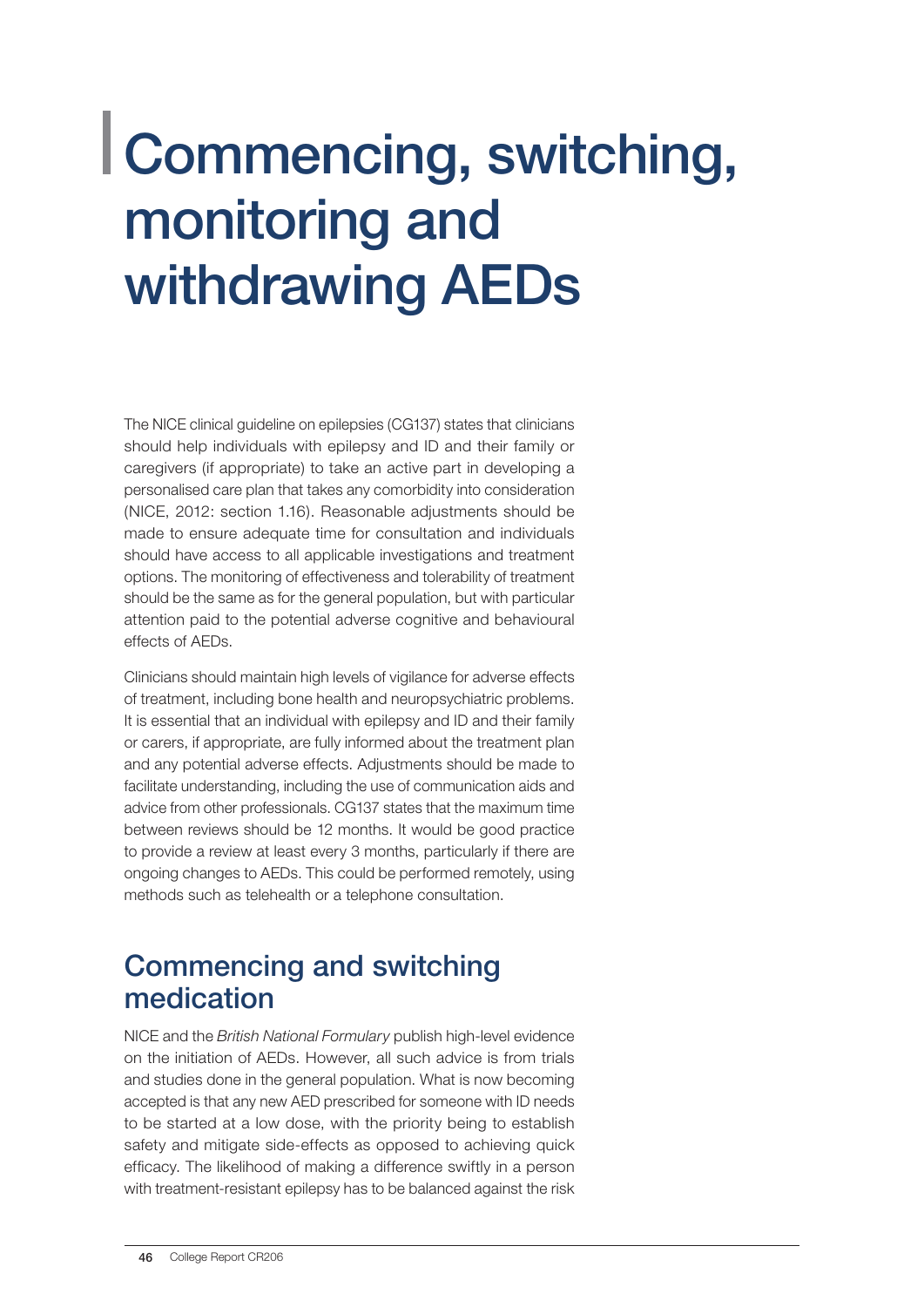of the medication causing side-effects and being withdrawn without having a fair trial. It is essential to start a new AED and build it up to a therapeutic dose before withdrawing an old medication. It is prudent to start low, go slow and to co-prescribe the fewest possible different AEDs. Prescribing more than three is likely to raise the risks of sideeffects disproportionately to the benefits provided. If more than three AEDs are in the regime, a clear rationale must be given as to why that is the case and what is being done to reduce the number of AEDs, mitigate their long-term side-effects and justify the positive role of the regime. As already explained, comorbidities and other medications need to be considered when choosing an AED.

#### Managing medication

In the general population the goals of treatment are clear – seizure freedom, minimal side-effects and improved quality of life – and outcomes are easily assessed. Setting treatment goals and assessing outcomes are more challenging in people with ID, because of the complexity of their condition and the often treatment-resistant nature of their epilepsy. Nevertheless, the ideal is to establish treatment goals before starting treatment, even though they might subsequently prove to be unattainable. Goals should be discussed with the patient and, if appropriate, family or caregivers. The primary goal should be freedom from seizures, but if that is doubtful in practice, acceptable alternatives should be considered. Goals such as seizure reduction, improvements in cognition and improved quality of life may all be appropriate. In assessing outcomes, clinicians must balance the value of any change in seizure profile against any negative effects of AEDs. Over time, a balance between seizure control, cognitive function, behaviour and other factors may need to be agreed.

An objective measure of treatment outcome is essential, in clinical and research settings. Outcome is a continual process and includes not only an assessment of seizure control, but also consideration of side-effects and quality of life. A number of barriers to effective evaluation may be present. Information will, by necessity, be largely inferred from people with limited communication skills and may be subject to 'diagnostic overshadowing'. A multidisciplinary approach will be required in most cases to obtain reasonable-quality data, as many individuals will have multiple caregivers in a variety of settings, all requiring guidance to produce accurate recordings.

For individuals with epilepsy and ID it is essential that clinicians consider a wider perspective. Epilepsy management is more than monitoring seizures. As clinicians we must take a holistic personalised approach to care. A diagnosis of epilepsy has a broader impact on quality of life, affecting psychological well-being and social functioning. We know that seizure control is not the main determinant of good clinical outcome (Boylan et al, 2004). The Glasgow Epilepsy Outcome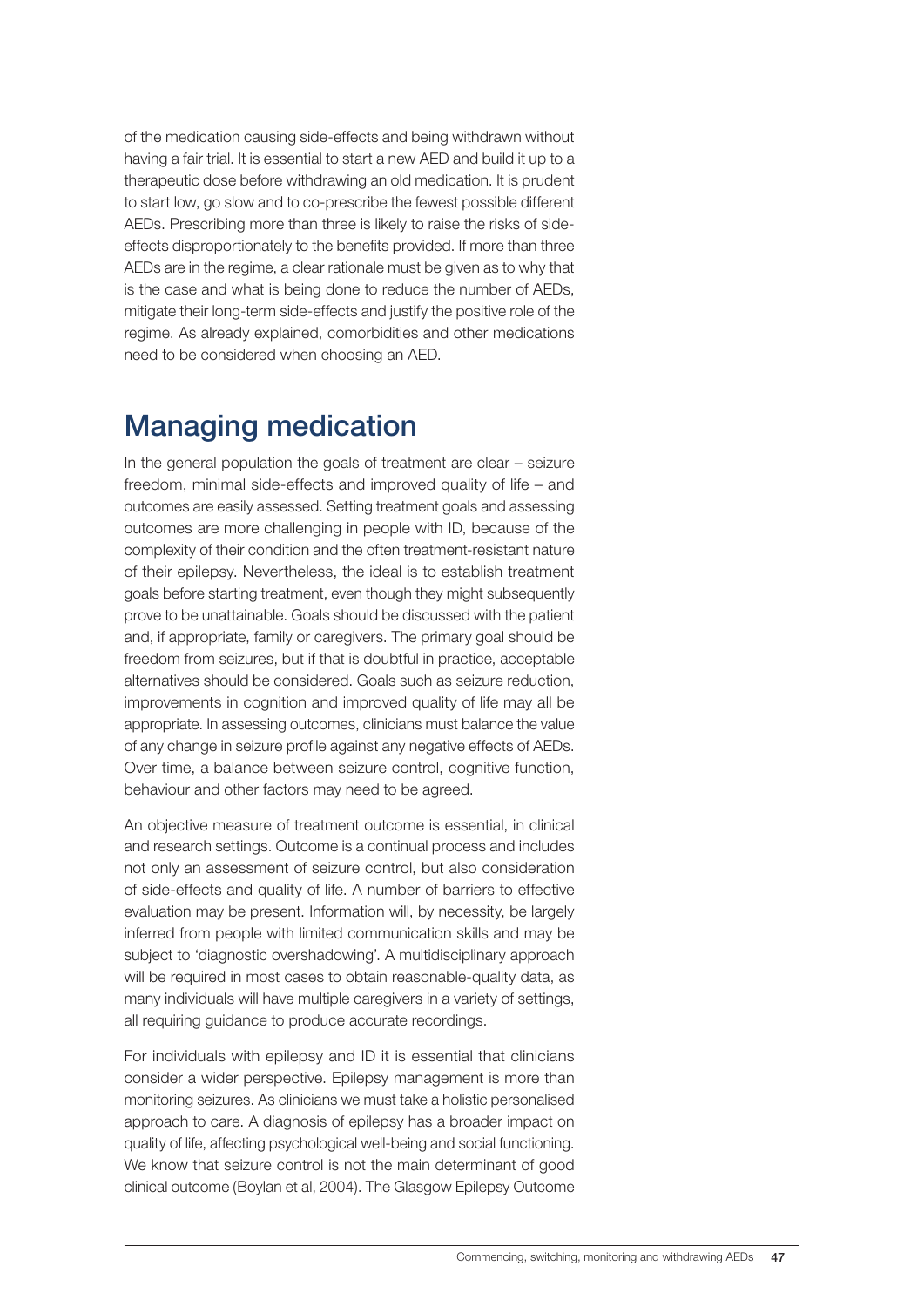Scale (GEOS) is a useful easy-to-use instrument that may help capture a wide range of clinical and care concerns from individuals and their caregivers. Health practitioners and carers were involved in its development, and it has been shown to have validity and practical utility for clinicians (Espie et al, 2001). The GEOS may be used in conjunction with clinical assessment of seizure control and treatment outcome within the process of measuring change.

Individuals and their families or caregivers will have specific concerns about AEDs, particularly if the proposed medication may have cognitive or behavioural side-effects. Before prescribing, the clinician should clearly describe these potential effects when discussing treatment options. People with ID will often be on multiple therapies and will have tried several AEDs. It is important to place an individual on a treatment pathway that will assess all available treatment options, including those already in place. The first step is to appraise the current AED therapy. If there is inadequate epilepsy control, but evidence of efficacy and scope to increase the dose of AED, then do so while monitoring closely for adverse side-effects. If this is not successful, then remove the AED to avoid unnecessary polypharmacy. If the individual is prescribed multiple AEDs then remove any drugs that have demonstrated a lack of efficacy. If seizure control is still inadequate, the clinician should consider whether all 'new' AEDs have been trialled and also whether a surgical procedure is merited.

Many people with ID have family members or caregivers who can help in giving treatment. The clinician will need to ensure that carers are capable of providing this support. The NICE guideline CG137 (NICE, 2012) notes that these individuals may require formal training for this role. Seizure recording is important. However, specific help will be needed to count each type of seizure accurately, although it may be very hard to assess alteration in absences.

Many people with ID and epilepsy are on repeat prescriptions of various medications from primary care to treat the significant comorbidity that is often present. It is important to ensure that drug regimes are closely monitored, and NHS England (2015, 2016) pledged to take action to address over-prescribing of psychotropic drugs to these individuals. The community or GP practice pharmacist can play a crucial role in ensuring that this happens, and medicines use reviews (MURs) can help this process (http://psnc.org.uk/services-commissioning/ advanced-services/murs).

As people taking multiple AEDs or those taking one AED for more than 5 years are at increased risk of bone loss (Pack & Morrell, 2004), and lower bone density is more prevalent among people with ID than in the general population, the primary care pharmacist can also help in promoting lifestyle measures to improve bone health and reduce the risk of osteopenia, osteoporosis and fractures associated with seizures (Centre for Pharmacy Postgraduate Education, 2017: pp. 40–41).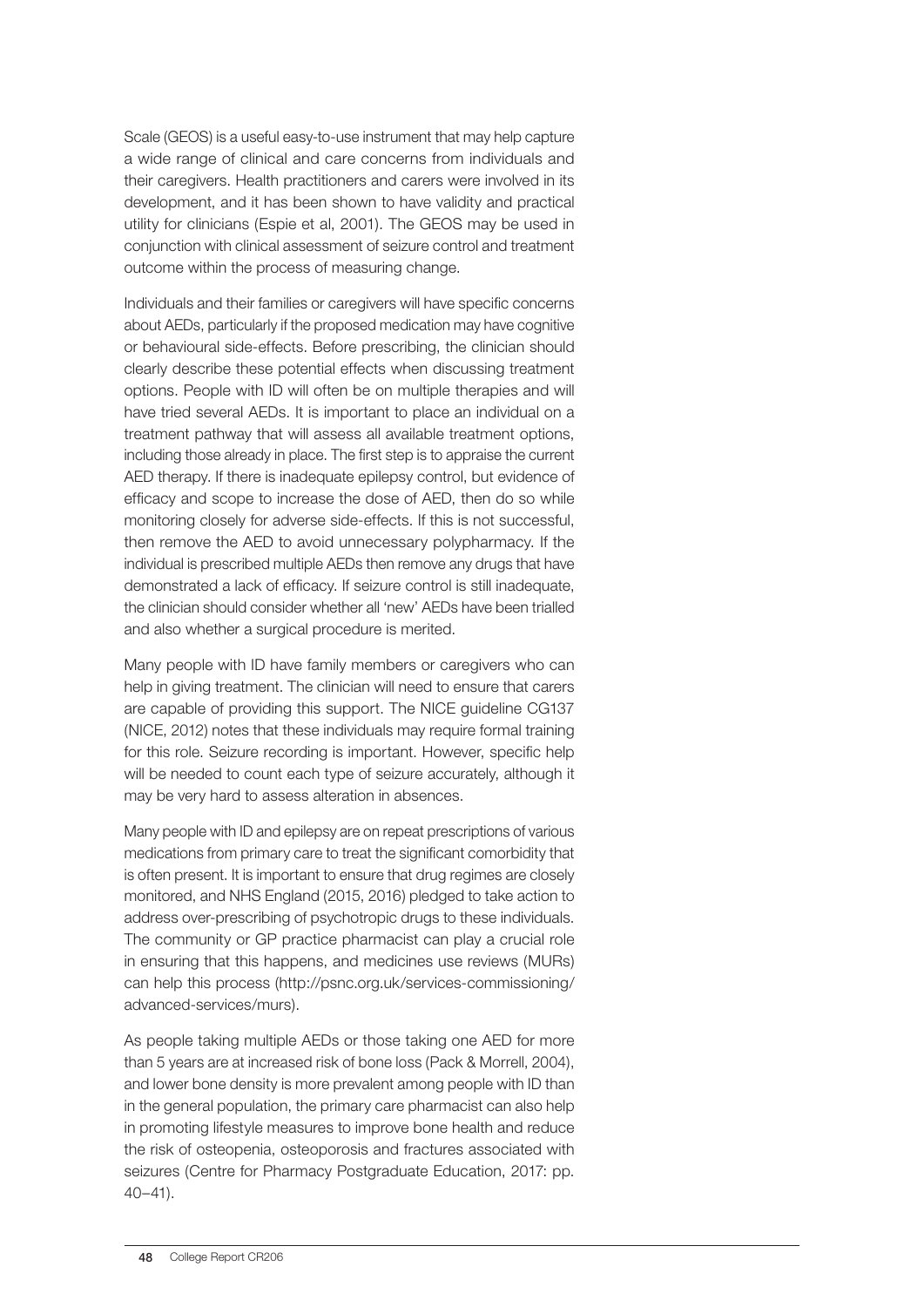### Drug monitoring

NICE guideline CG137 (NICE, 2012) states that routine drug monitoring is not recommended and should only be performed if there is an identified indication. For example, some AEDs (such as phenytoin) have a narrow therapeutic window secondary to zero-order kinetics and therefore there is a safety concern when adjusting the dose: if toxicity is suspected with such drugs, then blood serum levels should be checked. Serum levels should also be checked should there be any concern about toxicity with other AEDs. Other indications for monitoring may be to confirm adherence and concern over pharmacokinetic interactions.

#### Percutaneous endoscopic gastrostomy (PEG)

Long-term feeding by PEG is uncommon but can present significant problems when both nutrition and medication have to be fed down the same tube. This is especially important in people with epilepsy, for whom the dose and bioavailability of AEDs is critical to maintaining adequate seizure control (Jory et al, 2017). In such cases, measuring the serum concentration of AEDs that have increased pharmacokinetic variability can have a valuable role (Patsalos et al, 2008). The *Handbook of Drug Administration via Enteral Feeding Tubes* (White & Bradman, 2011) offers national guidance, and clinicians have a responsibility to ensure bioequivalence between formulations to avoid treatment failure or toxicity. If they do not have bioequivalence data to hand. we recommend that they liaise with a pharmacist or possibly with the drug company to obtain up-to-date details.

#### Withdrawing medication

NICE guideline CG137 (NICE, 2012) tells us that any decision to withdraw AEDs should be taken following detailed discussion with the individual, their family/carers and their epilepsy specialist. The specialist must manage the withdrawal. The risks and benefits of continuation or withdrawal must be explored in full for those who have been seizure free for at least 2 years (in some cases for up to 5 years).

A number of cohort studies have examined the reduction of AEDs in the ID population. A study by the MRC Antiepileptic Drug Withdrawal Group (1991) demonstrated that ID is not necessarily a barrier to AED withdrawal: therapy was successfully withdrawn for 40% of seizurefree individuals.

Owing to the comparatively high incidence of refractory epilepsy in people with ID, many individuals will require lifelong treatment.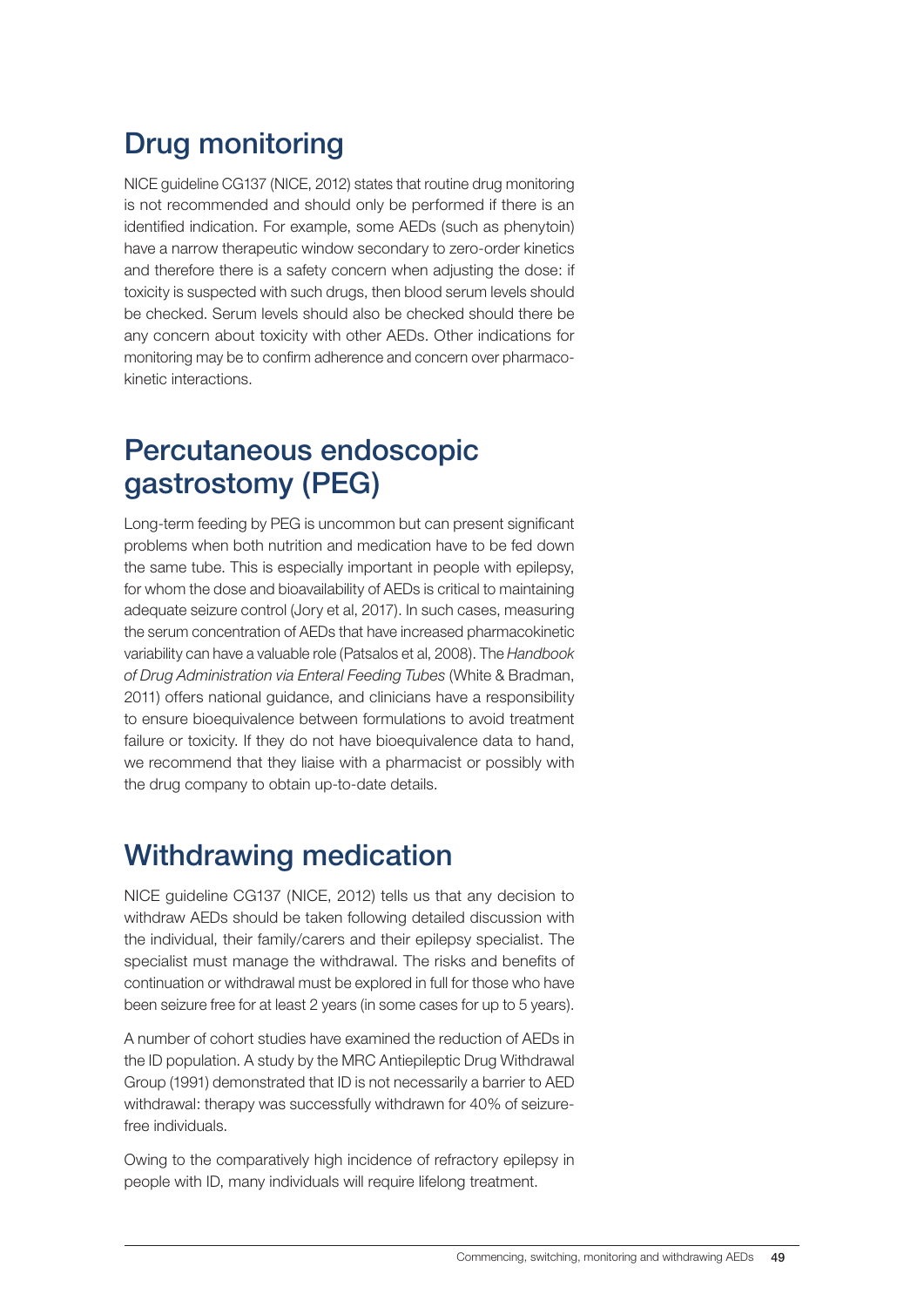The decision to begin the slow withdrawal of medication must be based on an evaluation of the potential benefits of being on AEDs *v*. the risk of seizure recurrence on withdrawal. It may be difficult to quantify the potential benefits of medication withdrawal, and assessments of individuals and their particular circumstances are required. Similarly, the potential impact of seizure recurrence may vary widely between individuals and necessitates debate. It is estimated that withdrawing treatment probably doubles the risk of further seizures, with the greatest risk of recurrence in the 2 years immediately after withdrawal. The risk of further seizures varies widely, but a number of risk factors are thought to be associated with poorer outcomes. Individuals with severe ID and gross neurological deficits have a high probability of seizure recurrence. Those receiving AED polytherapy have a tendency to do worse on treatment withdrawal than those whose seizures have been controlled by a single drug (Medical Research Council Antiepileptic Drug Withdrawal Study Group, 1991).

The withdrawal process should be underpinned by awareness of potential risks, including sudden unexpected death in epilepsy (assessed using structured evidence-based tools such as the SUDEP and Seizure Safety Checklist (https://sudep.org/checklist)), and the need for surveillance, especially at night.

#### Capacity and consent

If there is concern that the individual lacks capacity to make treatment decisions, a capacity assessment under the Mental Capacity Act 2005 must be completed. If the individual is deemed unable to give informed consent, then a best interests decision involving all key stakeholders, including if appropriate an independent mental capacity advocate, should be made. The views of the individual, their family and carers, and the multi-disciplinary team, must be carefully recorded.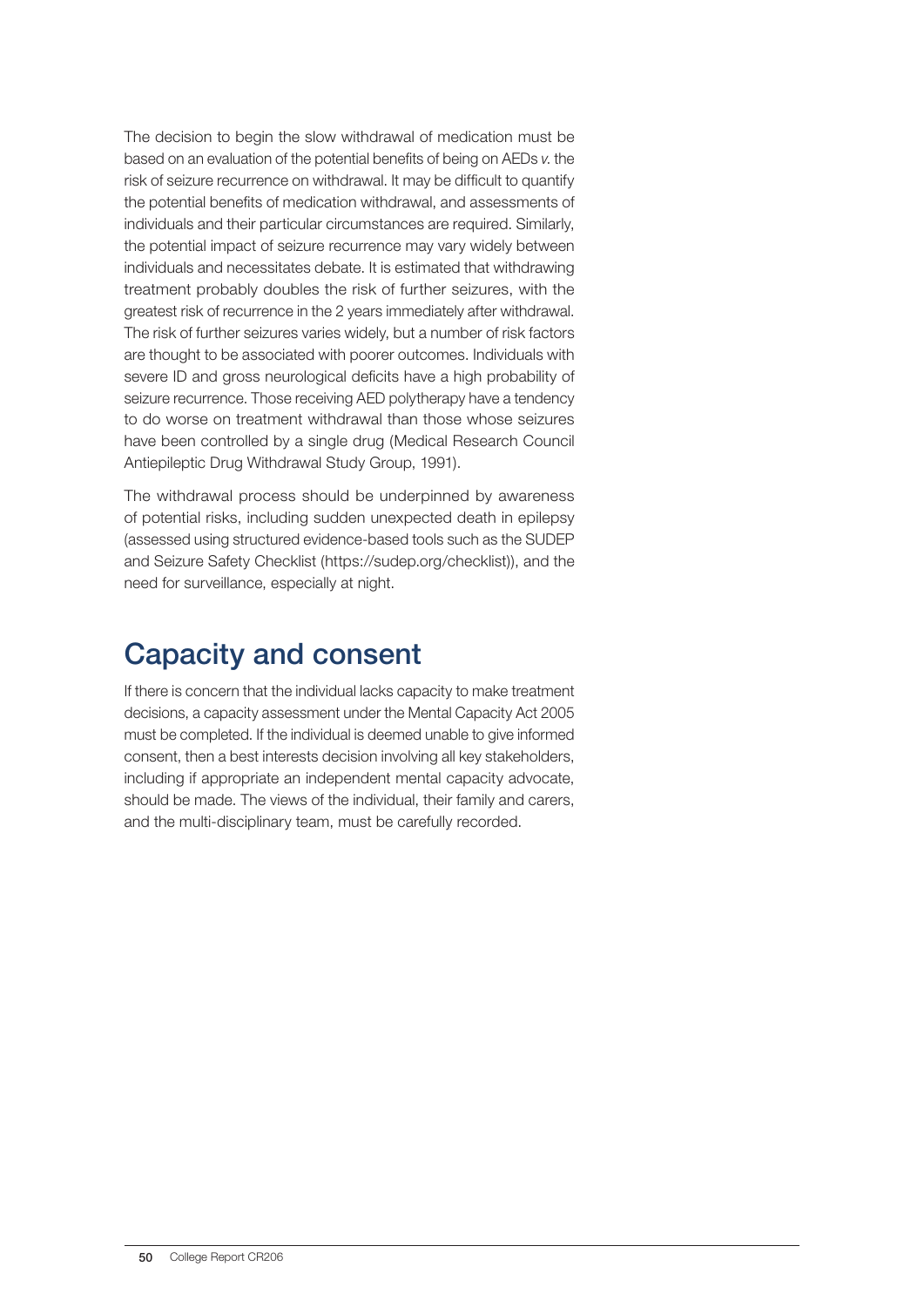## Conclusion

AEDs are the mainstay of treatment for epilepsy in individuals with ID. Appropriate skilled use should reduce the health inequalities experienced by this population. Professionals treating this population should recognise and acquire the appropriate knowledge and competencies necessary to deliver such skilled treatment. The WHO in its 2012 review concluded that 'There is a paucity of good quality data on the choice of pharmacological and psychosocial interventions in this special population group, thus more research (intervention data, behavioural and cognitive safety) is needed in this population' (World Health Organization, 2012: pp. 7–8).

There is limited specific evidence to guide clinicians in the prescription of AEDs for people with epilepsy and ID. This document summarises the current evidence and provides informed opinion on prescribing that may be used to help guide prescribing practice. This is done with an acute awareness of the current gaps in our knowledge and in the evidence base.

The primary concern of the clinician considering prescribing AEDs for someone with ID must be the principle '*primum non nocere*' – first, do no harm. The risks and benefits of treatment and of no treatment should be discussed before prescribing, along with any potential adverse effects of medication. It is particularly important to establish whether the individual has the capacity to make informed decisions about their medical care: if they do not, the proposed treatment must be discussed with stakeholders in a best interests meeting. There is a rising awareness of the health and social needs of this vulnerable population, leading to an optimistic view that person-centred treatment evidence might be just round the corner.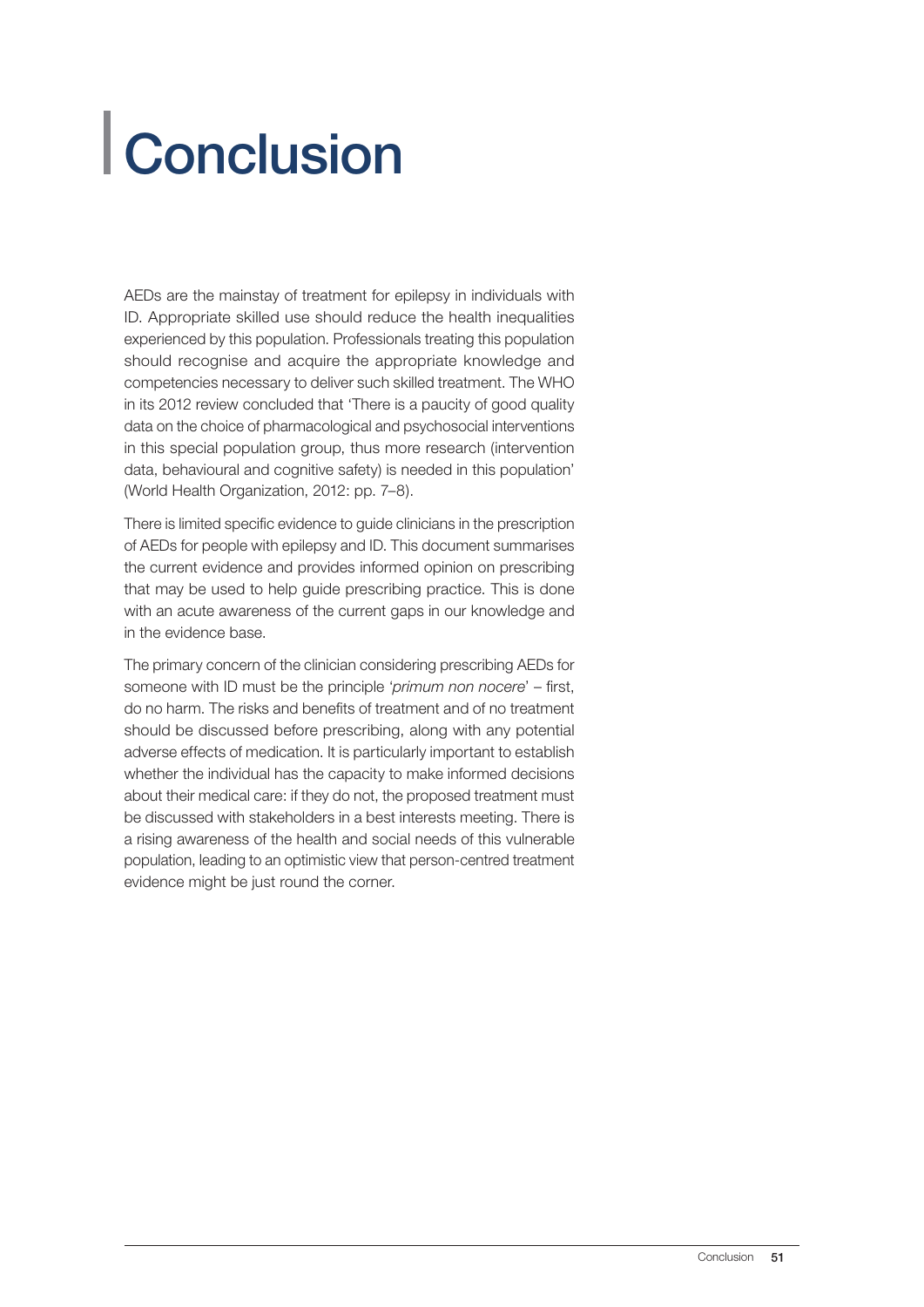## Case vignettes

#### To treat or not to treat?

#### **Vignette 1**

James, who is 47 years of age, has severe ID, autism and wellcontrolled epilepsy. Following his father's death a year ago there was a relapse in seizures, which was put down to bereavement and changes in stress. However, after 6 months the seizures had not reduced despite increase in AEDs to which he had responded well in the past. A review by health and social care professionals that included a carer assessment revealed that James's mother was struggling to cope with his needs, resulting in impairment in his daily quality of life and a lack of the day-to-day structure which used to stabilise his anxiety. A reassessment and review of his needs, with clear structuring of his daily activities, led to freedom from seizures again within 6 months without any further medication changes.

#### Vignette 2

Pauline is a 28-year-old with severe ID, autism and epilepsy who has attended the emergency department several times in the past 3 months because of seizures. A holistic review showed that a person with terminal dementia had been moved to the room next to hers in the residential home. At night, the disturbances caused by this resident and the staff caring for her were interrupting Pauline's sleep, making her more vulnerable to seizures. A move to a room in a quieter section of the home reduced her seizures by 75% and completely stopped emergency department attendances.

### Understanding syndromes

#### Vignette 3

Mary has Rett syndrome and severe to profound ID. She presented with brief apnoea attacks with no associated symptomology to aid diagnosis of whether these attacks were of seizure origin. She would not cooperate to have an ambulatory EEG. As there is seizure association of >90% in Rett syndrome, a trial of AED was attempted. Mary's apnoea attacks receded with each dose increase until they ceased completely.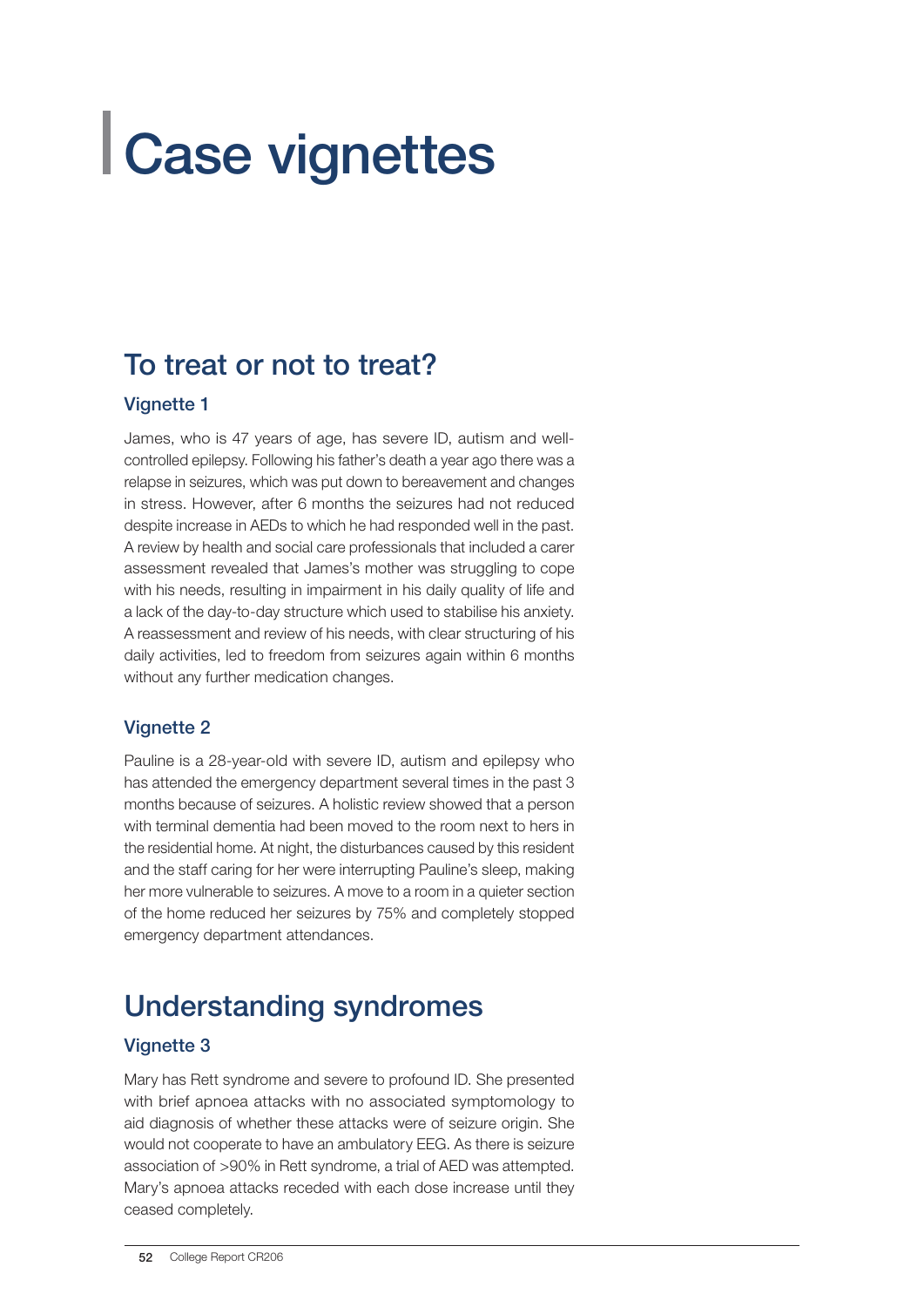### AEDs and behavioural pitfalls

#### **Vignette 4**

Mark is 20 and has mild ID, transient mood disorder and Down syndrome. At his local hospital he was diagnosed with epilepsy and started on levetiracetam without full consideration of his psychological problems. With each increase in dose as advised by the BNF, the levetiracetam improved his seizures but worsened his mood and behaviour. He became aggressive and violent and was started on risperidone by his GP. This improved his behaviour, but caused a worsening of his seizures. Eventually, when referred to a specialist in ID and epilepsy, sodium valproate was commenced and titrated and, on stabilisation, the risperidone and levetiracetam were gradually withdrawn one by one.

#### Vignette 5

Katie is a 48-year-old with severe ID and treatment-resistant epilepsy. When transferred to a service specialising in management of ID and epilepsy she was on 6 AEDs. Over a 3-year period her medication regime was rationalised to 2 AEDs. Levetiracetam was used as the 'stock' AED and gradually increased. Four weeks after one such increase, services were contacted for an emergency review and possible reduction of levetiracetam because Katie's behaviour had become challenging and she was refusing to undertake her personal hygiene routines. At the onsite enquiry it transpired that Katie's challenging behaviour was specific to getting into the shower and was not generalised to other activities during the rest of the day. The team occupational therapist tested the shower and found that the hot water valve had failed. A subsequent investigation showed that the shower had been dysfunctional for over 6 months, but the highly sedative effect of the drugs that Katie had been on, and possible ongoing seizure activity, had reduced her awareness so she had not reacted. On rationalisation of her medication and improvement in her personal awareness she was acutely aware that the water was too hot and, lacking communication skills and being non-verbal, she remonstrated by exhibiting 'challenging' behaviour. Had the faulty valve not been noticed, this could have been wrongly attributed to the medication changes that had helped her become better.

### Complex case management

#### **Vignette 6**

Adam is 26 years old with a rare genetic syndrome leading to severe ID and epilepsy. The epilepsy has been in remission for over 4 years and he is on liquid levetiracetam. Owing to significant weight loss and its implications for Adam's health, a percutaneous endoscopic gastrostomy (PEG) operation was done. He was recently referred with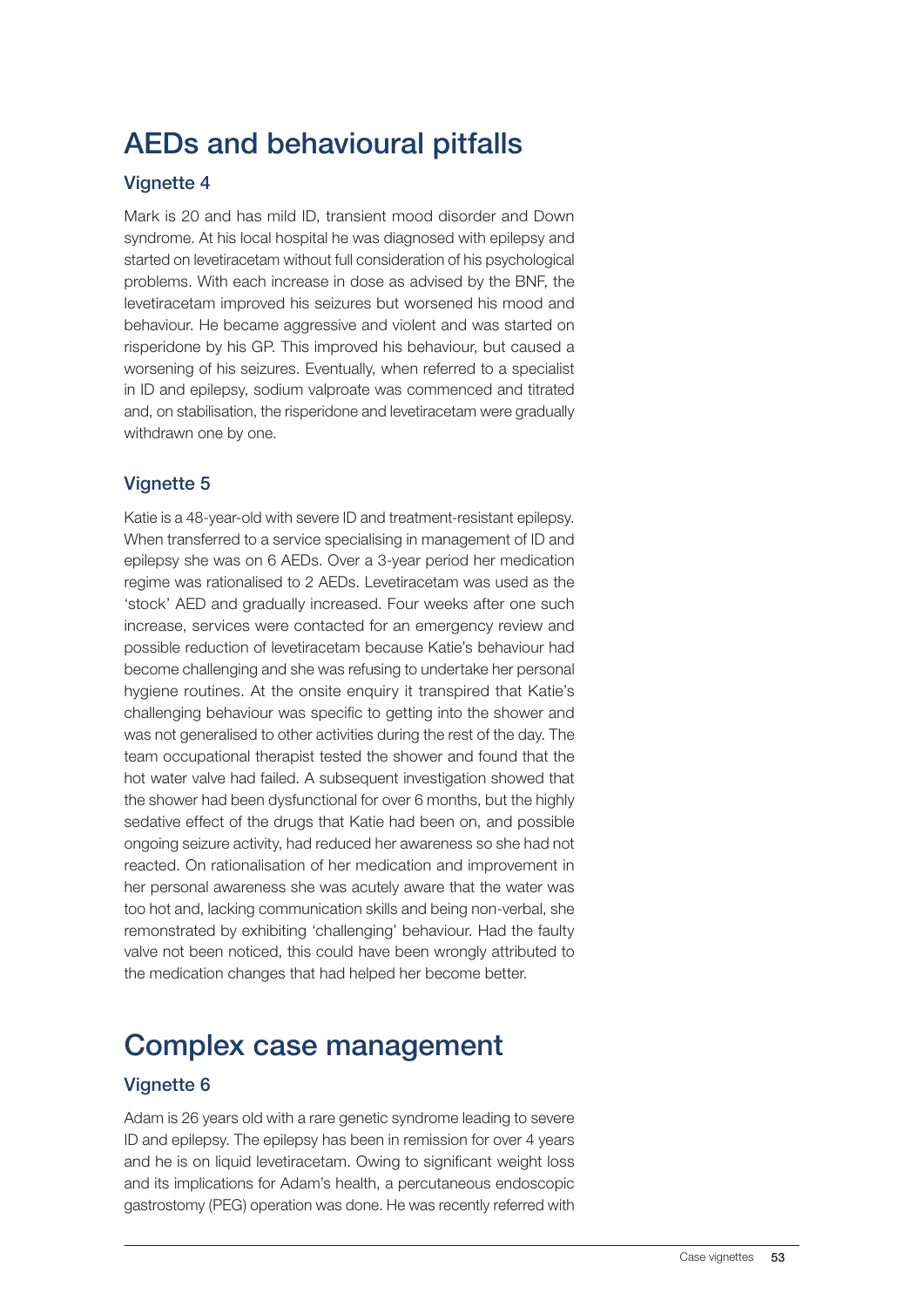concerns about relapse of seizures, even though the same medication was being delivered through the PEG. Initially, the seizures were thought to be an outcome of his physical health problems and the stress of surgery. However, when they did not abate a detailed enquiry was undertaken, including a best interests meeting that involved the pharmacist. The pharmacist found that the liquid levetiracetam formulation contained maltitol as a stabiliser, and this substance can speed up gut transit time. Thus, suboptimal efficacy might have been related to inadequate absorption in the gut. When switched to levetiracetam granules, which did not contain maltitol, there was swift improvement. In a short period Adam went back to seizure remission.

#### Medication side-effects

#### Vignette 7

Susan, aged 46, has moderate ID with seizures that have been in remission for over 5 years; she is on sodium valproate 2000mg/day and haloperidol. She presented with a 5-month history of lassitude, tiredness, falls and minor confusion, and having had three episodes of respiratory infection requiring antibiotic treatment. There was a recurrence of seizures with the infection and the GP believed this to be secondary to the high temperature occurring with the infection. Initially, it was thought that she might be going through the menopause. A full blood count among other blood tests revealed thrombocytopaenia. The sodium valproate was gradually reduced to 1500mg/day and a re-test of full blood count after 3 months showed full recovery. Along with this, her problems of tiredness, infections, seizures and falls stopped.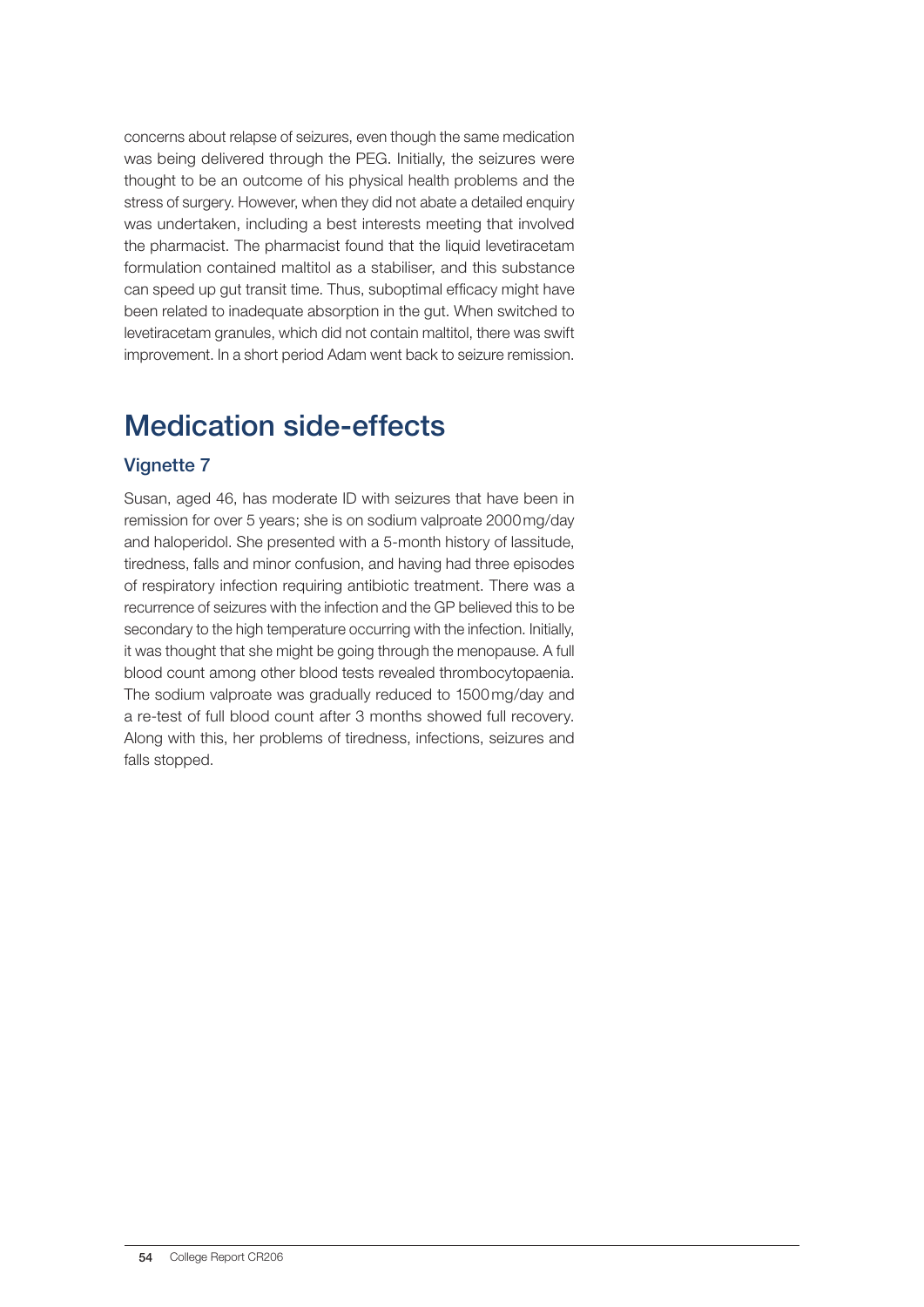## References

Aldenkamp A, Besag F, Gobbi G, et al (2016) Psychiatric and behavioural disorders in children with epilepsy (ILAE Task Force Report): adverse cognitive and behavioural effects of antiepileptic drugs in children. *Epileptic Disorders*, 18: S55–67.

Alper K, Schwartz KA, Kolts RL, et al (2007) Seizure incidence in psychopharmacological clinical trials: an analysis of Food and Drug Administration (FDA) summary basis of approval reports. *Biological Psychiatry*, 62: 345–54.

Backstrom T (1976) Epileptic seizures in women related to plasma oestrogen and progesterone during the menstrual cycle. *Acta Neurologica Scandinavica*, 54: 321–47.

Bazire S (2016) *Psychotropic Drug Directory 2016*. Lloyd-Reinhold Communications.

Besag FM (2011) Rufinamide for the treatment of Lennox-Gastaut syndrome. *Expert Opinion on Pharmacotherapy*, 12: 801–6.

Bhaumik S, Branford D, Duggirala C, et al (1997) A naturalistic study of the use of vigabatrin, lamotrigine and gabapentin in adults with learning disabilities. *Seizure*, 6: 127–33.

Bowley C, Kerr M (2000) Epilepsy and intellectual disability. *Journal of Intellectual Disability Research*, 44: 529–43.

Boylan LS, Flint LA, Labovitz DL, et al (2004) Depression but not seizure frequency predicts quality of life in treatment-resistant epilepsy. *Neurology*, 62: 258–61.

Brodtkorb E, Klees TM, Nakken KO, et al (2004) Levetiracetam in adult patients with and without learning disability: focus on behavioral adverse effects. *Epilepsy & Behavior*, 5: 231–5.

Buchanan N (1995) The efficacy of lamotrigine on seizure control in 34 children, adolescents and young adults with intellectual and physical disability. *Seizure*, 4: 233–6.

Buckley AW, Holmes GL (2016) Epilepsy and autism. *Cold Spring Harbor Perspective in Medicine*, 6: a022749.

Canadian Task Force on the Periodic Health Examination (1979) The periodic health examination. *CMAJ*, 121: 1193–254.

Caramelli P, Castro LH (2005) Dementia associated with epilepsy. *International Psychogeriatrics*, 17 (suppl 1): S195–206.

Centre for Pharmacy Postgraduate Education (2017) *Learning Disabilities (DLP 179)*. CPPE (https://www.cppe.ac.uk/learningdocuments/pdfs/cppe\_ learningdisabilities\_2.pdf).

Chebli SS, Martin V, Lanovaz MJ (2016) Prevalence of stereotypy in individuals with developmental disabilities: a systematic review. *Review Journal of Autism and Developmental Disorders*, 3: 107–118.

Conry JA, Ng YT, Paolicchi JM, et al (2009) Clobazam in the treatment of Lennox–Gastaut syndrome. *Epilepsia*, 50: 1158–66.

Cooper S-A, Smiley E, Morrison J, et al (2007) Mental ill-health in adults with intellectual disabilities: prevalence and associated factors. *British Journal of Psychiatry*, 190: 27–35.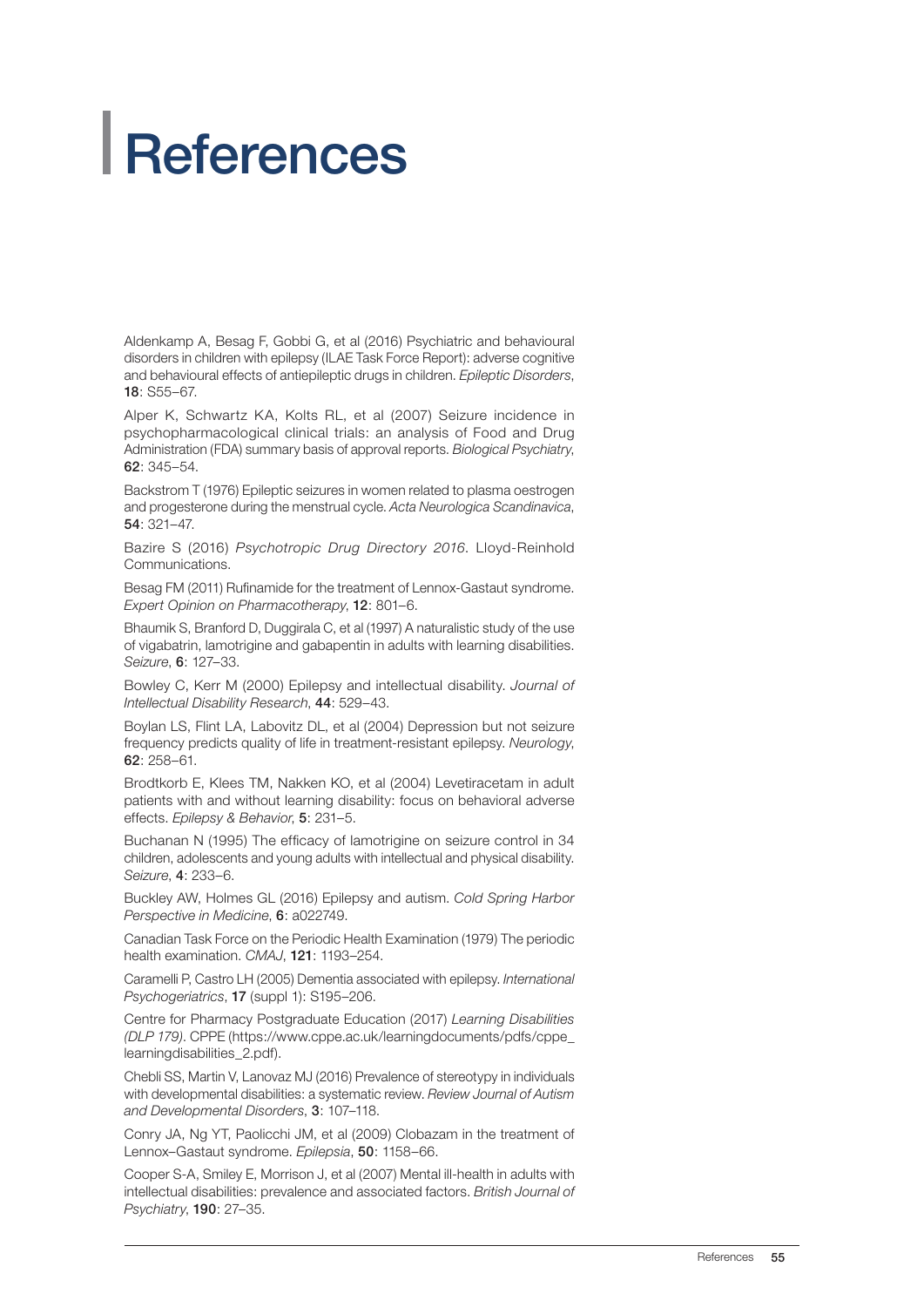Crawford P, Brown S, Kerr M (2001) A randomized open-label study of gabapentin and lamotrigine in adults with learning disability and resistant epilepsy. *Seizure*, 10: 107–15.

Curran S, de Pauw K (1998) Selecting an antidepressant for use in a patient with epilepsy. Safety considerations. *Drug Safety*, 18: 125–33.

Danielsson S, Gillberg IC, Billstedt E, et al (2005) Epilepsy in young adults with autism: a prospective population-based follow-up study of 120 individuals diagnosed in childhood. *Epilepsia*, 46: 918–23.

De Boer HM, Mula M, Sander JW (2008) The global burden and stigma of epilepsy. *Epilepsy & Behavior*, 12: 540–6.

Devinsky O, Hesdorffer DC, Thurman DJ, et al (2016) Sudden unexpected death in epilepsy: epidemiology, mechanisms, and prevention. *Lancet Neurology*, 15: 1075–88.

Donat J, Wright F (1990) Episodic symptoms mistaken for seizures in the neurologically impaired child. *Neurology*, 40: 156–7.

Doran Z, Shankar R, Keezer MR, et al (2016) Managing anti-epileptic drug treatment in adult patients with intellectual disability: a serious conundrum. *European Journal of Neurology*, 23: 1152–7.

Duncan S, Reid CL, Brodie MJ (1993) How common is catamenial epilepsy? *Epilepsia*, 34: 827–31.

eMC (2015) *Priadel 200mg prolonged release tablets*. eMC (https://www. medicines.org.uk/emc/medicine/25501). Accessed 17 August 2017.

Espie CA, Watkins J, Duncan R, et al (2001) Development and validation of the Glasgow Epilepsy Outcome Scale (GEOS): a new instrument for measuring concerns about epilepsy in people with mental retardation. *Epilepsia*, 42: 1043–51.

Faculty of Psychiatry of Intellectual Disability (2016) *Psychotropic Drug Prescribing for People with Intellectual Disability, Mental Health Problems and/or Behaviours that Challenge: Practice Guidelines*. Royal College of Psychiatrists (http://www.rcpsych.ac.uk/pdf/FR\_ID\_09\_for\_website.pdf).

Farhar G, Yamout B, Mikati M, et al (2002) Effect of antiepileptic drugs on bone density in ambulatory patients. *Neurology*, 58: 1348–53.

Feely M, Gibson J (1984) Intermittent clobazam for catamenial epilepsy: tolerance avoided. *Journal of Neurology*, *Neurosurgery, and Psychiatry*, 47: 1279–82.

Flores L, Kemp S, Colbeck K, et al (2012) Clinical experience with oral lacosamide as adjunctive therapy in adult patients with uncontrolled epilepsy: a multicentre study in epilepsy clinics in the United Kingdom (UK). *Seizure*, 21: 512–7.

Ford I, Norrie J (2016) Pragmatic trials. *New England Journal of Medicine*, 375: 454–63.

Forsgren L, Edvinsson SO, Hans K, et al (1990) Epilepsy in a population of mentally retarded children and adults. *Epilepsy Research*, 6: 234–8.

Friedman D, Honig LS, Scarmeas N (2012) Seizures and epilepsy in Alzheimer's disease. *CNS Neuroscience & Therapeutics*, 18: 285–94.

Friis ML, Kristensen O, Boas J, et al (1993) Therapeutic experiences with 947 epileptic out-patients in oxcarbazepine treatment. *Acta Neurologica Scandinavica*, 87: 224–7.

Gauthier AC, Mattson RH (2015) Clobazam: a safe, efficacious, and newly rediscovered therapeutic for epilepsy. *CNS Neuroscience & Therapeutics*,  $21:543-8$ 

Gidal BE, Walker JK, Lott RS, et al (2000) Efficacy of lamotrigine in institutionalized, developmentally disabled patients with epilepsy: a retrospective evaluation. *Seizure*, 9: 131–6.

Glauser T, Kluger G, Sachdeo R, et al (2008) Rufinamide for generalized seizures associated with Lennox–Gastaut syndrome. *Neurology*, 70: 1950–8.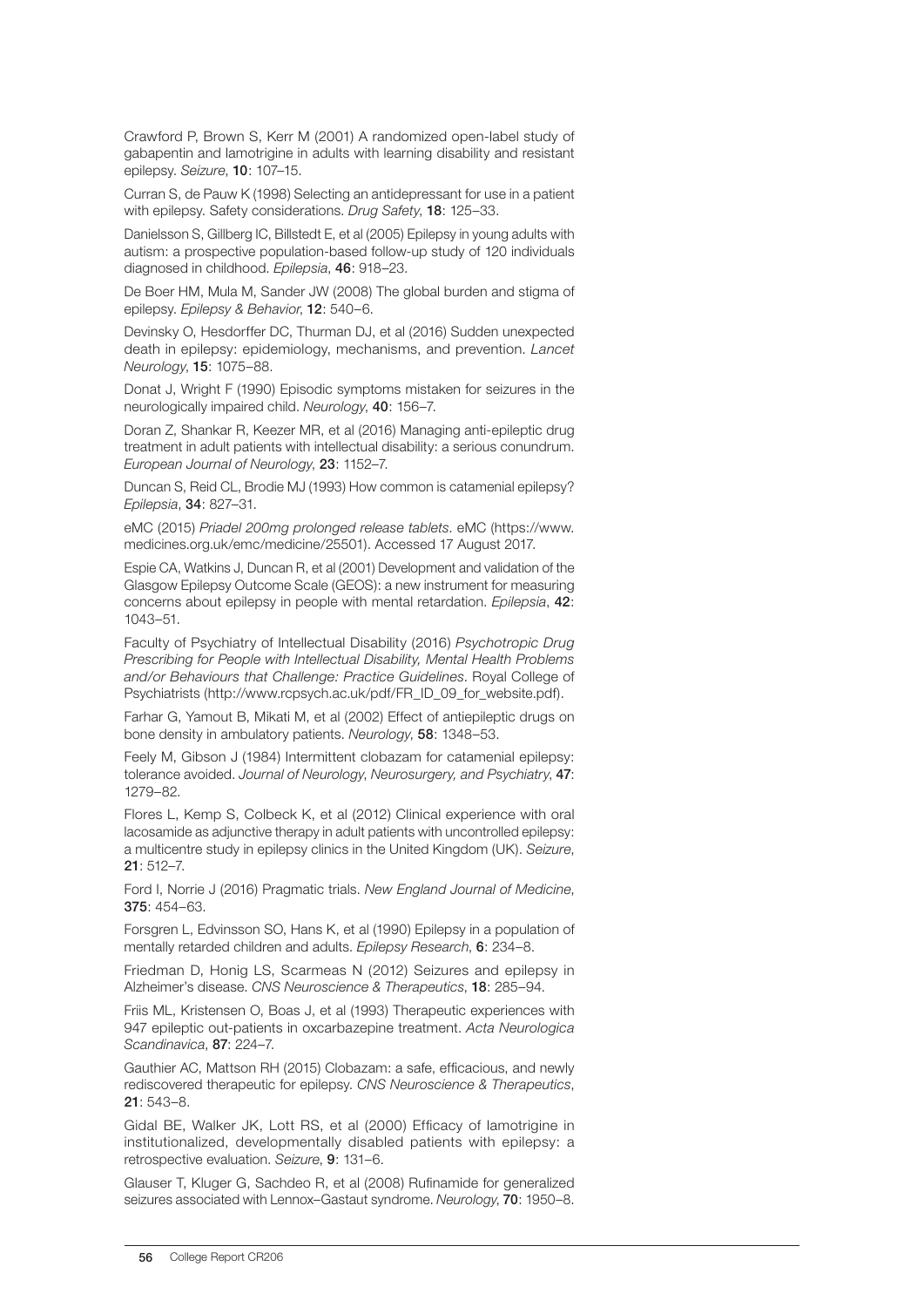Guerrini R, Dravet C, Genton P, et al (1998) Lamotrigine and seizure aggravation in severe myoclonic epilepsy. *Epilepsia*, 39: 508–12.

Hanna NJ, Black M, Sander JW, et al (2002) *National Sentinel Clinical Audit of Epilepsy-Related Death: Epilepsy – Death in the Shadows*. TSO (The Stationery Office).

Hannah JA, Brodie MJ (1998) Treatment of seizures in patients with learning disabilities. *Pharmacology & Therapeutics*, 78: 1–8.

Herzog AG (1999) Progesterone therapy in women with epilepsy: a 3 year follow-up. *Neurology*, 52: 1917–8.

Herzog AG, Klein P, Ransil BJ (1997) Three patterns of catamenial epilepsy. *Epilepsia*, 38: 1082–8.

Heslop P, Blair P, Fleming P, et al (2013) *Confidential Inquiry into Premature Deaths of People with Learning Disabilities (CIPOLD) Final report*. Norah Fry Research Centre.

Hitiris N, Mohanraj R, Norrie J, et al (2007) Mortality in epilepsy. *Epilepsy & Behavior*, 10: 363–76.

Iivanaien M (1998) Phenytoin: effective but insidious therapy for epilepsy in people with intellectual disability. *Journal of Intellectual Disability Research*, 42: 24–31.

Isojärvi JI, Tokola RA (1998) Benzodiazepines in the treatment of epilepsy in people with intellectual disability. *Journal of Intellectual Disability Research*, 42: 80–92.

Jackson MJ, Turkington D (2005) Depression and anxiety in epilepsy. *Journal of Neurology, Neurosurgery, and Psychiatry*, 76 (suppl 1): i45–7.

Jackson CF, Makin SM, Marson AG, et al (2015) Pharmacological interventions for epilepsy in people with intellectual disabilities. *Cochrane Database of Systematic Reviews*, 9: CD005399 (https://doi.org/10.1002/14651858. CD005399.pub3).

Janowsky DS, Kraus JE, Barnhill J, et al (2003) Effects of topiramate on aggressive, self-injurious, and disruptive/destructive behaviors in the intellectually disabled: an open-label retrospective study. *Journal of Clinical Psychopharmacology*, 23: 500–4.

Johannessen S, Johannessen Landmark C (2010) Antiepileptic drug interactions: principles and clinical implications. *Current Neuropharmacology*, 8: 254–67.

Johannessen Landmark C, Henning O, Johannessen SI (2016) Proconvulsant effects of antidepressants – what is the current evidence? *Epilepsy & Behavior*, 61: 287–91.

Jory C, Shankar R, Oak K, et al (2017) Going down the tubes! Impact of seizure control of antiepileptic medication given via percutaneous feeding tubes. *Epilepsy & Behavior*, 74: 114–8.

Kaski M, Heinonen E, Sivenius J, et al (1991) Treatment of epilepsy in mentally retarded patients with a slow-release carbamazepine preparation. *Journal of Mental Deficiency Research*, 35: 231–9.

Kelly K, Stephen LJ, Brodie MJ (2004) Levetiracetam for people with mental retardation and refractory epilepsy. *Epilepsy & Behavior*, 5: 878–83.

Kerr MP (1999) Topiramate: uses in people with an intellectual disability who have epilepsy. *Journal of Intellectual Disability Research*, 42: 74–9.

Kerr M, Scheepers M, Besag F, et al (2001) Clinical guidelines for the management of epilepsy in adults with an intellectual disability. *Seizure*, 10: 401–9.

Kerr MP, Baker GA, Brodie MJ (2005) A randomized, double-blind, placebocontrolled trial of topiramate in adults with epilepsy and intellectual disability: impact on seizures, severity, and quality of life. *Epilepsy & Behavior*, 7: 472–80.

Kerr M, Scheepers M, Arvio M, et al (2009) Consensus guidelines into the management of epilepsy in adults with an intellectual disability. *Journal of Intellectual Disability Research*, 53: 687–94.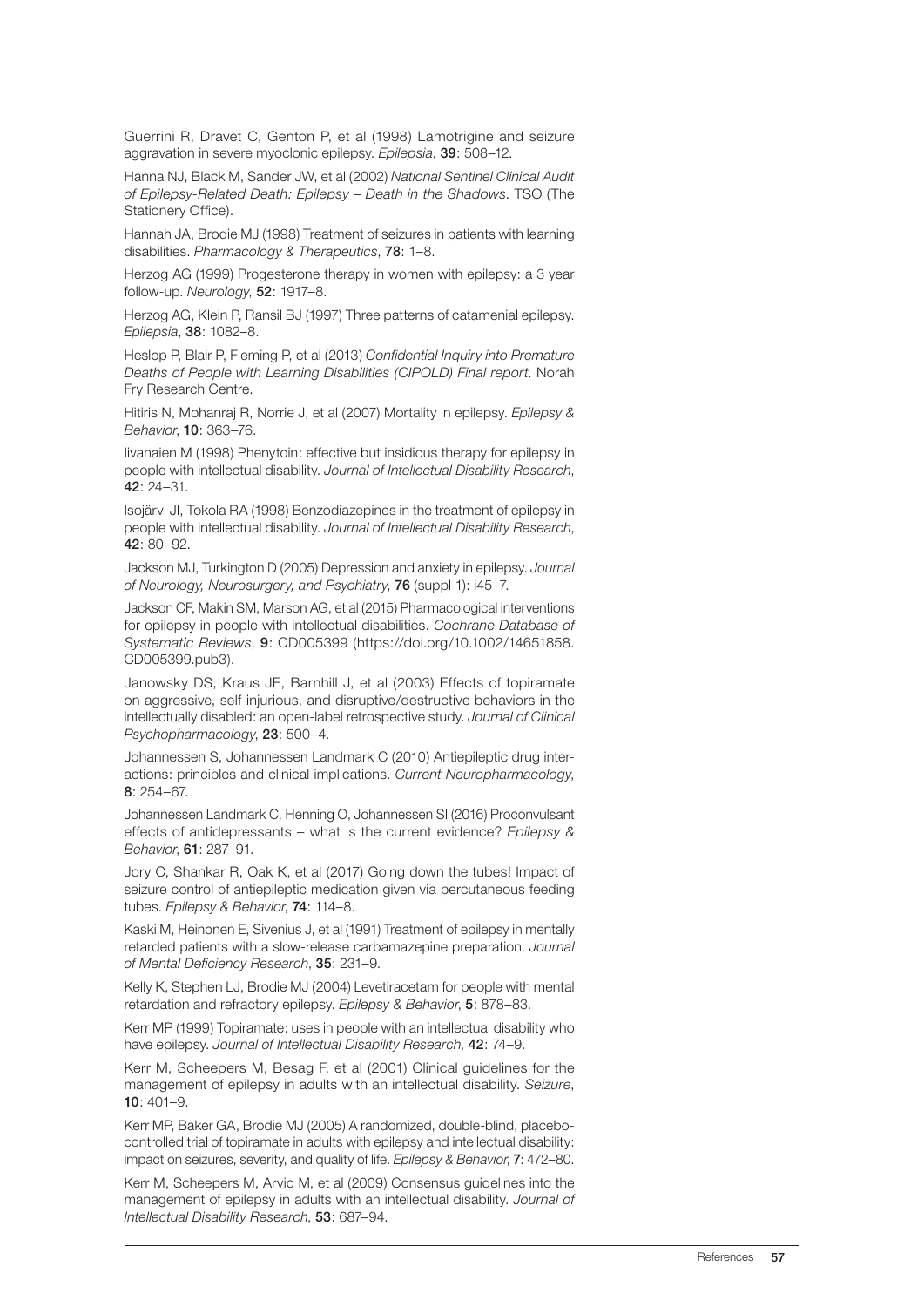Kerr M, Mensah S, Besag F, et al (2011) International consensus clinical practice statements for the treatment of neuropsychiatric conditions associated with epilepsy. *Epilepsia*, 52: 2133–8.

Kerr M, Linehan C, Thompson R, et al (2014) A white paper on the medical and social needs of people with epilepsy and intellectual disability: the Task Force on Intellectual Disabilities and Epilepsy of the International League Against Epilepsy. *Epilepsia*, 55: 1902–6.

Kerr M, Linehan C, Brandt C, et al (2016) Behavioral disorder in people with an intellectual disability and epilepsy: a report of the Intellectual Disability Task Force of the Neuropsychiatric Commission of ILAE. *Epilepsia Open*, 1: 102–11.

Kiani R (2014) Mortality from sudden unexpected death in epilepsy (SUDEP) in a cohort of adults with intellectual disability. *Journal of Intellectual Disability Research*, 58: 508–20.

Klein P, Herzog AG (1997) Endocrine aspects of partial seizures. In *The Comprehensive Evaluation and Treatment of Epilepsy* (eds SC Schachter, DL Schomer): 207–32. Academic Press.

Kwok H, Cheung P (2007) Co-morbidity of psychiatric disorder and medical illness in people with intellectual disabilities. *Current Opinion in Psychiatry*, 20: 443–9.

Lhatoo SD, Sander JW (2001) The epidemiology of epilepsy and learning disability. *Epilepsia*, 42 (suppl 1): 6–9.

Lott IT, Doran E, Nguyen VQ, et al (2012) Down syndrome and dementia: seizures and cognitive decline. *Journal of Alzheimer's Disease*, 29: 177–85.

Marson AG, Al-Kharusi AM, Alwaidh M, et al (2007) The SANAD study of effectiveness of valproate, lamotrigine, or topiramate for generalised and unclassifiable epilepsy: an unblinded randomised controlled trial. *Lancet*, 369: 1016–26.

McKee JR, Sunder TR, Vuong A, et al (2006) Adjunctive lamotrigine for refractory epilepsy in adolescents with mental retardation. *Journal of Child Neurology*, 21: 372–9.

Meador KJ, Baker GA (1997) Behavioral and cognitive effects of lamotrigine. *Journal of Child Neurology*, 12 (suppl 1): 44–7.

Medicines and Healthcare products Regulatory Agency (2013) *Formulation Switching of Antiepileptic Drugs: A Report on the Recommendations of the Commission on Human Medicines from July 2013*. MHRA (http://www.mhra. gov.uk/home/groups/comms-ic/documents/websiteresources/con341226. pdf).

Mercimek-Mahmutoglu S, Stoeckler-Ipsiroglu S, Adami A, et al (2006) GAMT deficiency: features, treatment and outcome in an inborn error of creatine synthesis. *Neurology*, 67: 480–4.

Motte J, Trevathan E, Arvidsson JF, et al (1997) Lamotrigine for generalized seizures associated with the Lennox–Gastaut syndrome. *New England Journal of Medicine*, 337: 1807–12.

MRC Antiepileptic Drug Withdrawal Group (1991) Randomised study of antiepileptic drug withdrawal in patients in remission. *Lancet*, 337: 1175–80.

Mula M, Trimble MR, Sander JW (2004) Psychiatric adverse events in patients with epilepsy and learning disabilities taking levetiracetam. *Seizure*, 13: 55–7.

Nalivaeva NN, Belyaev ND, Turner AJ (2009) Sodium valproate: an old drug with new roles. *Trends in Pharmacological Science*, 30: 509–14.

National Institute for Health and Care Excellence (2012) *Epilepsies: Diagnosis and Management (CG137)*. NICE.

National Institute for Health and Care Excellence (2014) *Vitamin D: Increasing Supplement Use in At-Risk Groups (PH56)*. NICE (www.nice.org.uk/guidance/ ph56/chapter/7-glossary). Accessed 10 August 2017*.*

Ng YT, Conry JA, Drummond R, et al (2011) Randomized, phase III study results of clobazam in Lennox-Gastaut syndrome. *Neurology*, 77: 1473–81.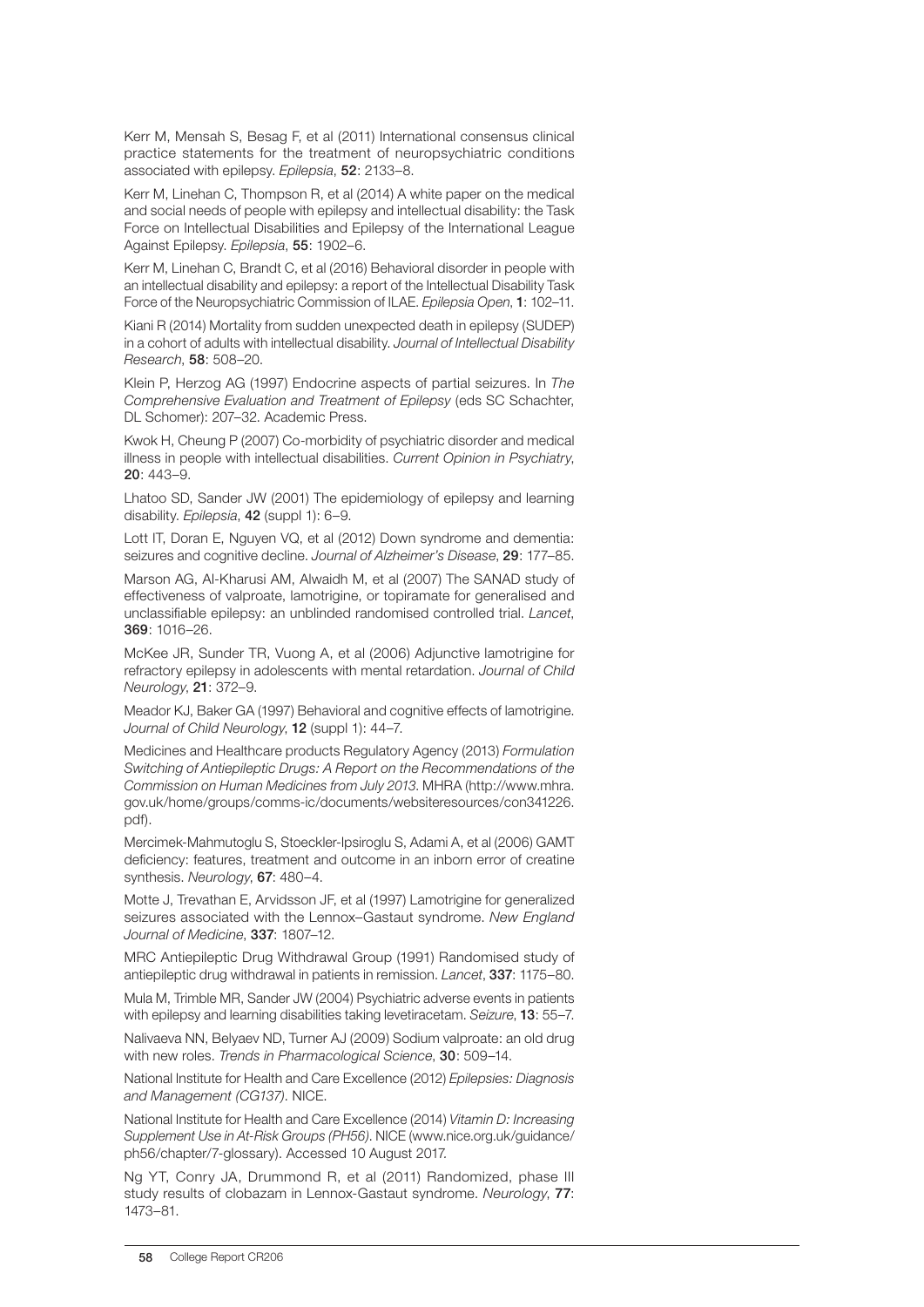NHS England (2015) *Urgent action pledged on over-medication of people with learning disabilities*. NHS England (https://www.england.nhs.uk/2015/07/ urgent-pledge). Accessed 10 August 2017.

NHS England (2016) *Stopping Over-Medication of People with Learning Disabilities (STOMPLD)*. NHS England (https://www.england.nhs.uk/learningdisabilities/stomp). Accessed 10 August 2017.

Ostler A, Cousins S, Ridsdale L (2015) *The Causes of Death in Epilepsy: A Systematic Review*. SUDEP Action.

Pack AM, Morrell MJ (2004) Epilepsy and bone health in adults. *Epilepsy & Behavior*, 5 (suppl 2): S24–9.

Pandis D, Scarmeas N (2012) Seizures in Alzheimer disease: clinical and epidemiological data. *Epilepsy Currents*, 12: 184–187.

Patsalos PN, Berry DJ, Bourgeois BF, et al (2008) Antiepileptic drugs – best practice guidelines for therapeutic drug monitoring: a position paper by the subcommission on therapeutic drug monitoring, ILAE Commission on Therapeutic Strategies. *Epilepsia*, 49: 1239–1276.

Patsalos PN (2016) *Antiepileptic Drug Interactions: A Clinical Guide* (3rd edn). Clarius Press.

Petty SJ, Paton LM, O'Brien TJ, et al (2005) Effect of antiepileptic medication on bone mineral measures. *Neurology*, 65: 1358–65.

Pfeffer G, Majamaa K, Turnbull DM, et al (2012) Treatment for mitochondrial disorders. *Cochrane Database of Systematic Reviews*, 4: CD004426.

Pohlmann-Eden B, Eden M-A (2011) Dementia and epilepsy. In *The Neuropsychiatry of Epilepsy* (2nd edn) (eds MR Trimble, B Schmitz): 46–56. Cambridge University Press

Purcarin G, Ng Y-T (2014) Experience in the use of clobazam in the treatment of Lennox–Gastaut syndrome. *Therapeutic Advances in Neurological Disorders*, 7: 169–76.

Raymond AA, Gilmore WV, Scott CA, et al (1999) Video-EEG telemetry: apparent manifestation of both epileptic and non-epileptic attacks causing potential diagnostic pitfalls. *Epileptic Disorders*, 1: 101–6.

Reddy DS (2010) Clinical pharmacokinetic interactions between antiepileptic drugs and hormonal contraceptives. *Expert Review of Clinical Pharmacology*, 3: 183–92.

Remy C (1994) Clobazam in the treatment of epilepsy: a review of the literature. *Epilepsia*, 35 (suppl 5): S88–91.

Richardson SA, Koller H, Katz M, et al (1981) A functional classification of seizures and its distribution in a mentally retarded population. *American Journal of Mental Deficiency*, 85: 457–66.

Ridsdale L (2015) Avoiding premature death in epilepsy. *BMJ*, 350: h718.

Ridsdale L, Charlton J, Ashworth M, et al (2011) Epilepsy mortality and risk factors for death in epilepsy: a population-based study. *British Journal of General Practice*, 61: 271–8.

Ring H (2013) Epilepsy in intellectual disabilities. *Advances in Clinical Neuroscience and Rehabilitation*, 13: 13–5.

Robertson J, Hatton C, Emerson E, Baines S (2015) Mortality in people with intellectual disabilities and epilepsy: a systematic review. *Seizure*, 29: 123–33.

Rodway C, Windfuhr K, Kapur N, et al (2014) *National Learning Disability Review Development Project: Stage 1 – Options Development Report*. National Confidential Inquiry into Suicide and Homicide by People with Mental Illness.

Royal College of Psychiatrists (2017) *Management of Epilepsy in Adults with Intellectual Disability (College Report CR203)*. Royal College of Psychiatrists.

Sachdeo RC, Glauser TA, Ritter F, et al (1999) A double-blind, randomized trial of topiramate in Lennox-Gastaut syndrome. *Neurology*, 52: 1882–7.